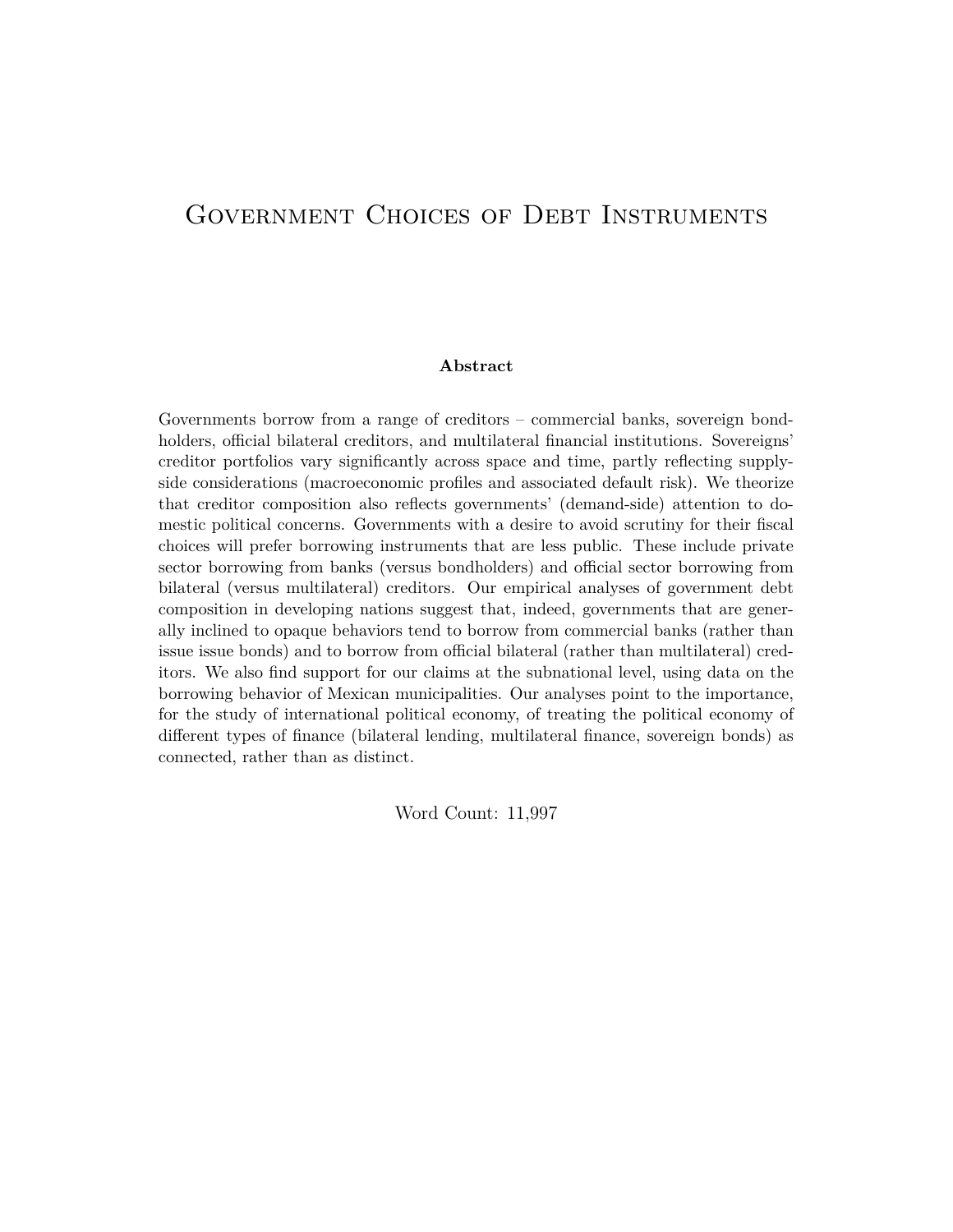Nearly all governments borrow to finance their activities. The ways in which they borrow, however, vary markedly: some governments access credit mostly from official sources (international financial institutions or individual governments), while others seek capital largely from private sources (commercial banks, sovereign bonds). Within these broad categories, some governments access private credit mostly via borrowing from commercial banks, while others focus on bond issuance. Government choices among financing instruments have important implications for governments' policy-making autonomy ([Mosley](#page-39-0) [2003](#page-39-0)*b*, [Stone](#page-40-0) [2008](#page-40-0)), as well as for exposure to and the resolution of debt and financial crises [\(Ballard-Rosa](#page-35-0) [2020](#page-35-0)).

Creditor composition partly reflects supply-side attention to creditworthiness: underwriters of and investors in government bonds are not willing to offer such instruments to each and every sovereign. Yet all but the weakest borrowing governments have some agency in choosing from where to borrow. We know surprisingly little, however, about the demand-side process which drives governments' borrowing choices. This reflects a long-standing assumption that markets are relatively more powerful than governments. Governments, especially those of developing countries, have been treated largely as price-takers, with little agency relative to supply-side creditors ([Ballard-Rosa, Mosley, and Wellhausen](#page-35-1) [2019\)](#page-35-1). Domestic politics has been assumed to affect the allocation of credit via its influence on creditors' assessments of default risk or willingness to impose and enforce loan conditions ([Beaulieu,](#page-35-2) [Cox, and Saiegh](#page-35-2) [2012](#page-35-2), [Mosley](#page-39-0) [2003](#page-39-0)*b*). The relative inattention to demand-side factors also reflects international political economy's siloed approach to creditors. Scholars have tended to treat international financial institutions, sovereign bond markets, and foreign aid (which includes concessional lending) as distinct entities.

Borrowing governments, however, make choices across potential sources of financing, considering their costs and benefits. We argue that these choices reflect a logic of political survival: some governments worry that the disclosure of information related to the amount and terms of their borrowing will weaken their domestic standing. Those governments tend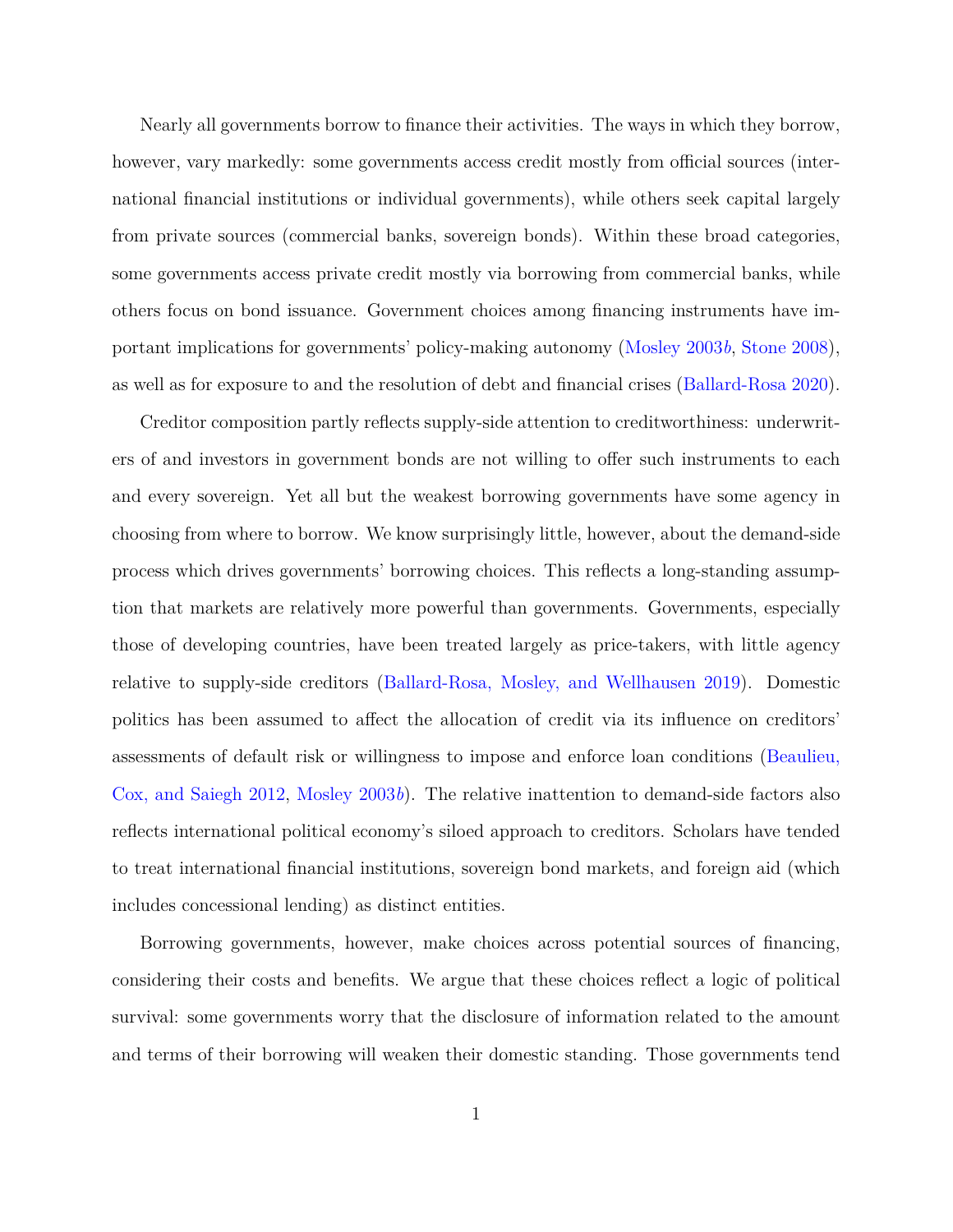to prioritize financing sources which involve less public disclosure of debt commitments – both their existence as well as their terms. In the sphere of private credit, they will be more inclined to borrow from commercial banks (rather than via sovereign bond issuance); with respect to official credit, such governments seek financing from bilateral creditors (rather than from multilateral financial institutions). Using governments' overall transparency practices as a proxy for preferences over disclosing fiscal activity, we test these hypotheses for a large set of developing countries. Transparency correlates positively with the choice of bond-based (versus bank-based) credit, as well as with the use of multilateral (vs. bilateral), credit. We further test, and find support for, these claims using data on the borrowing behavior of Mexican municipalities.

This analysis calls attention to the role of borrowing governments in determining not only how much but also from whom to borrow. We conceptualize states as active players in their own financing strategies on competitive international markets, rather than as passive recipients of market assessments (e.g., [Campello](#page-36-0) [2015](#page-36-0), [Kaplan and Thomsson](#page-38-0) [2017](#page-38-0)). As such, this analysis contributes to an emerging literature on the *financial statecraft* of debtor governments (e.g., [Bunte](#page-36-1) [2019](#page-36-1), [Kaplan](#page-38-1) [2021](#page-38-1), [Zeitz](#page-41-0) [2019\)](#page-41-0). We highlight the importance of treating sovereign credit more broadly, rather than confining analyses only to sovereign bonds, multilateral lending or foreign aid. We also ground the choice of borrowing instruments in domestic politics, emphasizing how preferences over disclosure matter for government finance.

## **The Domestic Politics of Sovereign Finance**

Political leaders fund government activities via taxation (on income, consumption and imports),"unearned" income (resource rents, the profits of state owned enterprises or foreign aid), or borrowing. While taxation may contribute to state-building, taxes are often po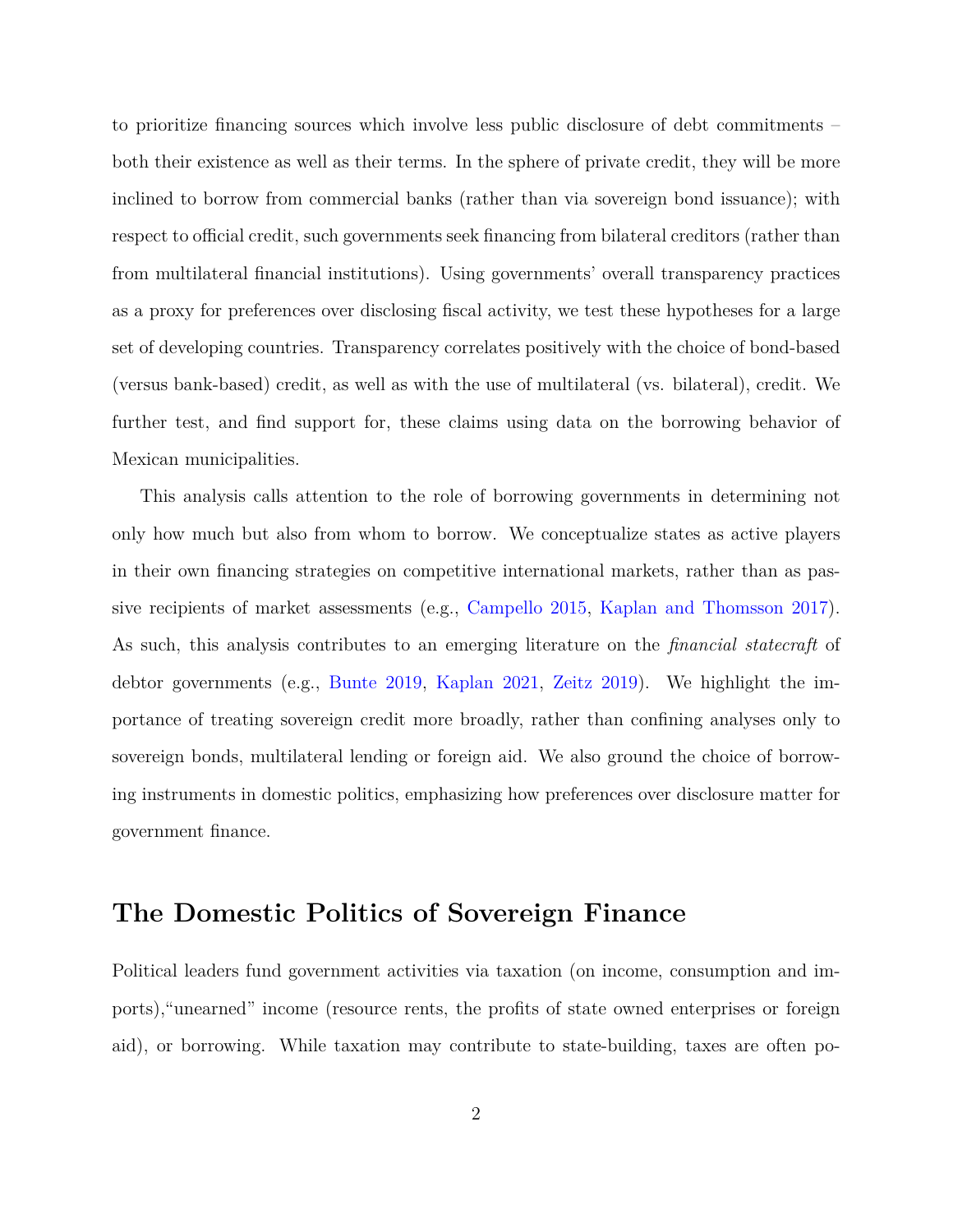litically costly as well as consequential (e.g., [Acemoglu and Robinson](#page-35-3) [2006](#page-35-3), [Boix](#page-36-2) [2003,](#page-36-2) [Flores-Macías and Kreps](#page-37-0) [2017,](#page-37-0) [Levi](#page-38-2) [1989,](#page-38-2) [Queralt](#page-39-1) [2019](#page-39-1), [Stasavage](#page-40-1) [2011,](#page-40-1) [Tilly](#page-40-2) [1985](#page-40-2)). Other windfalls, such as oil or aid, are not always available.

Borrowing is different in that creditors expect repayment,<sup>[1](#page-3-0)</sup> often made via future tax revenues or resource rents.<sup>[2](#page-3-1)</sup>. Whether to smooth expenditures; to engage in counter-cyclical fiscal policy ([Alesina and Passalacqua](#page-35-4) [2015,](#page-35-4) [Barseghyan, Battaglini, and Coate](#page-35-5) [2013](#page-35-5)); to buy political support ([Arias](#page-35-6) [2019,](#page-35-6) [DiGiuseppe and Shea](#page-37-1) [2016](#page-37-1)); to finance wars ([Queralt](#page-39-1) [2019,](#page-39-1) [Slantchev](#page-40-3) [2012\)](#page-40-3); or to address balance of payments deficits, leaders usually have access to credit.

Yet there is substantial heterogeneity – even among low- and middle-income countries – not only in how much governments borrow, but also from what sources they borrow. Leaders can access private debt markets, which include bonds that are typically publicly issued and traded in secondary markets; and loans from commercial banks and other financial institutions. Governments also may draw on private credits from manufacturers, exporters and commodity traders. Alternatively, leaders can seek funds from official creditors, including international financial institutions (IFIs such as the World Bank; regional development banks) as well as bilateral creditors (national governments and government agencies, including national central banks and export credit agencies).

As we note below, variation in creditor profiles is not explained fully by borrowers' economic fundamentals. On average, private lending declined as a share of total sovereign borrowing from approximately 40% in the early 1980s, to a low of about 15% in the mid-2010s, before increasing again (see Figure [1](#page-4-0)).[3](#page-3-2) Within the subset of government borrowing

<span id="page-3-0"></span><sup>&</sup>lt;sup>1</sup>We treat borrowing as distinct from other forms of non-tax revenue, such as resource-based revenues; [Morrison](#page-39-2) [\(2014](#page-39-2)) treats all non-tax revenue as somewhat equivalent.

<span id="page-3-1"></span><sup>2</sup>Ricardian equivalence suggests that borrowing today reduces private spending today in anticipation of future taxation. Empirical evidence supporting the Ricardian equivalence proposition is mixed at best. Also see [Queralt](#page-39-3) ([forthcoming\)](#page-39-3).

<span id="page-3-2"></span><sup>3</sup>Figure [1](#page-4-0) shows the proportion of private borrowing as a share of total borrowing among non-OECD countries. The error bars indicate one standard deviation above and below each year's mean value.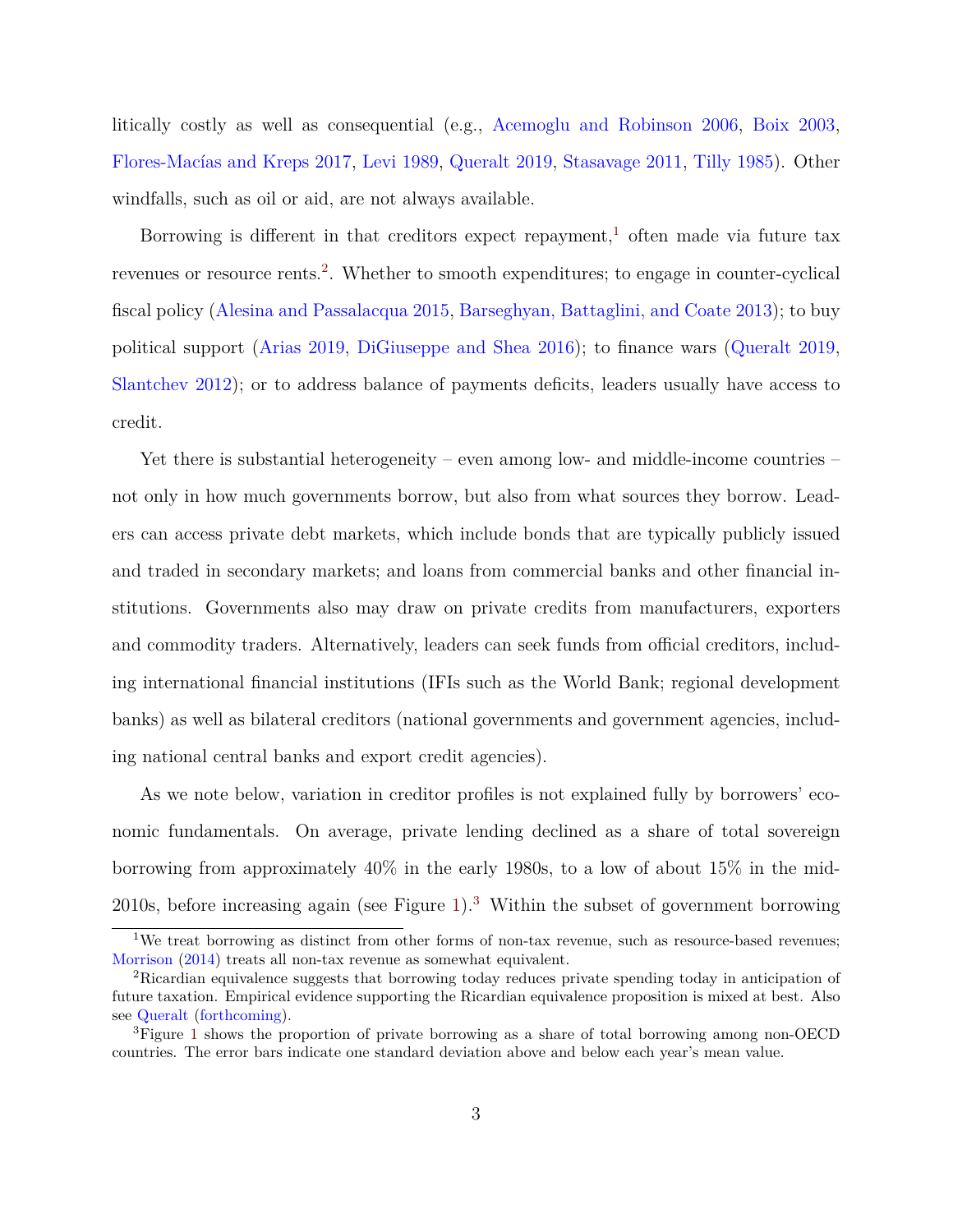

<span id="page-4-0"></span>

from private sources, sovereign bonds were most common during the last two decades, expanding to more than 50% of private sovereign lending (see Figure [2](#page-5-0)). Especially in periods of high global capital market liquidity, many lower-income sovereigns have been able to join the ranks of sovereign bond issuers [\(International Monetary Fund](#page-38-3) [2018,](#page-38-3) [Mecagni et al.](#page-38-4) [2014,](#page-38-4) [Zeitz](#page-41-0) [2019\)](#page-41-0).

There also is variation across time within official lending. Recent decades have witnessed a significant decline in the share of bilateral lending in total official credit. This is strikingly evident in Figure [3](#page-6-0)), although the more recent rise of China as a bilateral creditor has offset some of this decline [4](#page-4-1)

<span id="page-4-1"></span><sup>4</sup>Much of the increase in Chinese bilateral lending occurs after the time frame of our analyses; we discuss our expectations related to accessing Chinese bilateral credit in the conclusion.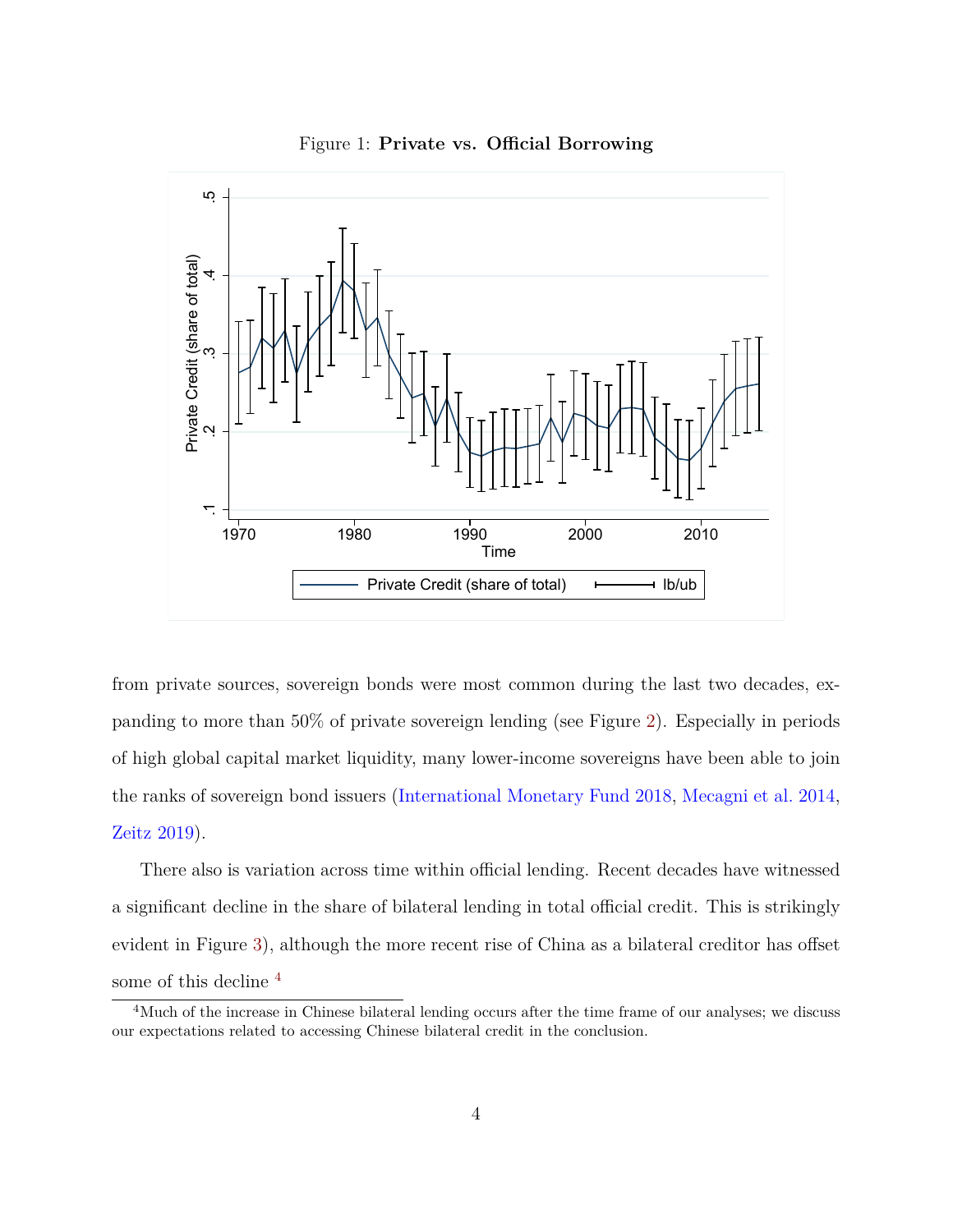<span id="page-5-0"></span>

Figure 2: **Bonds vs. Commercial Banks Private Borrowing**

While there is a growing literature on governments' choices among tax instruments (e.g., [Scheve and Stasavage](#page-40-4) [2016,](#page-40-4) [Bastiaens and Rudra](#page-35-7) [2016](#page-35-7), [Timmons](#page-40-5) [2005\)](#page-40-5), much less is known about government decisions regarding borrowing. On the supply side, we know that professional investors are attentive to political institutions and events, as well as to peer group effects, when evaluating the risks associated with government bonds ([Brooks, Cunha, and](#page-36-3) [Mosley](#page-36-3) [2015,](#page-36-3) [Ballard-Rosa, Mosley, and Wellhausen](#page-35-1) [2019,](#page-35-1) [Gray](#page-37-2) [2013\)](#page-37-2). And in the foreign aid sector, domestic publics' concerns over burden-sharing and control affect the choice between multilateral and bilateral aid delivery [\(Milner and Tingley](#page-38-5) [2013\)](#page-38-5). Similarly, [Schneider](#page-40-6) [and Tobin](#page-40-6) [\(2020\)](#page-40-6) suggest that the provision of bilateral bailouts – often in conjunction with multilateral loans – is constrained by donors' domestic audiences. These accounts, however, typically say much less about demand-side processes in debtor countries.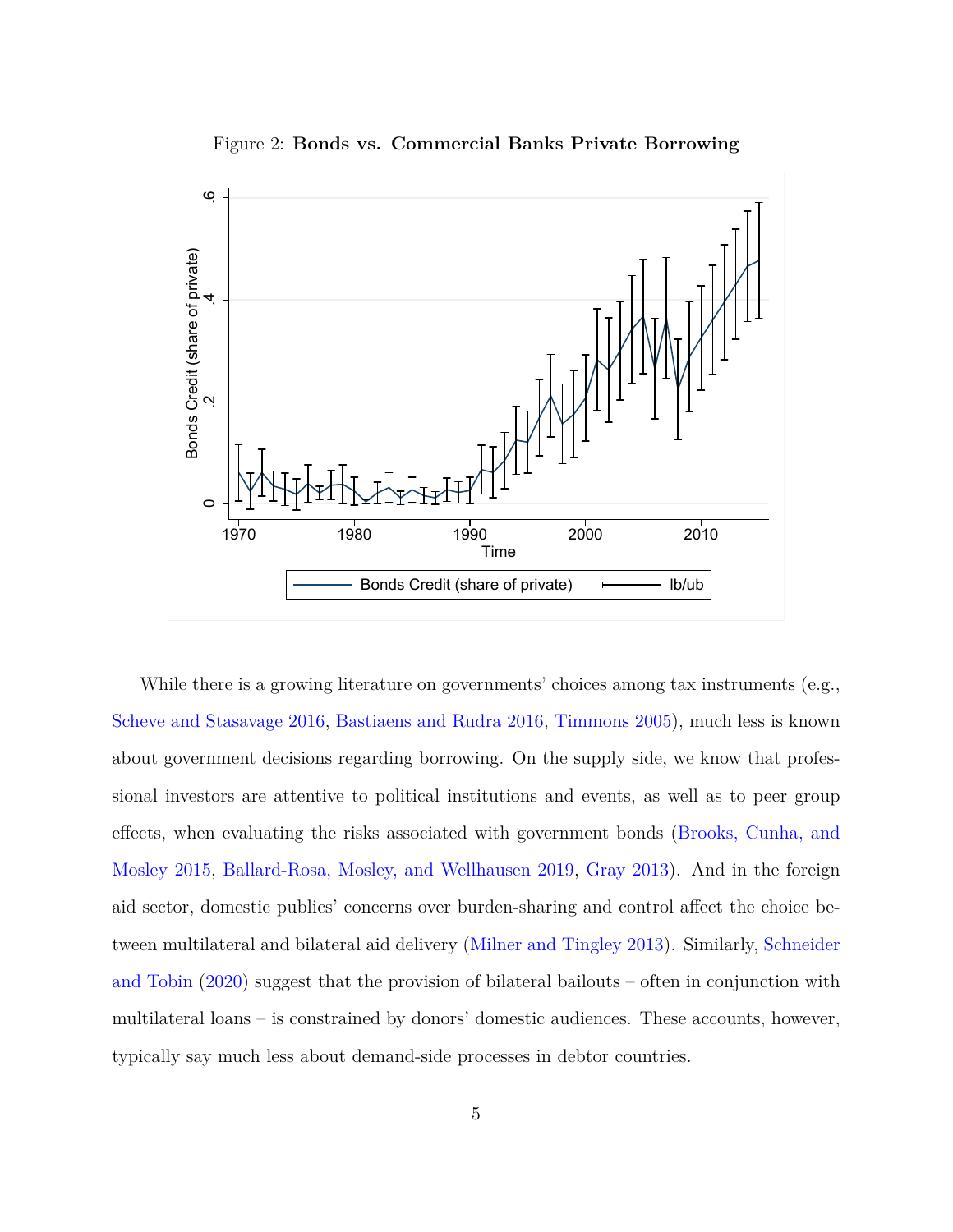<span id="page-6-0"></span>

Figure 3: **Bilateral vs. Multilateral Official Borrowing**

Moreover, in analyzing the political economy of sovereign borrowing, political scientists have treated bond markets as the prominent form of (at least private) credit since the 1990s. This reflects, in part, the resolution of the 1980s developing country debt crisis via the conversion of commercial bank loans into dollar-guaranteed Brady Bonds. And, for developed economies, private market bond finance indeed dominates. However, in developing countries, governments choose among a variety of creditors and instruments.

These borrowing choices are crucially important not only for meeting governments' fiscal needs, but also in affecting creditors' future influence over governments. The traditional "market constraints" view is that governments' dependence on capital gives investors the upper hand in influencing government macroeconomic, and perhaps microeconomic, policies (e.g., [Bodea and Hicks](#page-36-4) [2015](#page-36-4), [Mosley](#page-39-0) [2003](#page-39-0)*b*, [Przeworski and Wallerstein](#page-39-4) [1988\)](#page-39-4). International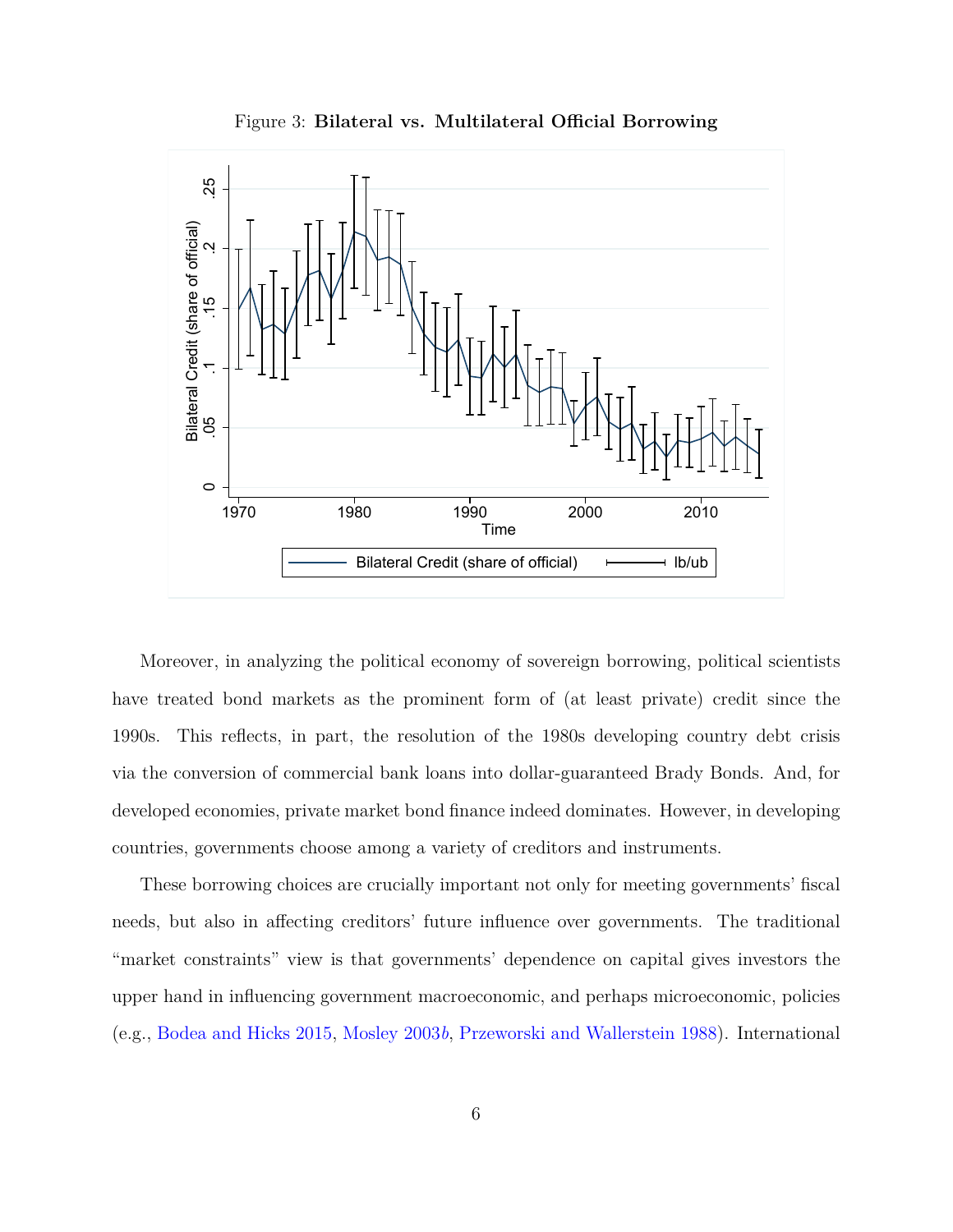financial institutions may be even more effective at extracting concessions from borrowers, especially those with limited strategic or economic importance (e.g., [Clark and Dolan](#page-36-5) [2021,](#page-36-5) [Copelovitch](#page-36-6) [2010](#page-36-6), [Stone](#page-40-7) [2011](#page-40-7)). More recently, some observers would suggest that borrowing from "new" creditors such as China frees governments from the constraints imposed by IFIs; allows them to express displeasure with the global financial system [\(Broz, Zhang, and Wang](#page-36-7) [2019](#page-36-7)); but also subjects them to diplomatic pressures ([Bunte](#page-36-1) [2019](#page-36-1), [Zeitz](#page-41-0) [2019\)](#page-41-0).

Creditor composition also affects the likelihood of debt restructuring and crisis resolution: disintermediated finance, in which sovereign bonds are held by a large and varied set of investors, presents challenges to orderly debt restructurings.<sup>[5](#page-7-0)</sup> By contrast, in crises involving commercial bank loans, the number of creditors is significantly smaller, making collective action problems less severe. Additionally, [Kaplan and Thomsson](#page-38-0) [\(2017\)](#page-38-0) argue that, because commercial banks tend to extend credit even during crisis, whereas bondholders more quickly exit, Latin American governments with a greater reliance on bond rather than bank financing face greater pressures for fiscal austerity. Additionally, sovereign borrowers might default strategically: [Schlegl, Trebesch, and Wright](#page-40-8) ([2019](#page-40-8)) show that developing country governments repay and default on their debt at different rates, depending on the type of creditor, suggesting a *de facto* seniority among creditors <sup>[6](#page-7-1)</sup>. Moreover, recent worries about unsustainable debt burdens are exacerbated by uncertainty over creditor coordination: it is unclear, for instance, whether Chinese creditors will participate in Paris Club debt reschedulings.

To the extent that governments make choices among borrowing instruments, they can exercise some autonomy from the demands of specific sets of creditors.<sup>[7](#page-7-2)</sup> Our demand-side analysis, focused on governments' choices over credit instruments, highlights the agency of developing country governments in choosing how to borrow. This focus echoes scholarship

<span id="page-7-0"></span> $\overline{5}$ The presence of collective action clauses may mitigate this problem, although the empirical evidence is mixed thus far. See [Bardozzetti and Dottori](#page-35-8) [\(2014](#page-35-8)).

<span id="page-7-2"></span><span id="page-7-1"></span><sup>&</sup>lt;sup>6</sup>Also see [Cordella and Powell](#page-36-8) [\(2019\)](#page-36-8).

<sup>7</sup>On heterogeneity among investors in the interpretation of political events and political institutions, see [Bernhard and Leblang](#page-35-9) [\(2006](#page-35-9)),[Cunha](#page-37-3) ([2017\)](#page-37-3), [Wellhausen](#page-41-1) [\(2015](#page-41-1)).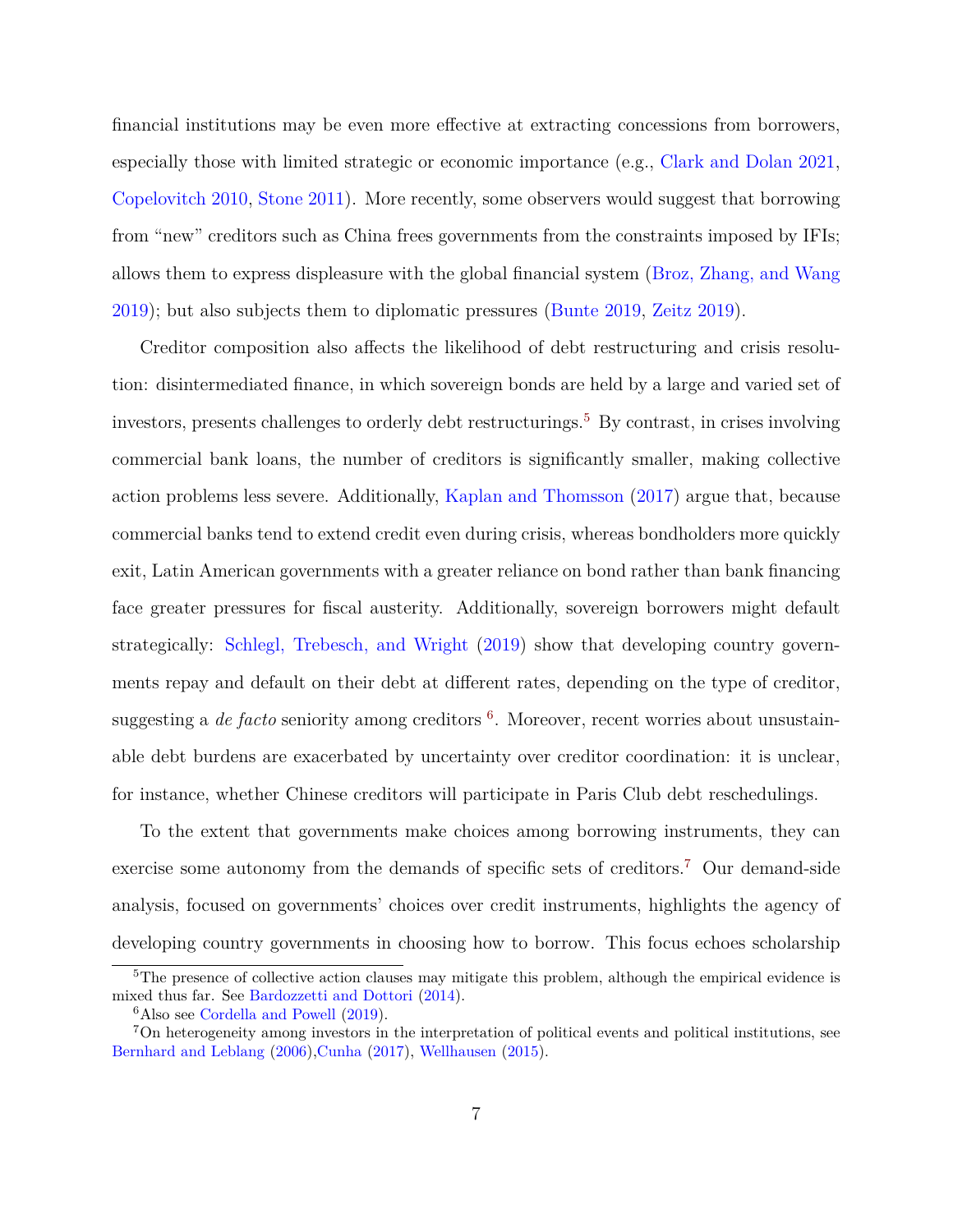on conditional borrowing from IFIs. [Vreeland](#page-40-9) ([2003](#page-40-9)), for instance, notes that governments' decisions to seek IMF loans are not merely the result of macroeconomic distress: some governments use IMF programs to tie their hands, even when their macroeconomic fundamentals do not require a lender of last resort <sup>[8](#page-8-0)</sup>. At the same time, governments on the brink of default may avoid IMF lending, as they worry about how loan conditions could be detrimental to their political survival [\(Ballard-Rosa](#page-35-0) [2020,](#page-35-0) [Stone](#page-40-0) [2008](#page-40-0)). Likewise, analyses of foreign aid note that governments use aid revenues not only to provide benefits to politically-important domestic constituents, but also to claim credit domestically for attracting aid [\(Cruz and](#page-36-9) [Schneider](#page-36-9) [2017](#page-36-9)).

Similarly, in the realm of private sector finance, [Betz and Pond](#page-36-10) [\(2019](#page-36-10)) illustrate how, to facilitate their capacity to raise funds domestically, many governments impose financial regulations which privilege national or sovereign debt relative to other assets. Focusing on interest group coalitions more broadly, [Bunte](#page-36-1) ([2019](#page-36-1)) posits that as the domestic political strength of finance, industry and labor varies, so do governments' preferred combinations of multilateral official, bilateral official and private sector creditors.[9](#page-8-1) We contribute to this emergent domestic political economy of the choice across creditors.

Our core claim, developed below, is that governments vary, as a function of their domestic political environment, in their willingness to disclose information about the amount and terms of their borrowing. Certainly, all governments worry that their constitutions will view debt accumulation negatively: borrowed funds may seem to serve the narrow interests of elites or their supporters, rather than broader societal purposes. High-profile cases in which governments take on or guarantee questionable debt, sometimes secured via natu-

<span id="page-8-0"></span><sup>8</sup>Also see [Humphrey and Michaelowa](#page-38-6) ([2013\)](#page-38-6) on governments' choices across multilateral financial institutions.

<span id="page-8-1"></span><sup>&</sup>lt;sup>9</sup>Bunte does not explore variation in choices with private sector creditors, as we do. Nor does his analysis consider how the interests of societal groups interact with domestic political institutions. He does, however, distinguish between traditional (OECD) official bilateral creditors and new bilateral donors and lenders, such as Brazil and China. Also see [Bunte](#page-36-11) [\(2018](#page-36-11)) on the strategic incentives to lend of smaller bilateral creditors.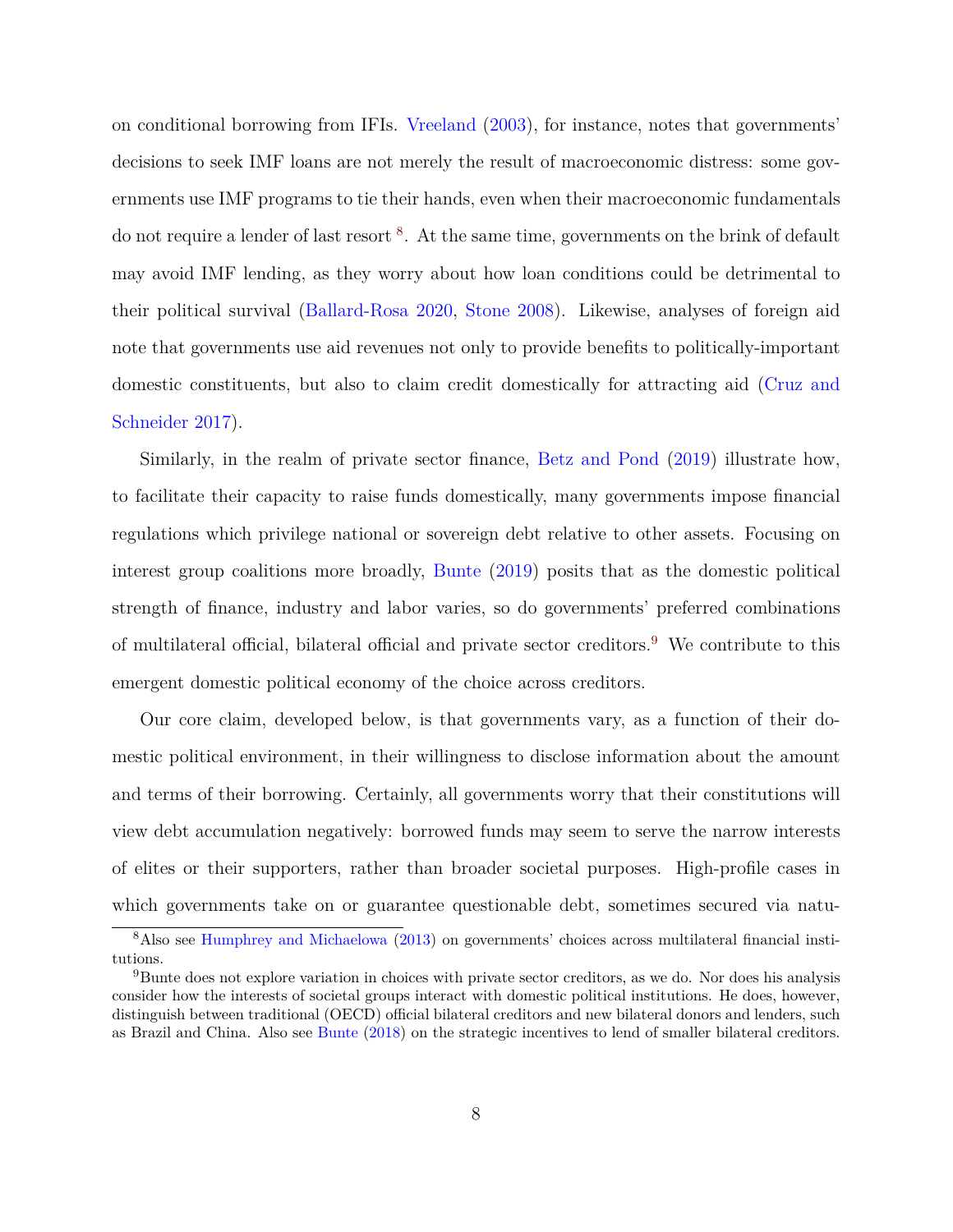ral resources, and enrich themselves as well as foreign financiers, amplify these concerns.<sup>[10](#page-9-0)</sup> And even when debt is used to improve productive capacity, the positive effects of such investments appear only in the medium- to long-term.

Some governments, however, are keener to obfuscate their fiscal practices than others. In some countries, little budget or borrowing information is shared with publics or even with opposition parties: governments frequently make use of extra-budgetary funds (often without legislative approval) and there is little or no independent oversight of fiscal policy behavior. We expect that governments in such systems will strongly prefer financing instruments which align with these *de jure* rules and *de facto* practices. We also expect that the tendency to obfuscate will be especially pronounced in countries with a history of debt crises (in which post-crisis austerity typically affects significant swaths of the population [Ballard-Rosa](#page-35-0) ([2020\)](#page-35-0)); with high levels of existing debt (so that opposition parties and the public worry about the potential for new crises); or in political systems characterized by corruption (and, therefore, by suspicion of government economic policy choices).

We test our expectations with a study of non-OECD countries from 1980 to 2015. Using the World Bank's International Debt Statistics (IDS), we find that fiscal opacity is a strong predictor of the choice of borrowing instruments. Countries with more opaque fiscal institutions and practices tend to exhibit a greater reliance on bank borrowing within private credit, as well as a greater share of bilateral borrowing within official credit. This finding is remarkably robust to alternative proxies for fiscal transparency (such as subscription to the IMF's Special Data Dissemination Standard, or the adoption of freedom of information laws); to alternative estimation specifications (from OLS and SUR models to differencesin-differences designs), and to alternative controls for the degree to which the sovereign borrower is credit-constrained.

<span id="page-9-0"></span> $10$ Perhaps the best-known recent case involves Mozambique: in 2013 and 2014, three government-connected firms took out loans from three European banks equivalent to nearly 13 percent of GDP. The government guaranteed these loans, even though they were not – as legally required – approved by parliament.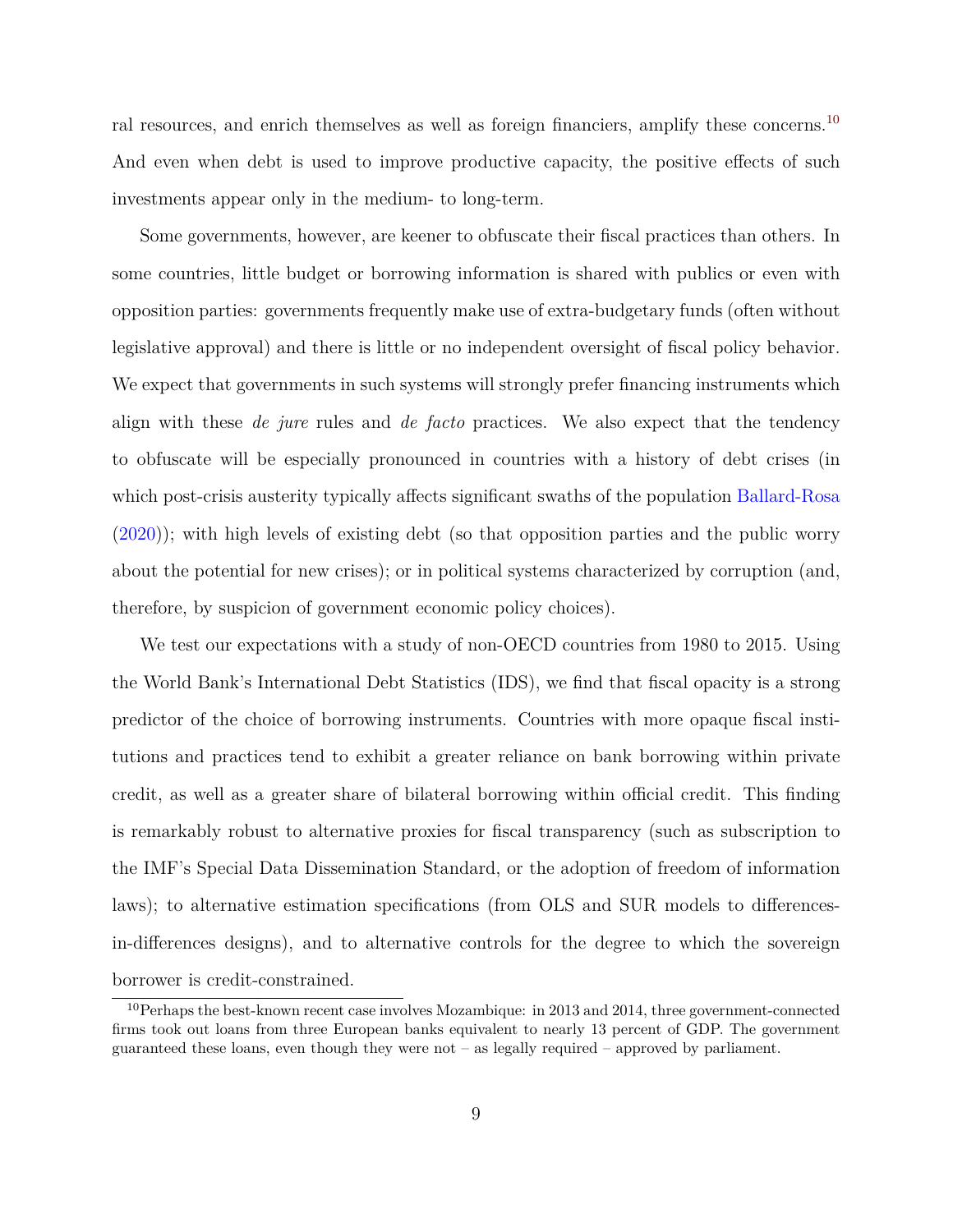To address the risks to inference that inhere in the use of cross-country statistical analyses, we also test – and find suppport for – our claims at the subnational level, where many of these unobserved factors are presumably held constant. We generate a local-level measure of transparency for Mexican municipalities. Mexico offers a good case to test our argument as its municipalities not only have the independent ability to borrow, but also often choose between accessing the bond market or commercial banks. These subnational analyses confirm that bond credit as a share of total private credit rises with municipal-level transparency.

Our analyses contribute to the growing study of the domestic political economy of government finance. Our findings also suggest that international financial markets may not create incentives to improve domestic institutions ([Eichengreen and Leblang](#page-37-4) [2008](#page-37-4), [Freeman](#page-37-5) [and Quinn](#page-37-5) [2012,](#page-37-5) [Queralt](#page-39-3) [forthcoming](#page-39-3)). Rather, governments with a desire to obfuscate, and perhaps facing pressure from the IFIs or bond market investors to improve their domestic informational environments, can circumvent such pressures by accessing bilateral credit or commercial bank loans. Moreover, global market conditions can further dampen incentives to disclose: when global liquidity is high, low transparency borrowers are even better able to access credit markets. This suggests another pernicious effect of capital market booms<sup>[11](#page-10-0)</sup>

## **Theorizing Disclosure across Instruments**

Governments often make choices among financing instruments, just as they choose among instruments in other policy areas. International trade economists have debated the welfare consequences of tariffs versus quotas [\(Findlay and Wellisz](#page-37-6) [1986,](#page-37-6) [Rodrik](#page-39-5) [1986\)](#page-39-5); fixed versus flexible exchange rates [\(Reinhart and Rogoff](#page-39-6) [2004\)](#page-39-6); or exchange rate devaluation versus domestic austerity to address a balance of payments crisis [\(Krugman](#page-38-7) [1979](#page-38-7)). The political determinants of these choices, however, are fundamental. When the instruments differ in

<span id="page-10-0"></span><sup>&</sup>lt;sup>11</sup>Also see [Pinto and Zhu](#page-39-7)  $(2016)$  $(2016)$ , [Zhu](#page-41-2)  $(2017)$  $(2017)$ .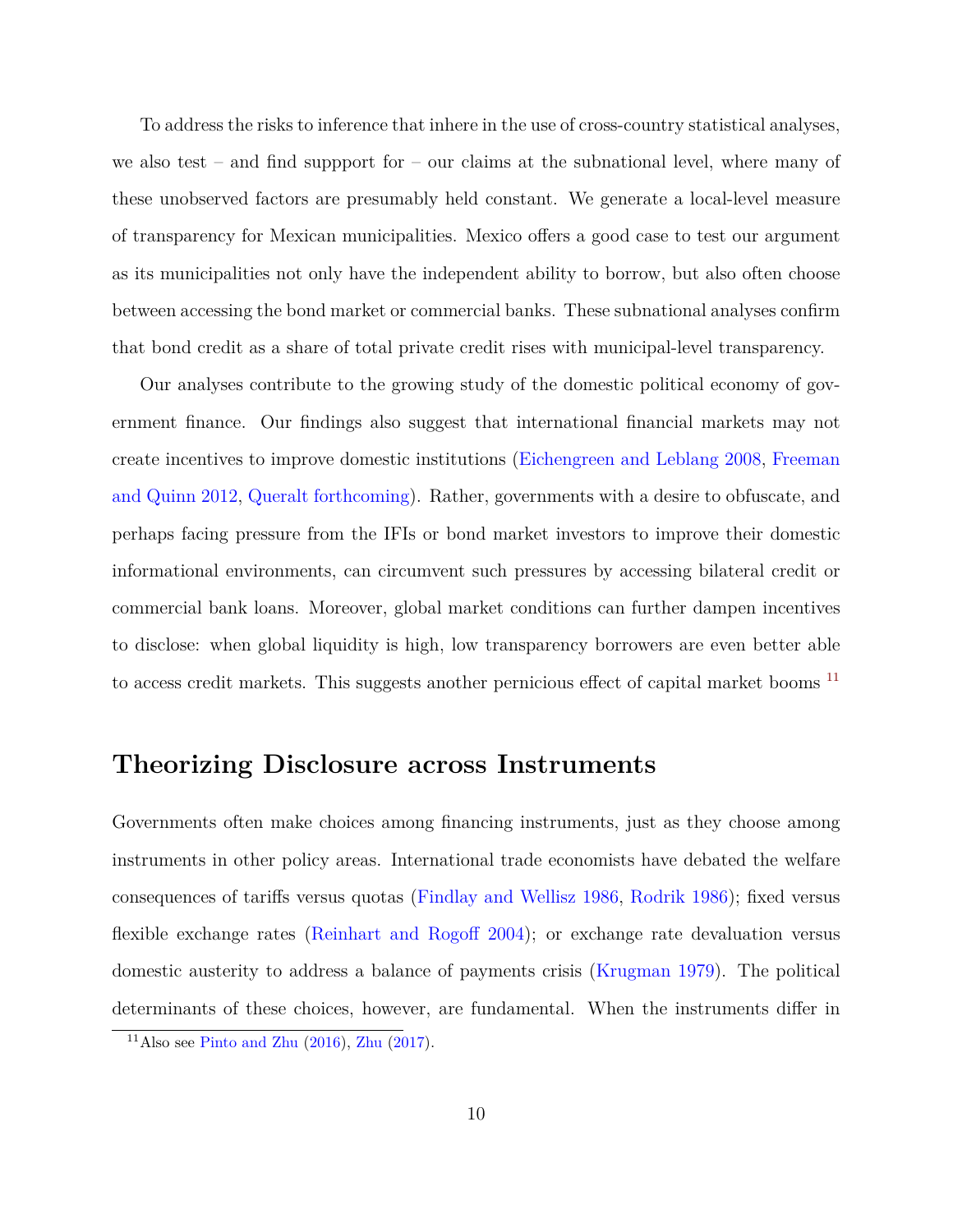their domestic political effects, leaders will choose an instrument that is politically preferable, even if it economically inefficient ([Robinson](#page-39-8) [1998\)](#page-39-8). [Rosendorff](#page-40-10) ([1996](#page-40-10)*a*,*[b](#page-40-11)*) shows how trade instruments with the same effects on prices and imports can differ in salience across interest groups and, therefore, in their attractiveness to governments (also see [Naoi](#page-39-9) ([2009](#page-39-9))). [Pinto](#page-39-10) [and Pinto](#page-39-10) [\(2008\)](#page-39-10) considers how government ideology matters for choosing which foreign investment flows to tax. [Davis](#page-37-7) ([2012](#page-37-7)) notes that the use of legalistic instruments is more likely when the political returns from a more public approach to protectionism exceed those from a more subtle bargaining-based approach. In the realm of conflict, [Flores-Macías and](#page-37-0) [Kreps](#page-37-0) [\(2017\)](#page-37-0) find that governments may face fewer domestic constraints in waging long and costly wars when financed via debt rather than taxation.

Leaders finance and implement their fiscal strategies with an eye to remaining in power (e.g., [Morrison](#page-39-11) [2009,](#page-39-11) [Bueno de Mesquita et al.](#page-36-12) [2003](#page-36-12)).<sup>[12](#page-11-0)</sup> Governments frequently choose policies that are less "legible" ([Lee and Zhang](#page-38-8) [2017](#page-38-8)) to their domestic audiences when they wish to obscure the redistributive effects of their policies. [Kono](#page-38-9) [\(2006\)](#page-38-9) finds that, in polities with greater accountability, governments use more obscure trade policy instruments (such as non-tariff barriers). [Esberg and Perlman](#page-37-8) ([2020](#page-37-8)) suggest that democracies use "more subtle methods" (compared to non-democracies) to violate domestic and international property rights.

Governments may wish to obscure both the amounts and the terms of their sovereign borrowing.[13](#page-11-1) Domestic audiences may fear that debt puts governments at risk of financial crisis (and, perhaps, of austerity measures); that debt will serve the interests of a narrow group of domestic actors; and that debt (and debt service) can increase future tax burdens. Opposition parties or mass publics therefore may use information regarding borrowing to

<span id="page-11-0"></span> $12$ In their review of research related to sovereign default, [Panizza, Sturzenegger, and Zettelmeyer](#page-39-12) ([N.d.](#page-39-12)) note that the availability of multiple sources of consumption smoothing reduce the impact of threats of exclusion from global capital markets.

<span id="page-11-1"></span><sup>&</sup>lt;sup>13</sup>Terms include the interest rate, as well as the maturity, currency denomination and governing law. See [Ballard-Rosa, Mosley, and Wellhausen](#page-35-10) [\(forthcoming\)](#page-35-10)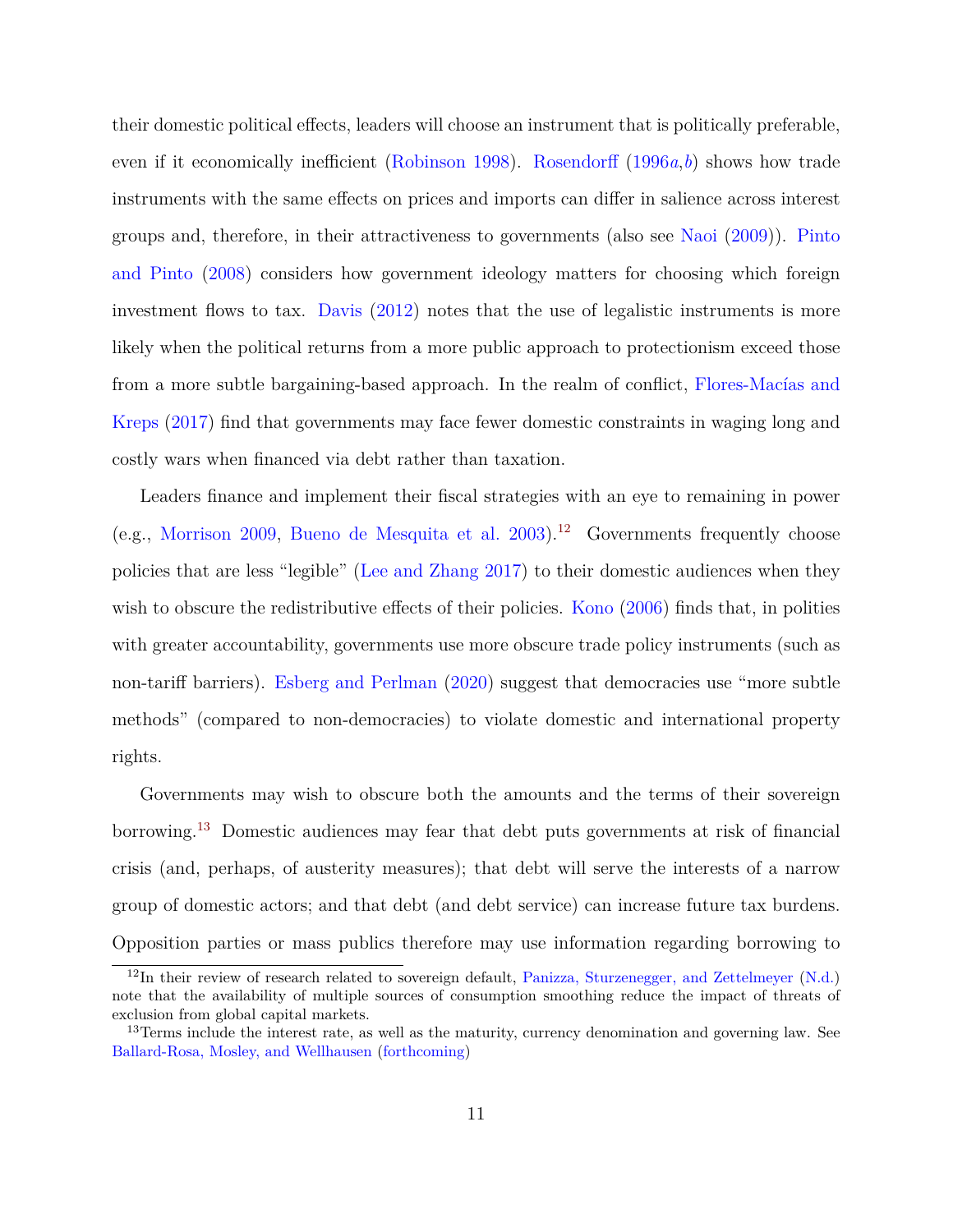challenge the incumbent government.<sup>[14](#page-12-0)</sup> When governments worry that the release of information related to government borrowing will undermine their domestic political position, they will seek debt instruments that involve less disclosure.

Our key theoretical assumption is that some leaders anticipate political costs when their fiscal policy choices are disseminated to a wider audience. Some governments share less information about their fiscal policy decisions, have weaker bureaucratic oversight of fiscal policy, and are more inclined to adjust spending and borrowing outside of the regular political process. These governments also will prefer to borrow in ways that are less transparent to their publics. Choosing debt instruments with more opaque features increases these governments' odds of political survival.

Sovereign debt instruments vary in the extent to which their existence and features are disclosed; that is, their legibility to domestic audiences varies. First, in the realm of private sector sources of finance, the principal choice facing governments is between bond issuance and commercial bank loans. Sovereign bonds are usually issued with the advice of underwriting firms (investment banks). Those designed to appeal to international investors are often (but not always) issued under London or New York law. Prior to offering a debt issue, borrowers – especially those who are new or have been absent for a period of time – will participate in "road shows," presenting information about their country and its economy to potential professional investors. These events, typically run by governments' debt management offices (DMOs) seek not only to provide information about the borrower, but also to position that sovereign relative to "peer" or "aspirational peer" borrowers [\(Brooks,](#page-36-3) [Cunha, and Mosley](#page-36-3) [2015,](#page-36-3) [Gray](#page-37-2) [2013\)](#page-37-2).

As part of their professionalized marketing, DMOs provide a detailed accounting of the issuing state's balance of payments, monetary and fiscal conditions, forecasts of political,

<span id="page-12-0"></span><sup>&</sup>lt;sup>14</sup>The domestic benefits of debt, perhaps from income smoothing or via buying political support, imply that debt may have its proponents. We argue that debt is a *salient* political issue only when mass publics or rival elites perceive debt as a source of potential economic hardship.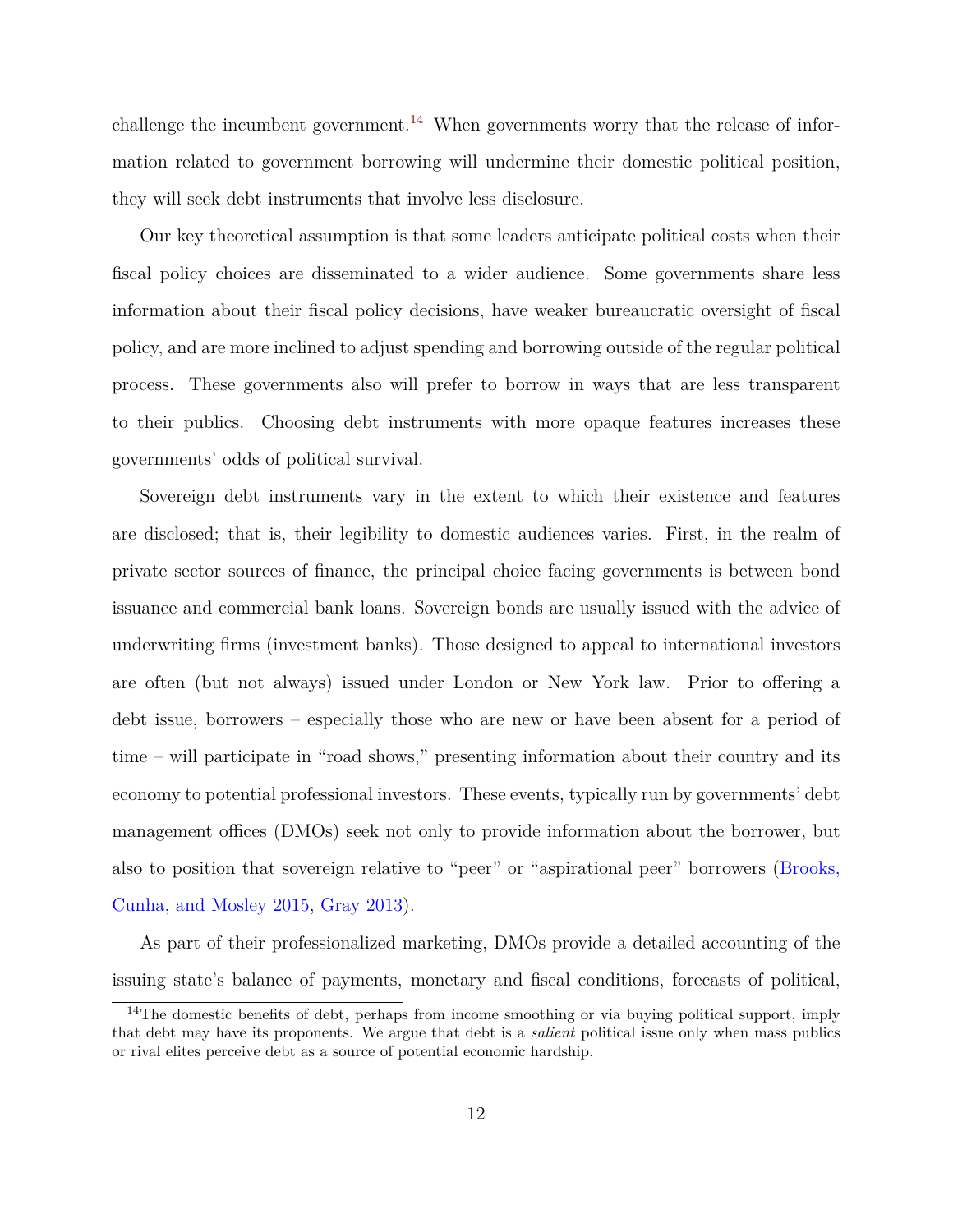military and economic events, and even data on potential natural disasters. Additionally, if they do not have one already, sovereign bond issuers will seek a credit rating from at least one ratings agency (e.g., Fitch, Moody's or Standard & Poor's). When a bond is offered, its prospectus usually runs to hundreds of pages, detailing specifics such as monetary and fiscal policy history and risk, upcoming political events and resource endowments. This prospectus is broadly available to potential investors; it typically is filed with regulatory authorities as well, as a condition of listing the bond on secondary market exchanges. Bond prospectuses, the dates of the bond auctions, and sovereign ratings outcomes are not only publicly available, but often highlighted by domestic and foreign media, and not infrequently a source of fodder for political conflict. Indeed, [Zeitz](#page-41-0)'s ([2019](#page-41-0)) study of sovereign credit in African nations notes that bond issues tend to receive extensive coverage in the local press, given the public's concerns regarding government borrowing and spending behavior.

Commercial bank lending, by contrast, is characterized by a narrow process. Banks typically form a close relationship with the sovereign precisely to gather information and monitor prospective borrowers ([World Bank](#page-41-3) [2006,](#page-41-3) [Kaplan and Thomsson](#page-38-0) [2017\)](#page-38-0). Commercial bank creditors may well insist that governments disclose information to them about domestic economic and political conditions; such disclosures facilitate the development of longer-term relationships between banks and sovereigns [\(Tomz](#page-40-12) [2007\)](#page-40-12). Information collected from sovereign borrowers is shared only with the lead bank and members of the bank syndicate (if one exists). While commercial banks may need to disclose country exposures to regulators, specific sovereign loan instruments are not usually subject to public scrutiny, legal examination or regulatory filings. Banks also tend to keep their credit assessments, and the rationales for them, private.

Additionally, sovereign bank loan contracts are rarely, if ever, made public ([Edwards](#page-37-9) [1986](#page-37-9)). Indeed, commercial bank loan contracts often are subject to non-disclosure provisions, leading to their absence from –among other places– archival holdings related to debt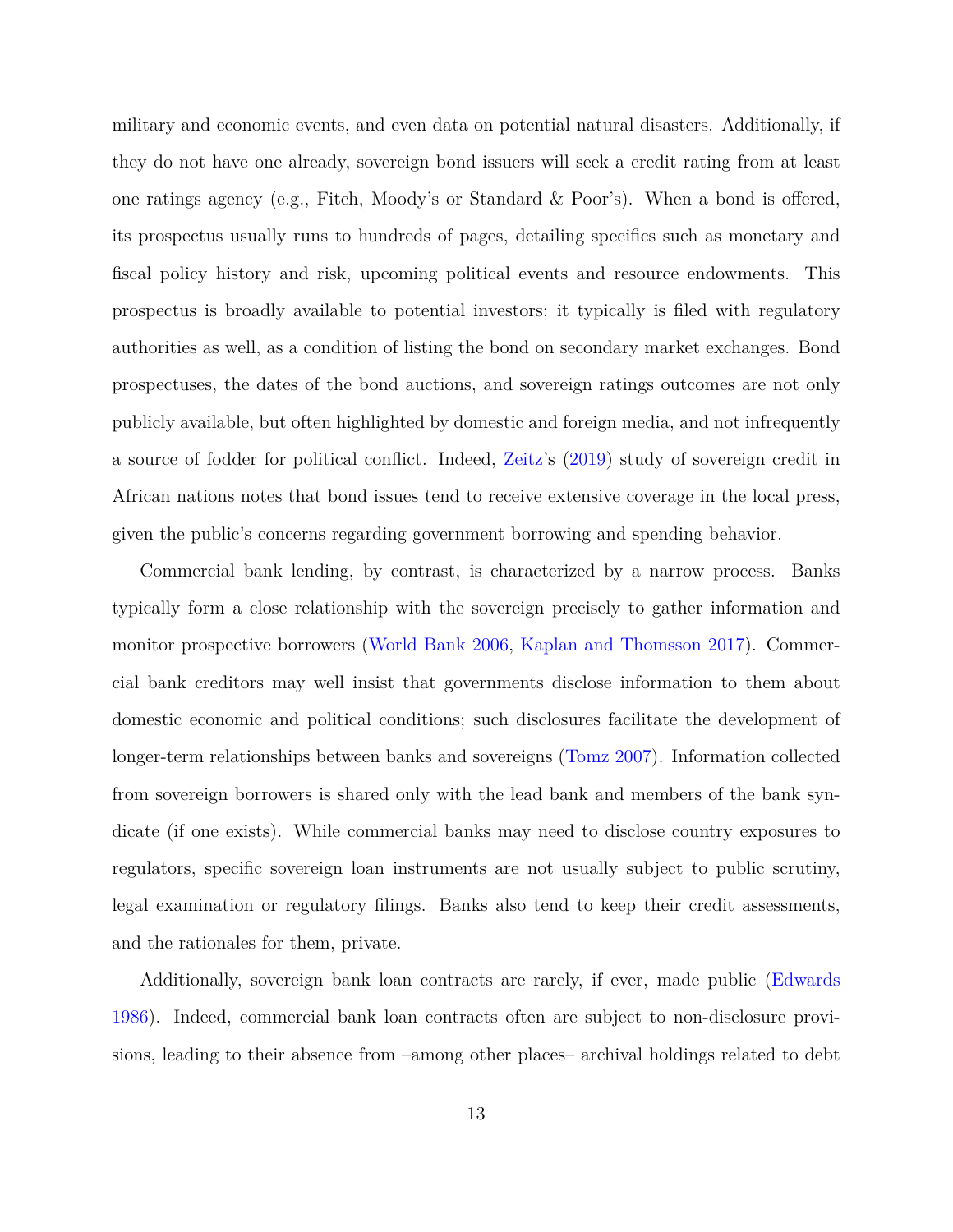rescheduling. Concerned with the opacity of bank lending, in June 2019, the G-20 governments endorsed the Institute of International Finance's Voluntary Principles for Debt Transparency. These principles, to be applied prospectively, focus on the disclosure of information about private sector lending to sovereigns; they noted that, while information about bond-based financing is often publicly available, commercial bank financing is not.<sup>[15](#page-14-0)</sup>

In general, bond-based financing is more public than bank-based financing. Banks apply fewer legal requirements, and their loan decisions often rely more on relationship-specific dynamics. The concentrated management and private monitoring of bank loans stands in contrast to bonds, which are managed and held by a large number of (often somewhat anonymous) creditors, relying partly on public monitoring and assessments lead by credit rating agencies ([Tanaka](#page-40-13) [2006\)](#page-40-13). Along these lines, [Zeitz](#page-41-0) [\(2019\)](#page-41-0) finds that publics in African nations are much less aware of bank borrowing than of bond issues. While sovereigns that are newly able to issue bonds may tout their access as evidence of their policy acumen, many sovereigns prefer to avoid this spotlight. Rather, some governments will avoid the attention that comes with bond issues, preferring instead syndicated bank loans. This is especially true when public scrutiny over borrowing and spending is acute.

Second, official creditors also differ substantially on the degree and depth of information that they make publicly available. Multilateral lending naturally involves more principals – likely all members of an international financial institution (IFI), perhaps with some delegation to staff in the negotiation of specific loan packages ([Clark and Dolan](#page-36-5) [2021,](#page-36-5) [Copelovitch](#page-36-6) [2010](#page-36-6)). Moreover, IFIs often have specific and explicit disclosure requirements. For instance, since the mid-1990s, the International Monetary Fund has made its letters of agreement, as well as its annual Article IV consultations, public (except in cases where the borrower disallows this).

<span id="page-14-0"></span>By contrast, the terms of bilateral lending are rarely made public. Although much has <sup>15</sup>The IIF principles are at https://tinyurl.com/y5rwnmfp.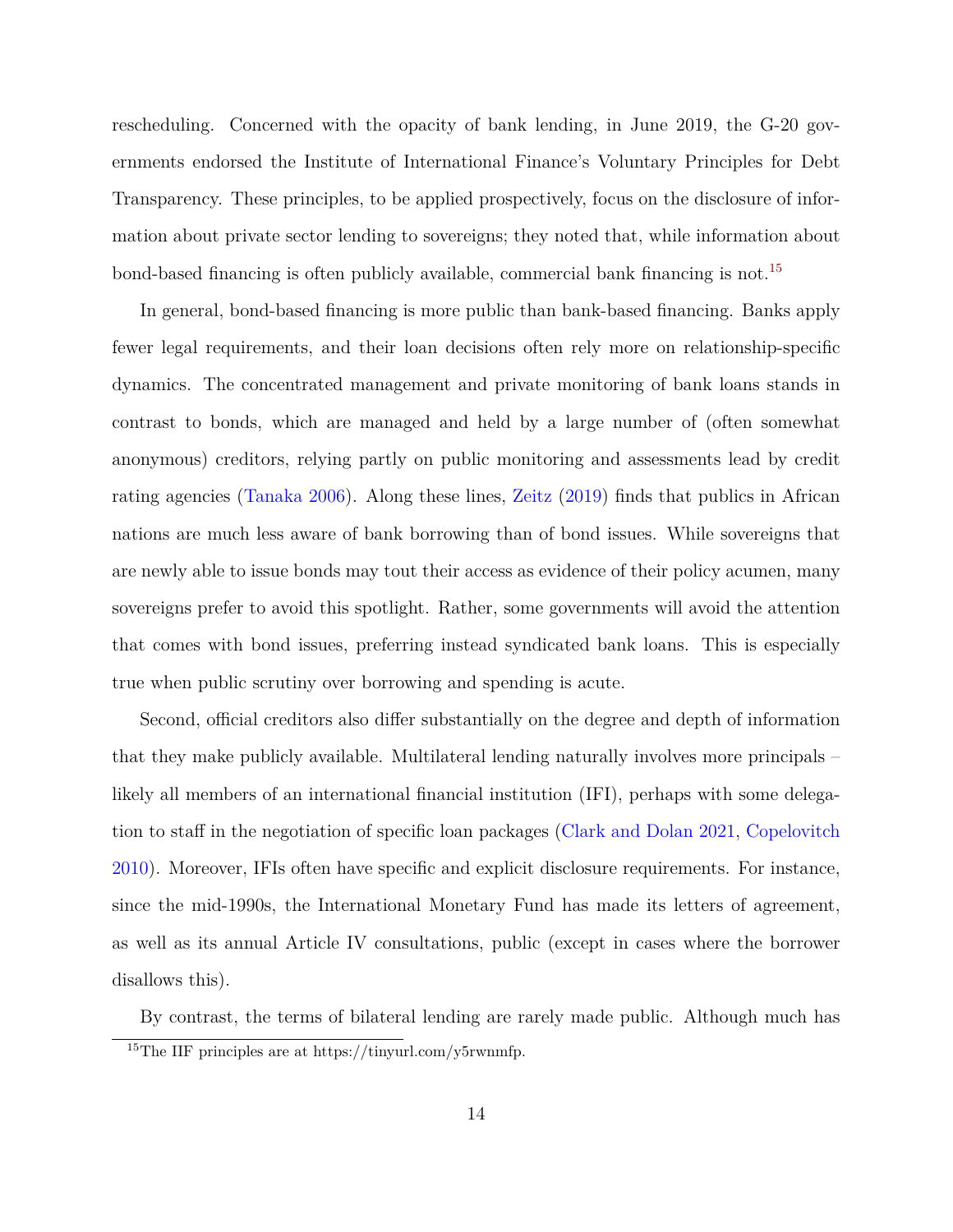been made of the opacity of debt contracts offered by Chinese official and quasi-official lenders, other (Paris Club) bilateral lenders also have included non-disclosure (among other) provisions in their sovereign contracts [\(Gelpern et al.](#page-37-10) [2021](#page-37-10)). Indeed, the [International Mon](#page-38-3)[etary Fund](#page-38-3) ([2018\)](#page-38-3) notes that significant gaps exist regarding the terms, conditions and disbursement schedules of bilateral official loans to developing country governments. The IMF attributes these gaps not only to the capacity of some debtor governments, but also to creditor practices, including confidentiality requirements. We therefore expect that governments with a propensity for opacity will, all else equal, prefer to seek credit from bilateral, rather than multilateral, official creditors.<sup>[16](#page-15-0)</sup>

To summarize, governments are inclined to demand financing instruments that match their disclosure preferences. Those with a desire for opacity will be inclined to bank credit in the context of private lending, and bilateral credit in the realm of official sector finance. To the extent that supply-side creditors worry that a given borrower presents greater risk – because of its existing debt stock, its lack of domestic political accountability, or the purposes for which it intends to use credit – they will adjust lending terms accordingly, demanding higher bond yields, shorter maturities, foreign currency denomination or a variety (depending on the creditor) of non-financial terms and conditions.

This leads to our hypotheses:

<span id="page-15-1"></span>**Hypothesis 1** (Private)**.** *More fiscally transparent governments are more likely to borrow in bonds as a share of private borrowing.*

<span id="page-15-2"></span>**Hypothesis 2** (Official)**.** *More fiscally transparent governments are more likely to borrow multilaterally as a share of official borrowing.*

<span id="page-15-0"></span><sup>&</sup>lt;sup>16</sup>We do not explore governments' choices among bilateral creditors, as [Bunte](#page-36-1)  $(2019)$  $(2019)$  does. We expect, however, that because non-Paris Club creditors on average offer even more opaque loan arrangements than their Paris Club counterparts, the least transparent governments will prefer to borrow from bilateral creditors such as China and India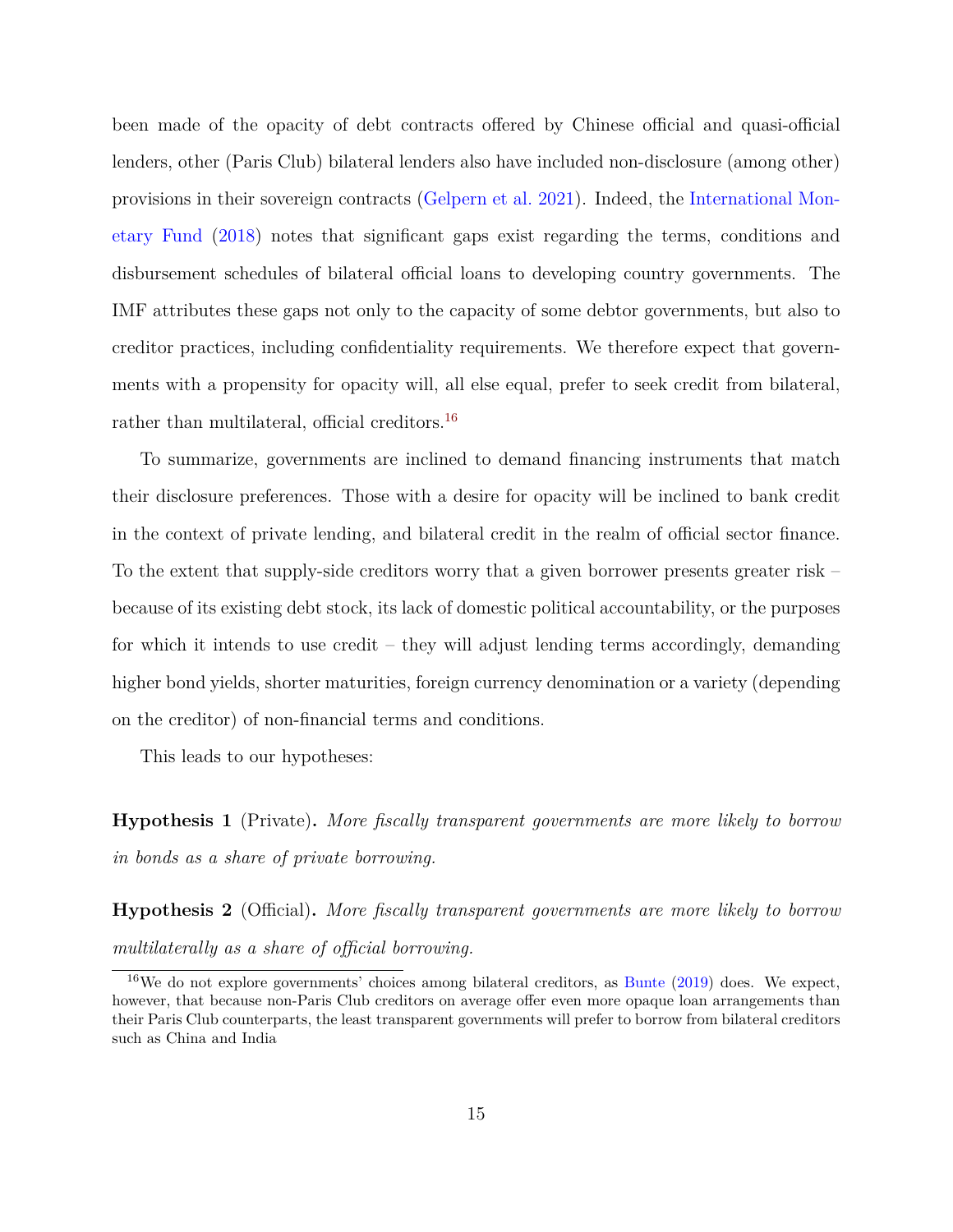We test these expectations below. Within the category of private lending, we show that less fiscally transparent countries are more likely to borrow from banks than issue bonds. Within the category of official lending, we offer evidence that less fiscally transparent states are more likely to borrow bilaterally than multilaterally. Opaque governments tend to use credit instruments requiring less disclosure.

## **Cross-Country Empirical Analysis**

### **Data & Measurement**

We analyze the borrowing behavior of developing countries from 1980 to 2015, with the end year varying based on the measure of transparency employed.<sup>[17](#page-16-0)</sup> We expect that governments with a greater propensity to obfuscate fiscal outcomes prefer to borrow from creditors with more narrow disclosure practices.

A direct measure of governments' disclosure in practice is the International Budget Partnership's Open Budget Index (OBI), a measure focused on the extent to which governments make comprehensive and timely budget information available to their publics. The International Budget Partnership surveys in-country (typically) researchers (with a focus on budgetary and fiscal issues) working in civil society organizations and academic institutions. The survey includes a total of 228 items, capturing public participation in, institutional oversight and transparency of the budget process.[18](#page-16-1)

The survey, however, is available for only seven (non-consecutive) years: 2006, 2008, 2010, 2012, 2015, 2017 and 2019. Given the limited overlap with our dependent variable and covariates of interest, we elect instead to use a more general measure of the government's

<span id="page-16-0"></span><sup>&</sup>lt;sup>17</sup>We define developing countries as time-invariant non-members of the OECD, with the exception of Chile and Mexico, which are included in our sample. Our findings are unchanged when removing them from our sample, or using different definitions of developing countries.

<span id="page-16-1"></span><sup>18</sup>For information about this measure, see https://www.internationalbudget.org/open-budgetsurvey/about.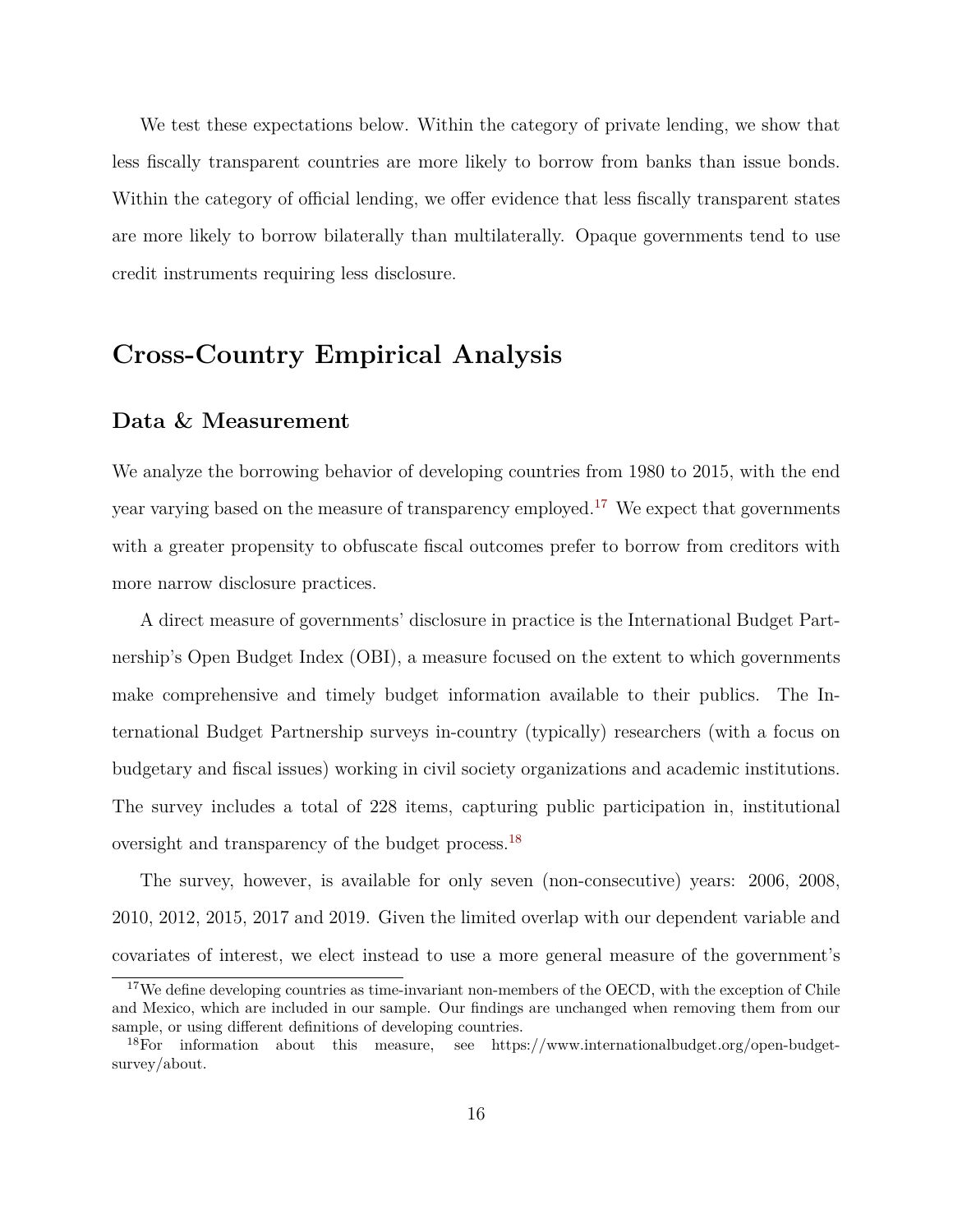willingness to disclose (fiscal as well as other) information. The HRV Transparency Index measures the government's willingness to disclose credible aggregate economic data to the public ([Hollyer, Rosendorff, and Vreeland](#page-37-11) [2014](#page-37-11)).[19](#page-17-0)

The HRV index treats transparency as a latent predictor of the willingness of governments to report data to The World Bank for inclusion in the *World Development Indicators* (WDI). We take it as a proxy for government's willingness to tolerate the public availability of economic policy and outcome measures. The measure is extracted using an item response model fit to a binary measure of whether a given variable *j* is reported by a given country  $c$  in a particular year  $t^{20}$  $t^{20}$  $t^{20}$ . In our sample of developing countries, the HRV index has a mean (SD) of about 0.63 (1.9), where higher values indicate higher transparency.

For the country-year observations in which the HRV transparency measure overlaps with the Open Budget Index (OBI), the correlation is strong and positive. Figure [4](#page-18-0) plots the overall OBI against HRV; bivariate correlation is 0.62. We also calculate the correlation between HRV and OBI scores based on two subsets of survey items most closely related to government borrowing and fiscal accountability.<sup>[21](#page-17-2)</sup> The debt-related sub-index has a bivariate correlation with HRV of 0.65; the accountability-and-debt-focused sub-index has a bivariate correlation of 0.66. These associations provide confidence that the more widely available HRV measure captures the domestic political features in which we are most interested.

Of course, countries may fail to report data – and thus have a low HRV score – not only because of a deliberate desire to withhold information, but also because of insufficient data

<span id="page-17-1"></span><span id="page-17-0"></span><sup>19</sup>We also consider alternative measures of government transparency in the Supplementary Materials.

<sup>&</sup>lt;sup>20</sup>The HRV algorithm summarizes the reporting of 240 variables by 125 countries over 31 years (1980-2010) with a country-year transparency score. This is estimated using a system of 240 equations (one for each variable *j*), where reporting in a given country-year is treated as a function of a latent transparency value, a coefficient on this transparency term, and an intercept coefficient. The measurement model thus adjusts for the fact that some data are easier to collect than others, and for the fact that the reporting of some items is more reflective of a country-year's general tendency to disclose.

<span id="page-17-2"></span> $21$ The six item subset relates directly to sovereign debt, including providing information on outstanding debt, new borrowing, interest payments and the terms of new borrowing. The twenty-five item subset includes not only these debt-related items, but also measures of independent oversight, the capacity of governments to use extra-budgetary funds; and the release of broader fiscal information to the public.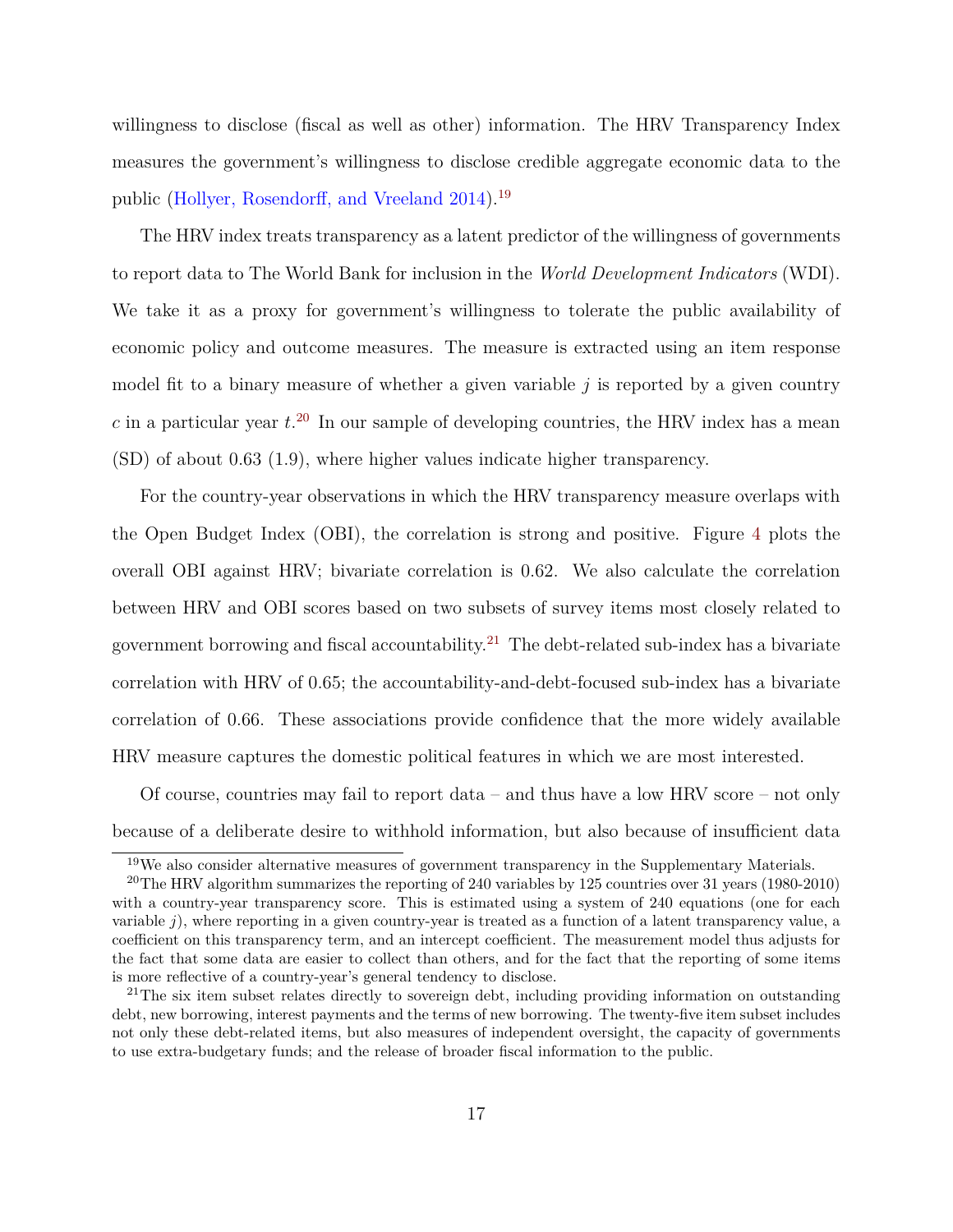Figure 4: **HRV Transparency and Open Budget Index Correlation**

<span id="page-18-0"></span>

collection and aggregation capacity. We therefore include measures of technical capacity as covariates to control for this concern. Importantly however, HRV has been shown to correlate with GDP per capita only in democracies; rich democracies disclose much more than autocracies at similar levels of wealth, suggesting that something other than capacity is at work [\(Hollyer, Rosendorff, and Vreeland](#page-37-12) [2018,](#page-37-12) p.84-88).<sup>[22](#page-18-1)</sup>

To investigate the structure of sovereign borrowing portfolios, we rely on disbursements of public and publicly guaranteed debt owed by, or guaranteed by, the government from the World Bank's International Debt Statistics (IDS). Two points are worth noting. First, the IDS covers international borrowing; as such, we focus our analysis on borrowing decisions

<span id="page-18-1"></span><sup>22</sup>A potential concern from the investor side is that governments elect to disclose information, but they manipulate it (e.g., [Martinez](#page-38-10) [2019\)](#page-38-10). Indeed, standard economic fundamentals that are key to creditors, such as trade (as % of GDP), inflation and GDP have reporting rates of around 95% –and higher in the last couple of decades. At the same time, manipulation in these cases has been relatively easy to detect (e.g., Argentina's inflation under Cristina Fernández, or China's growth numbers in recent years).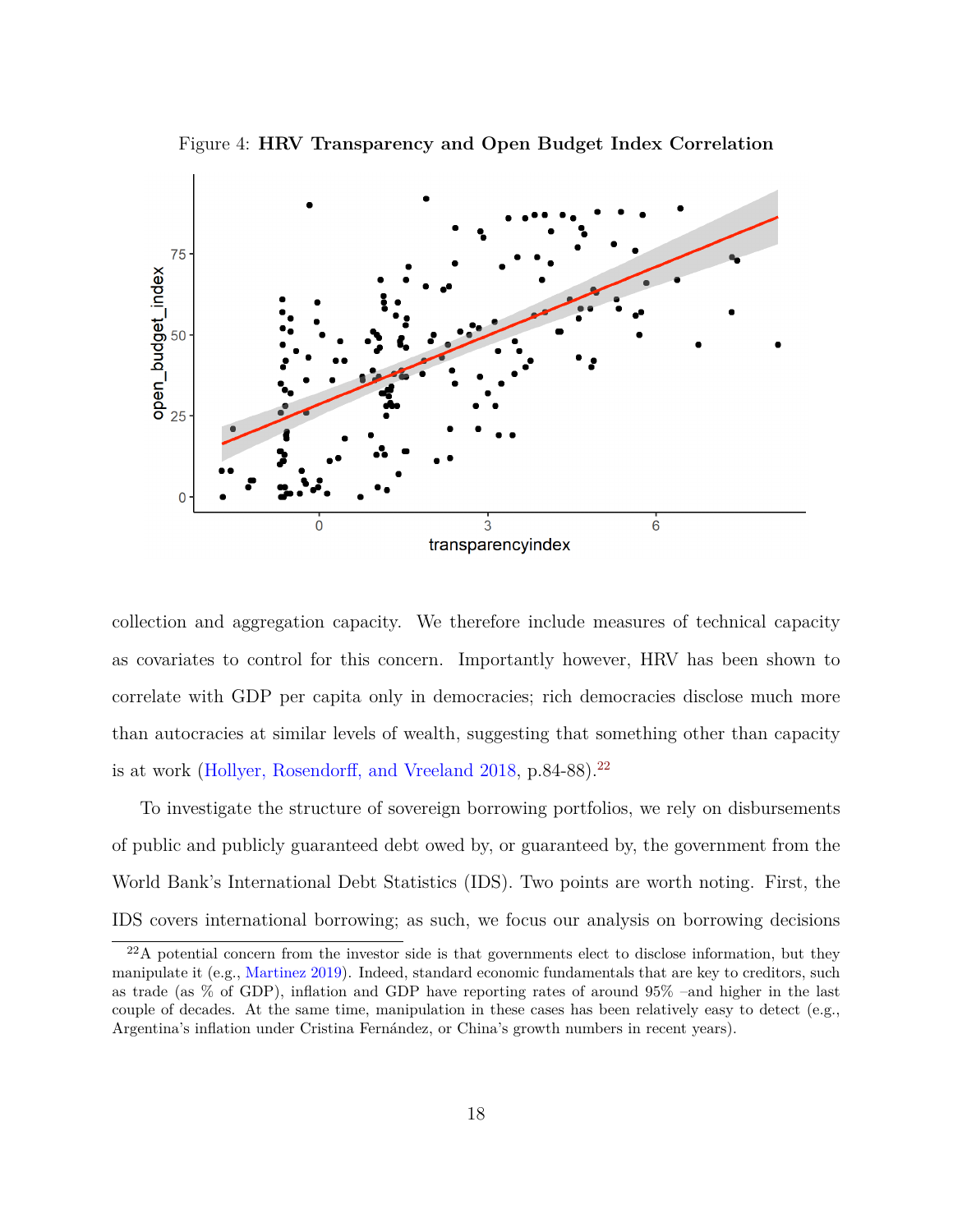over *external* debt.<sup>[23](#page-19-0)</sup> Second, by including publicly guaranteed (vs. purely public) debt, these measures also capture the behavior of the government as it relates to state-owned enterprises (Petrobras in Brazil is a good example). $^{24}$  $^{24}$  $^{24}$ 

We also note that borrowing outcomes and patterns reflect the intersection of supply (creditors) and demand (debtor governments). While borrowers are motivated in part by domestic political survival, lenders' assessments are affected by macroeconomic considerations, the risk of default and their overall willingness to trade risk against return ([Beaulieu,](#page-35-2) [Cox, and Saiegh](#page-35-2) [2012,](#page-35-2) [Tomz](#page-40-12) [2007\)](#page-40-12). As such, we control for various economic factors in our empirical analyses. We also note the importance of global market conditions. We expect that, when credit markets are tight – as indicated by high global interest rates – governments' set of choices is more constrained: investors of various sorts are less likely to accept higher degrees of risk in exchange for the promise of higher returns. As such, risk aversion decreases investors' willingness to tolerate opaque governments, all else equal. We therefore expect that transparency will affect choice of instruments to a greater extent when risk aversion is low and international liquidity is high.

### **Baseline Analysis**

Consider a simple OLS estimation of the form:

<span id="page-19-2"></span>
$$
Type of BORROWING_{it+1} = \alpha_i + \delta_t + \beta_1 TRANSPARENCY_{it} + \mathbf{X}'_{it} \phi + \epsilon_{it}
$$
 (1)

where we define TYPE OF BORROWING for country  $i$  in year  $t$  in two ways, for private and official borrowing respectively: First, we analyze BONDS CREDIT (AS A SHARE OF total private credit). Second, we examine Non-concessional Bilateral Credit

<span id="page-19-0"></span><sup>&</sup>lt;sup>23</sup>We are aware that domestic borrowing can be important, especially on the private side. We leave this for future research.

<span id="page-19-1"></span><sup>&</sup>lt;sup>24</sup>Pooling state-owned enterprise debt with public debt is supported by the literature ([Wagner, Jara, and](#page-41-4) [Musacchio](#page-41-4) [2018\)](#page-41-4)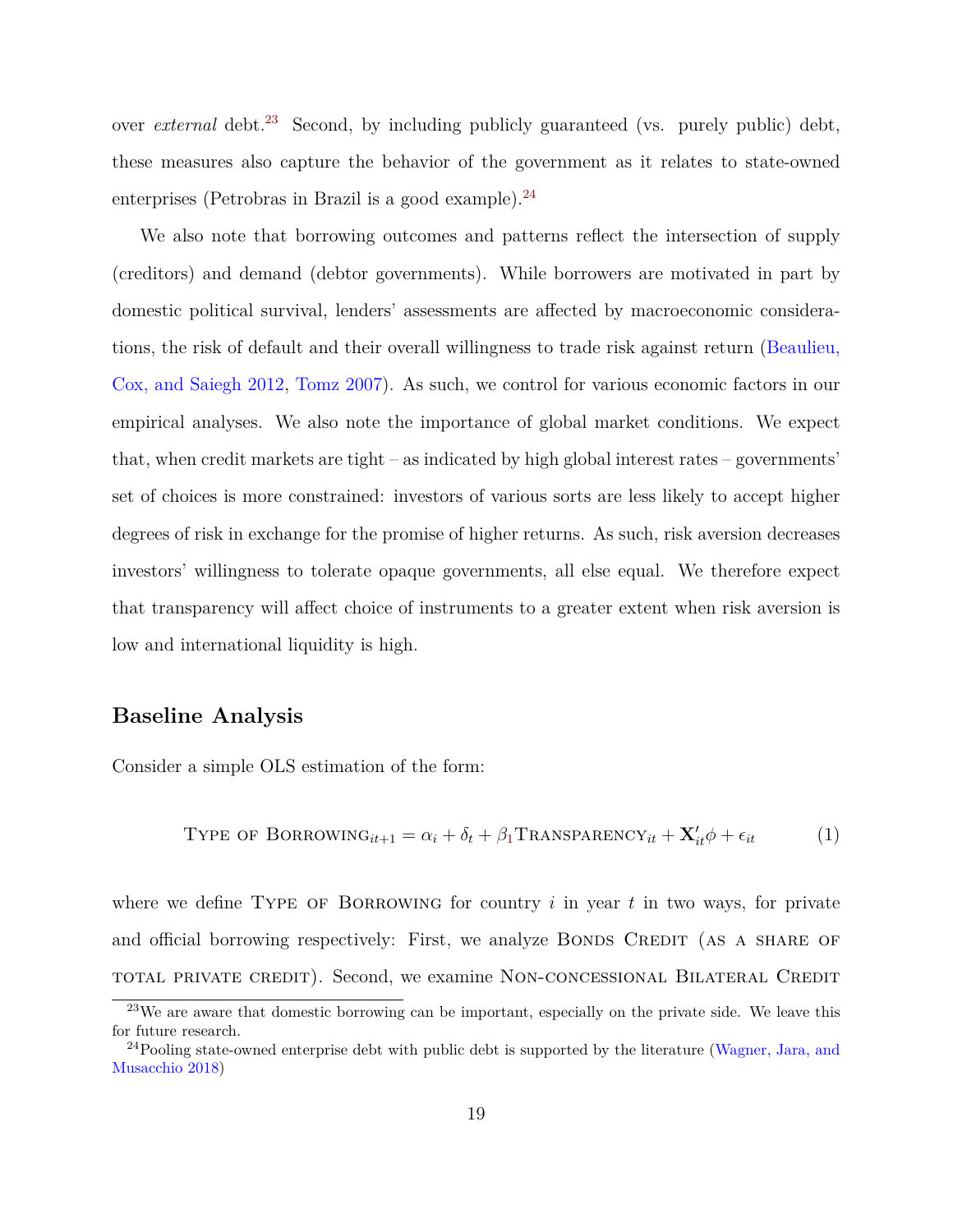(AS A SHARE OF TOTAL OFFICIAL CREDIT). Note that these measures are specific to disbursements, not net flows.<sup>[25](#page-20-0)</sup>

The vector of controls  $\mathbf{X}_{it}$  includes standard economic and political variables. We first offer first a simple model without covariate adjustment. We then include population and GDP in logged terms, GDP growth (in  $\%$ ), Trade (as  $\%$  of GDP) (from the WDI), accounting for key economic fundamentals relevant for creditors. Our measures of country size (population and GDP) also address the possibility that bank-based lending might be more appealing – given that it does not require seeking a sovereign credit rating or engaging in investor relations campaigns – to borrowers with more limited credit needs.

We also present a more saturated model with additional covariates for government resources and political variables. We include net FDI inflows, natural resource rents, and foreign aid. We also include two debt-related covariates, *Debt crisis*, an indicator on whether the country is undergoing a debt crises (from [Laeven and Valencia](#page-38-11) [\(2018\)](#page-38-11)) and *External debt* stocks (as  $\%$  of GNI).<sup>[26](#page-20-1)</sup> We also control for regime type, using Polity IV's democracy measure.

We also probe the robustness of our results to additional variables. For instance, might government partisanship matter for choice among creditors, especially on the official side? Left-leaning governments may be particularly inclined to avoid IFIs, pushing them toward bilateral credit instead. Similarly, right-leaning governments may be more willing to seek bond financing – perhaps as a hands-tying mechanism not only for themselves, but also for their successors. Hence, we include a measure of political ideology from the Database of Political Institutions (DPI).

Finally, in all models we include both country  $(\alpha_i)$  and year  $(\delta_t)$  fixed effects. Country

<span id="page-20-1"></span><span id="page-20-0"></span> $^{25}\rm{We}$  provide detailed information on the sources for each variable in the Supplemental Materials.

 $^{26}$ Alternative controls related to the level of indebtedness are total credit disbursements (in logged terms) and the share of private credit as a share of total credit, where applicable. Including these does not change our results.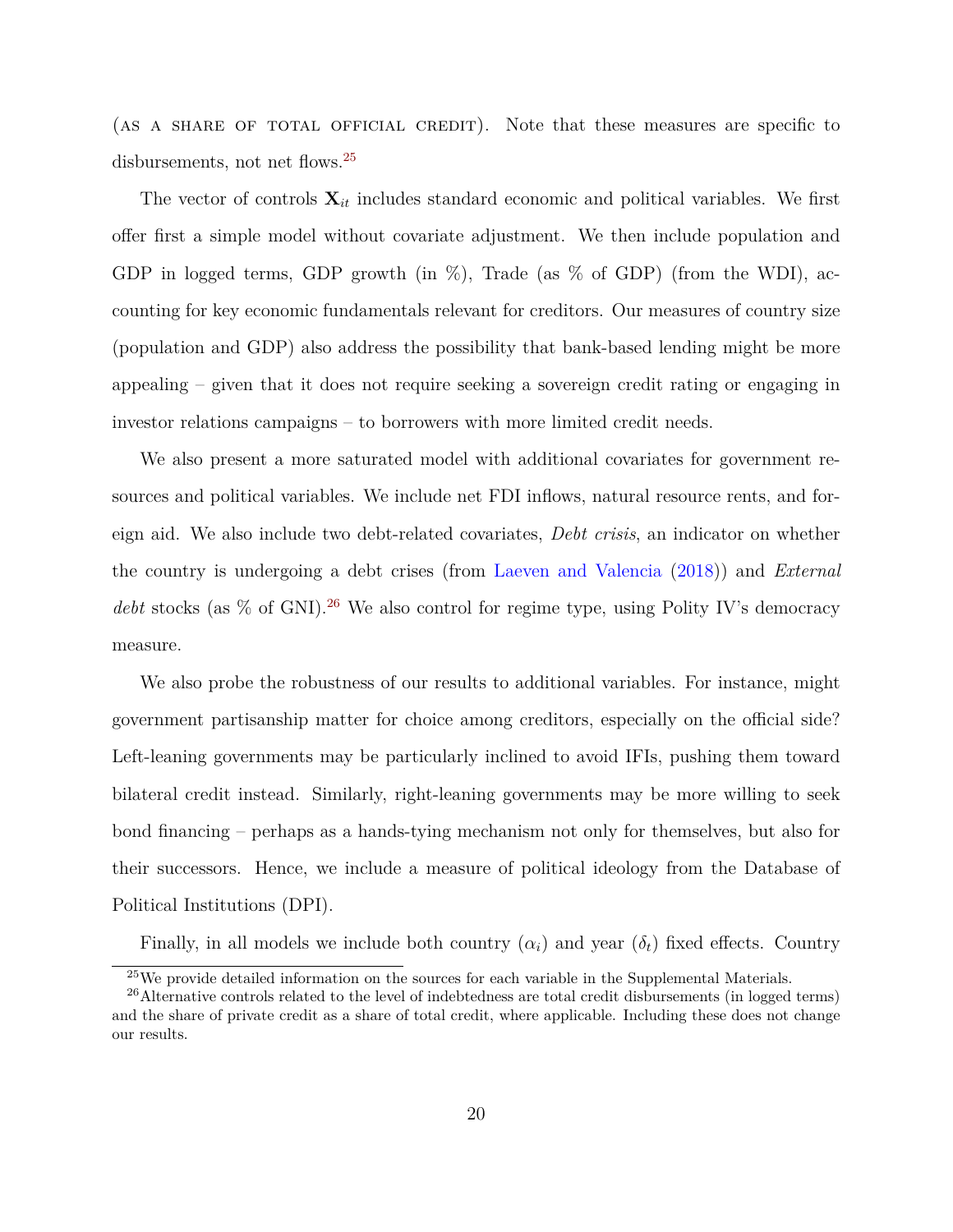fixed-effects absorb any idiosyncratic characteristics (such as culture, region, and institutions) that are time-invariant. Similarly, year fixed-effects absorb any global-shock – for example, one might be concerned about the overall trend in bond lending, driven by technological and legal innovations.

|                                                      |             | Types of Borrowing |            |  |
|------------------------------------------------------|-------------|--------------------|------------|--|
|                                                      | (1)         | (2)                | (3)        |  |
| Panel A: Bonds Credit (share of private credit)      |             |                    |            |  |
| Transparency (HRV)                                   | $0.051**$   | $0.049*$           | $0.094***$ |  |
|                                                      | (0.022)     | (0.025)            | (0.014)    |  |
|                                                      |             |                    |            |  |
| Observations                                         | 1,763       | 1,599              | 1,472      |  |
| $\,R^2$                                              | 0.25        | 0.27               | 0.34       |  |
| Countries                                            | 86          | 83                 | 79         |  |
| Outcome mean                                         | 0.16        | 0.16               | 0.16       |  |
| Outcome std. dev.                                    | 0.31        | 0.32               | 0.31       |  |
| Panel B: Bilateral Credit (share of official credit) |             |                    |            |  |
|                                                      |             |                    |            |  |
| Transparency (HRV)                                   | $-0.034***$ | $-0.023**$         | $-0.024*$  |  |
|                                                      | (0.009)     | (0.010)            | (0.013)    |  |
|                                                      |             |                    |            |  |
| Observations                                         | 2,554       | 2,298              | 2,132      |  |
| $\mathbb{R}^2$                                       | 0.21        | 0.22               | 0.21       |  |
| Countries                                            | 88          | 86                 | 82         |  |
| Outcome mean                                         | 0.10        | 0.10               | 0.09       |  |
| Outcome std. dev.                                    | $0.17\,$    | $0.17\,$           | 0.16       |  |
| Country FE                                           |             |                    |            |  |
| Year FE                                              |             |                    |            |  |
| Econ. fundamentals                                   |             |                    |            |  |
| Additional covariates                                |             |                    |            |  |

<span id="page-21-0"></span>Table 1: **Transparency and types of borrowing, by creditor category**

*Notes*: All specifications are estimated using OLS. Economic fundamentals controls are population, GDP, growth, and trade. Additional covariates are FDI inflows, natural resource rents, foreign aid, debt crisis, external debt, democracy, right and left ideology. Standard errors clustered by country are in parentheses.  $*$   $p < 0.1$ ,  $**$   $p < 0.05$ ,  $**$   $p < 0.01$ .

Table [1](#page-21-0) shows these results. The positive and statistically significant coefficient of the HRV Transparency Index in Panel A provides robust support for Hypothesis [1.](#page-15-1) More transparency is associated with a larger share of bond borrowing within the category of private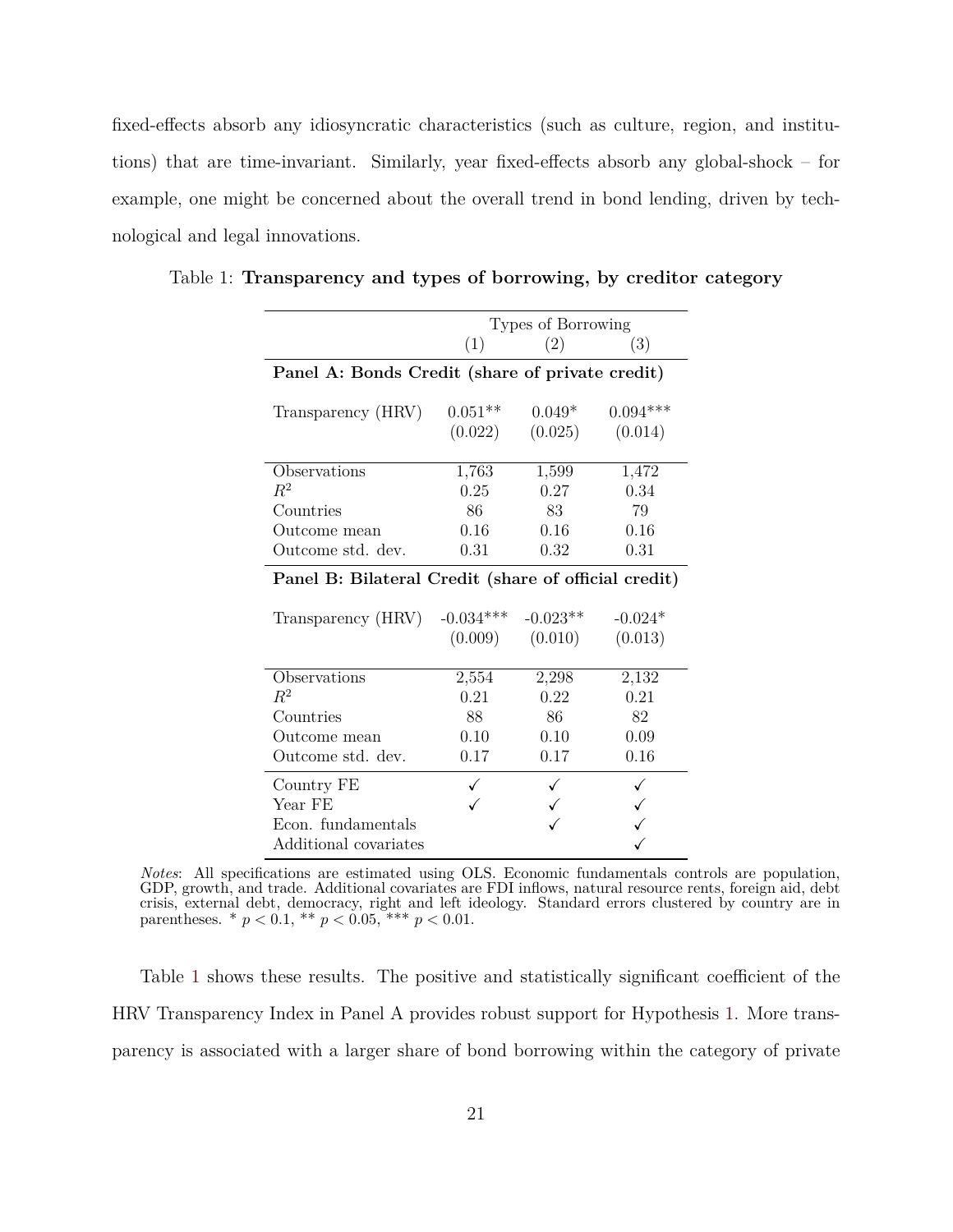credit.[27](#page-22-0) Substantively, a unit increase in the HRV Transparency Index (about half of a standard deviation) corresponds to an increase in bond borrowing of 5 to 9 percentage points, a non-trivial magnitude given that the average bonds share is 16%. In contrast, and in line with Hypothesis [2](#page-15-2), Panel B demonstrates that greater transparency is associated with lower share of bilateral borrowing within official credit. A one-unit increase in transparency corresponds to an decrease in bilateral borrowing of about 2 percentage points, which represents an increase of over 20% from the mean.

## **Robustness**

**Alternative considerations.** Our findings could be confounded by other mechanisms. For instance, borrowing choices could be affected by geostrategic considerations where key creditor countries may be more willing to extend bilateral loans to strategically important governments. This would tilt the balance of official credit in the direction of bilateral, versus multilateral, lenders.

We therefore test the robustness of our findings to the inclusion of three different measures of geopolitical significance. First, using ideal point estimates from UN Voting from [Bailey,](#page-35-11) [Strezhnev, and Voeten](#page-35-11) ([2017](#page-35-11)), we control for the ideal point difference between the given country and the US. This captures the overlap in geopolitical interests between the most important bilateral creditor worldwide and the borrowing country. Second, we include an indicator that takes the value of 1 if the country is a member of the UN Security Council in a given year and 0 otherwise. This addresses the possibility that permanent UNSC members will direct financial resources to rotating members as a means of influencing their voting behavior ([Vreeland and Dreher](#page-40-14) [2014\)](#page-40-14). Lastly, we control for the presence of US troops in the debtor country. This follows [Aklin and Kern](#page-35-12) ([2019](#page-35-12)) in using military presence as a measure

<span id="page-22-0"></span><sup>&</sup>lt;sup>27</sup>Our results are similar if we instead measure the ratio of bond to bank borrowing. These results are available in the Supplemental Materials, Table [SM1.](#page--1-0)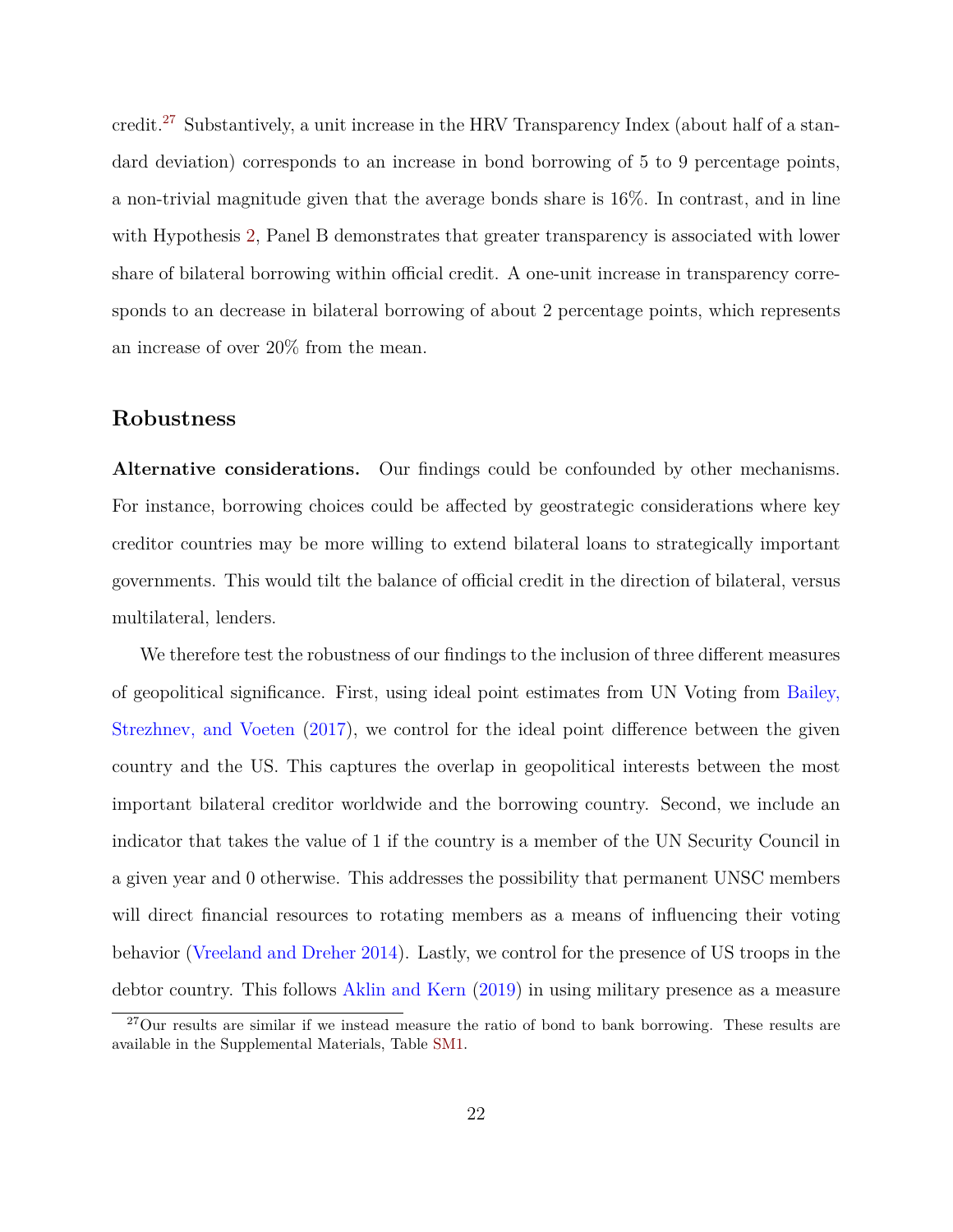of US commitment to the country's economic health; this commitment could translate into an implicit bailout guarantee, helping again to explain borrowing profiles. Appendix Table [A2](#page-43-0) demonstrate that our core results remain unchanged when we account for these various geopolitical variables.[28](#page-23-0)

**Estimation Strategy.** The dynamic we identify occurs within broad categories of borrowing (for example, within private sector credit), rather than across these categories (private versus official). Indeed, when we model aggregate shares of private versus official borrowing, we find no systematic relationship with transparency (see Table [SM3\)](#page--1-1).

The official versus private distinction, however, does highlight the fact that the choice of within-category instrument (bilateral versus multilateral official credit) may depend as well on the choice of broad credit type (official versus private credit). To address this concern, we implement a series of Seemingly Unrelated Regression (SUR) models. The error terms of the two equation system are permitted to be correlated with each other. Table [2](#page-24-0) shows the results analogous to Table [1](#page-21-0). The SUR estimation is more precise, increasing confidence in the strength and robustness of our results.

We also confirm that our results are robust to using a binary dependent variable, measuring whether a given country-year receives any bond credit at all ([Ballard-Rosa, Mosley,](#page-35-1) [and Wellhausen](#page-35-1) [2019](#page-35-1)). For official credit, we similarly use "any bilateral credit" as a dichotomous dependent variable (Panels A and B, respectively in Table [A3\)](#page-44-0). Our findings remain robust and precisely estimated. Specifically, a one-point increase in HRV transparency (again, about a half standard deviation) is associated with a nearly 9 percentage point increase (about 30% with respect to the mean) in the likelihood that the sovereign will issue bonds (versus borrowing from commercial banks), and an approximately 3 percentage point decrease (also about 30% with respect to the mean) in the likelihood of contracting

<span id="page-23-0"></span> $^{28}$ We also control for region-specific time-trends in Table [SM2](#page--1-2) in the Supplemental Materials.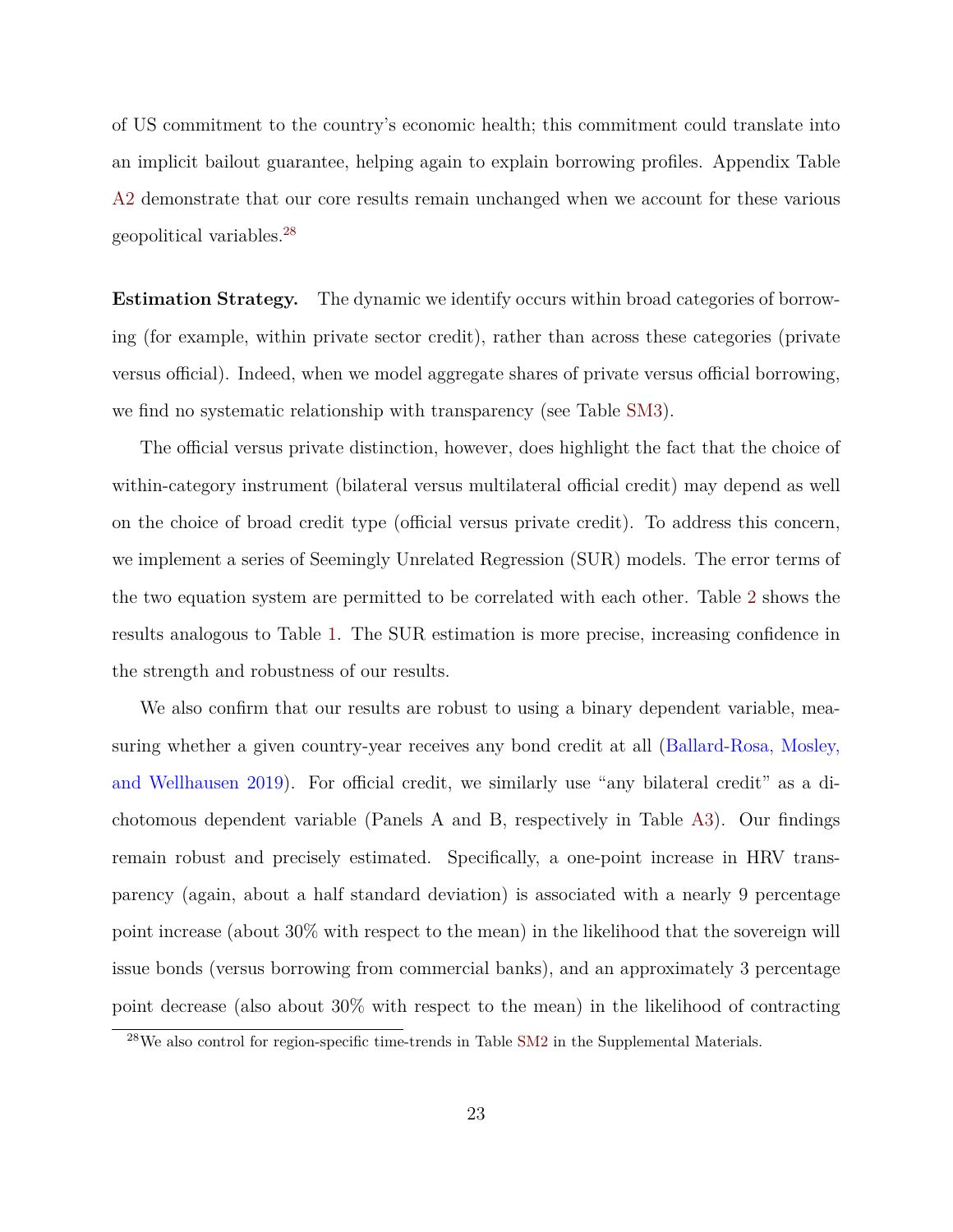|                       |                       | Model 1                | Model 2               |                        |                       | Model 3                |
|-----------------------|-----------------------|------------------------|-----------------------|------------------------|-----------------------|------------------------|
|                       | Bonds                 | <b>Bilateral</b>       | <b>Bonds</b>          | <b>Bilateral</b>       | <b>Bonds</b>          | <b>Bilateral</b>       |
| Transparency (HRV)    | $0.051***$<br>(0.007) | $-0.030***$<br>(0.004) | $0.048***$<br>(0.008) | $-0.018***$<br>(0.005) | $0.093***$<br>(0.010) | $-0.019***$<br>(0.006) |
| Observations          |                       | 1748                   |                       | 1584                   |                       | 1461                   |
| $\,R^2$               | 0.50                  | 0.37                   | 0.52                  | 0.39                   | 0.56                  | 0.39                   |
| Country FE            |                       |                        |                       |                        |                       |                        |
| Year FE               |                       |                        |                       |                        |                       |                        |
| Econ. fundamentals    |                       |                        |                       |                        |                       |                        |
| Additional covariates |                       |                        |                       |                        |                       |                        |

<span id="page-24-0"></span>Table 2: **Transparency and types of borrowing, by creditor category: SUR model**

*Notes*: All specifications are estimated using SUR. Outcome variables: bonds represent the share of bond credit over total private credit; bilateral represents the share of bilateral credit over total official credit. Economic fundamentals controls are population, GDP, growth, and trade. Additional covariates are FDI inflows, natural resource rents, foreign aid, debt crisis, external debt, democracy, right and left ideology. Standard errors clustered by country are in parentheses. \* denotes  $p < 0.1$ , \*\* denotes  $p < 0.05$ , \* denotes  $p < 0.01$ .

any bilateral credit (versus accessing multilateral official credit).

**Measurement.** We also confirm that our findings are not driven by our particular measure of government transparency. The HRV index is constructed using both economic and noneconomic variables, all of which are included in the World Development Indicators. What is even closer to our proposed causal process, though, is the government's willingness to disclose economic information. We construct an Economic HRV Index, using only economic indicators. This index is highly correlated with the main HRV index (0.93). Given the high degree of overlap, it is unsurprising that our findings are unchanged when we use the new Economic HRV Index instead (Appendix Table [A4](#page-45-0)).

While we believe there are advantages to the HRV approach to measuring transparency, we also consider two additional proxies for governments' preferences over fiscal disclosure. First, we make use of the Special Data Dissemination Standard (SDDS), part of the IMF's broader Data Dissemination Initiative to enhance member country provision of economic and financial data. The Standard addresses data quality, methodology and dissemination,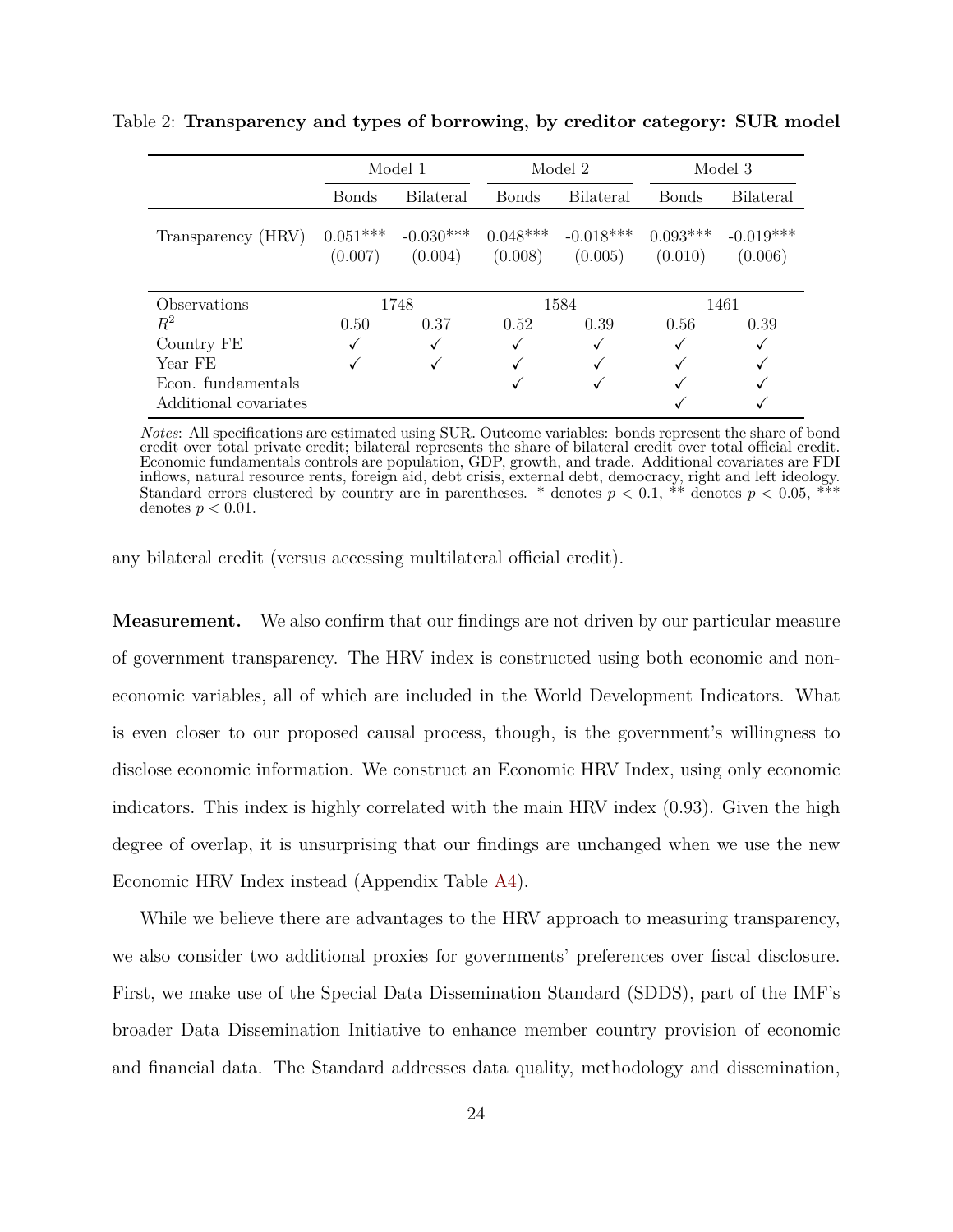and was designed to improve developing country access to international capital markets. While subscription is voluntary, it implies a commitment to comply with the standards. Past analyses have considered the motivations behind governments' decisions to join the SDDS ([Mosley](#page-39-13) [2003](#page-39-13)*a*), and they have highlighted the possible effect of SDDS participation on sovereign borrowing costs [\(Cady and Pellechio](#page-36-13) [2008](#page-36-13)).

More than 75 countries have subscribed to the SDDS, of which 39 are part of the 121 developing countries in our full sample. We create a variable SDDS SUBSCRIPTION which takes a value of 1 the year after the date of subscription and 0 otherwise.<sup>[29](#page-25-0)</sup> When we use SDDS rather than HRV, we can include a broader set of years (1970-2015) in our analyses. Importantly, our results – which confirm the relationship between transparency and reliance on bonds versus bank loans, as well as use of multilateral versus bilateral credit – are substantially the same when we restrict them to the 1980-2010 period. Table [A5](#page-46-0) in the Appendix displays the results using the SDDS measure; they are analogous to Table [1](#page-21-0).

Second, we use [Williams](#page-41-5)'s [\(2015\)](#page-41-5) Information Transparency Index, which captures not only the amount of information governments provide, but also its quality and ease of acqui-sition by the public.<sup>[30](#page-25-1)</sup> Appendix Table [A6](#page-47-0) shows our main findings hold when using this alternative transparency measure.

While these results are reassuring in that our results appear not to be driven by a specific measure of transparency, another potential concern is that HRV, Economic HRV, SDDS and –to some degree– Williams' measure are all affected by interactions between governments and official creditors. For instance, the IMF both encourages participation in SDDS and

<span id="page-25-0"></span><sup>&</sup>lt;sup>29</sup>We code the country's first year of subscription as the proportion of the year in which the country is under subscription. For example, Argentina subscribed on August 16, 1996; hence SDDS subscription= 0*.*62 in 1996. Alternative coding schemes for the first year produce the same substantive results. The correlation between the HRV INDEX and SDDS subscription is 0.4, perhaps reflecting a limited uptake of the standard, or its limited de facto impact.

<span id="page-25-1"></span> $30$ This measure uses 13 separate indicators, six for the quantity of information, four for the processes that generate that information, and three for the infrastructure required to disseminate that information, from 1980-2010. See [Williams](#page-41-5) ([2015\)](#page-41-5).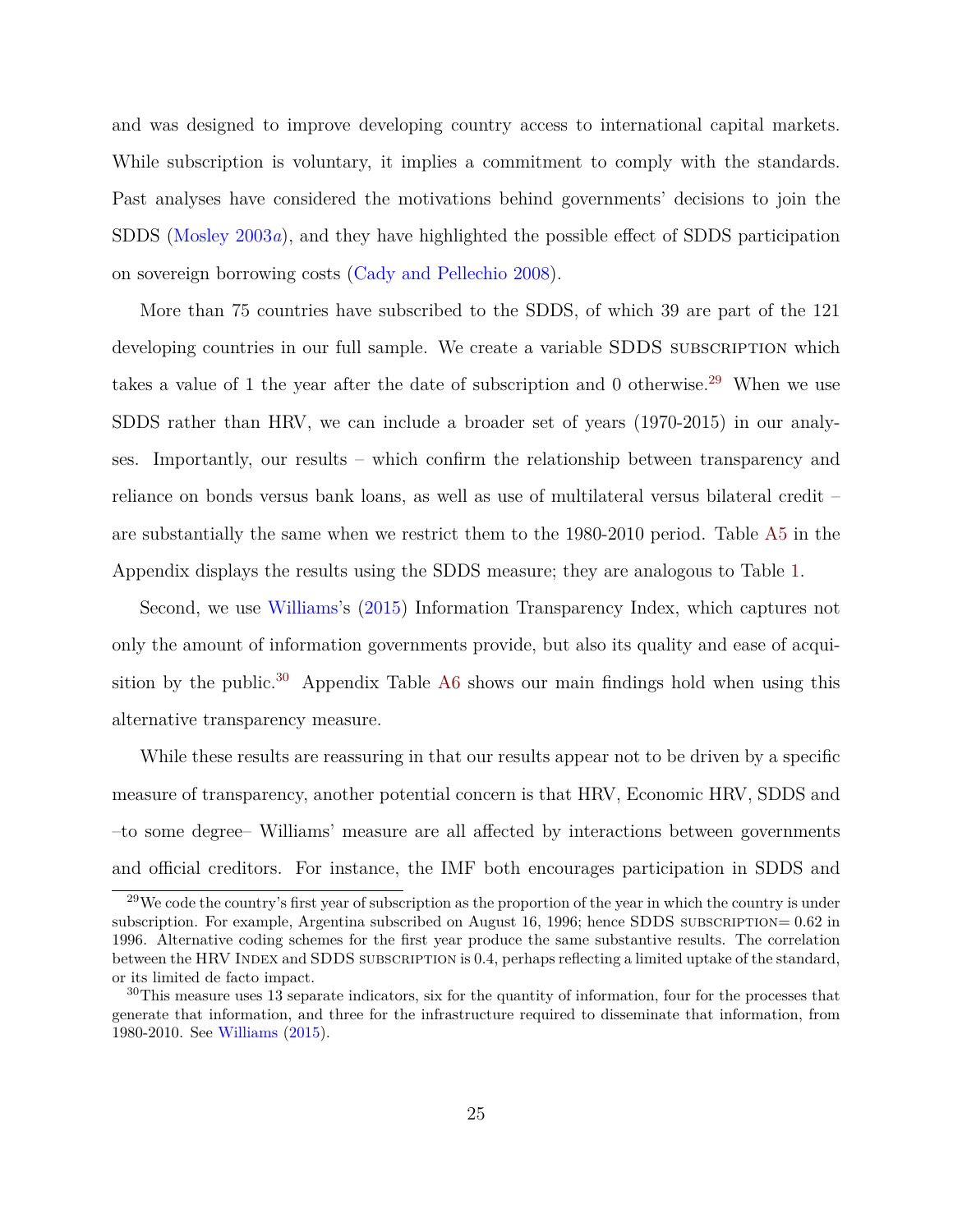serves as a source of official multilateral credit. And the World Bank, another multilateral creditor, oversees the creation of the World Development Indicators database (on which HRV measures are based). To address this potential confounding dynamic, we establish the robustness of our results to yet another measure of transparency, Freedom of Information (FOI) laws. [Chaitanya Vadlamannati and de Soysa](#page-36-14) ([2018](#page-36-14)) treat the adoption of FOI laws as a government action intended to promote transparency, and [Islam](#page-38-12) ([2006](#page-38-12)) links FOI laws with improved governance. When we use a dichotomous indicator for whether a country has a FOI law in place, our findings continue to hold (although the estimates on bilateral credit are less precise than the ones on bond credit. See Appendix Table [A7.](#page-48-0))

**Transparency and Corruption.** If corruption and the related misappropriation of public funds are closely associated with governments' fiscal opacity, one might worry that our results are capturing the effect of corruption, rather than of fiscal disclosure practices, on governments' borrowing profiles. Corrupt sovereign borrowers, intent on pocketing proceeds from external loans, might be more likely to appeal to private banks rather than public bond markets, exactly because they require fewer conditions and disclosures.

At the same time, to the extent that creditors are aware of corruption, creditors will demand lending terms that compensate for the associated political and economic risk. And lenders should have little concern about the degree of disclosure over and above its effects on risk. Moreover, when sovereign credit markets are somewhat competitive and efficient, loan terms will reflect the political risk generated by corruption. Assuming that sovereign credit markets are in equilibrium, a borrowing government with a given degree of corruption will be indifferent across instruments. Hence we expect little systematic association between corruption and the choice of borrowing instruments; any residual relationship between opacity and loan type should be evidence of the effect we postulate – the borrower's (but not the lender's) concerns over disclosure.

Further analyses support this logic. To begin, the in-sample correlation between trans-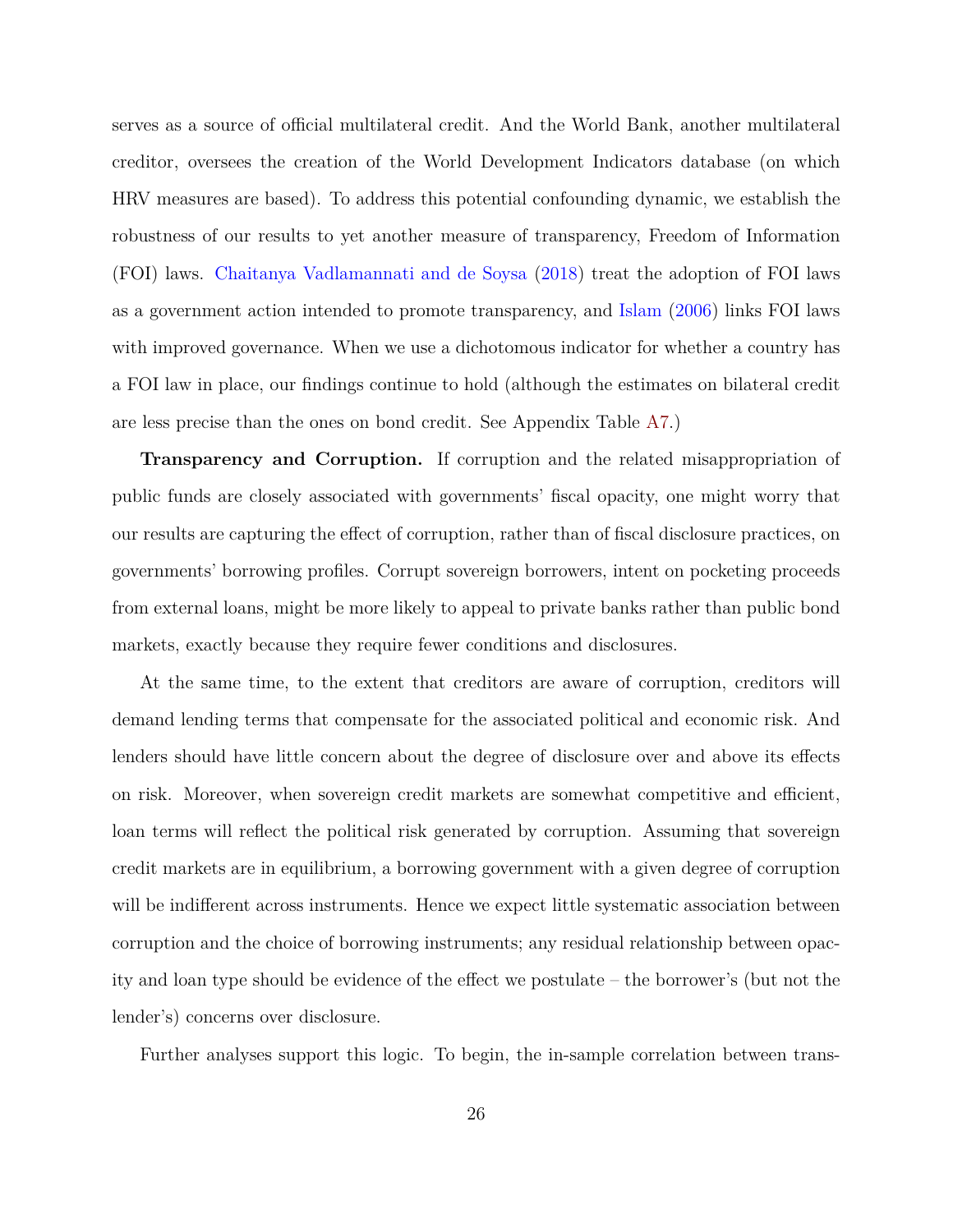parency (HRV) and a measure of corruption (the index created by the International Country Risk Guide) is essentially 0 – more specifically, 0*.*0077. Additionally, our substantive results are unchanged when we include corruption as an additional covariate (see Appendix Tables [A8-](#page-49-0)[A9](#page-50-0)).

## **Transparency, Borrowing & International Liquidity**

While we demonstrate that transparency is important to the domestic political economy of sovereign credit, we also expect that the impact of domestic politics on sovereign borrowing outcomes varies with global capital market conditions [\(Ballard-Rosa, Mosley, and Wellhausen](#page-35-1) [2019](#page-35-1)). When international markets are highly liquid and investors are more risk acceptant, they are willing to extend credit to a wider range of borrowers. In such circumstances, developing country governments have greater choices in accessing capital ([Mosley](#page-39-0) [2003](#page-39-0)*b*). By contrast, when global liquidity is low, investors are more risk averse, and governments – especially those with an inclination toward opacity – have fewer financing options.

We expect therefore that governments are more able to structure their portfolios to match their preferences over instruments when global liquidity is high. On the other hand, when global liquidity is low, supply-side factors should play a greater role in determining financing outcomes. We analyze the extent to which international liquidity, here proxied by the US Federal Funds Rate moderates the effects of Transparency. The Federal Funds Rate is a primary indicator of US monetary policy and is widely used as a proxy for international liquidity (e.g. [Longstaff et al.](#page-38-13) [2011](#page-38-13)). Monetary conditions in the United States influence aggregate risk aversion and capital flows in the international financial system and, therefore, the global search for yield [\(Rey](#page-39-14) [2016\)](#page-39-14).

Although one might worry that, in the post-2008 period, low rates also correspond to post-global financial crisis quantitative easing (and therefore to risk aversion rather than risk acceptance), this would bias against finding support for our expectations regarding the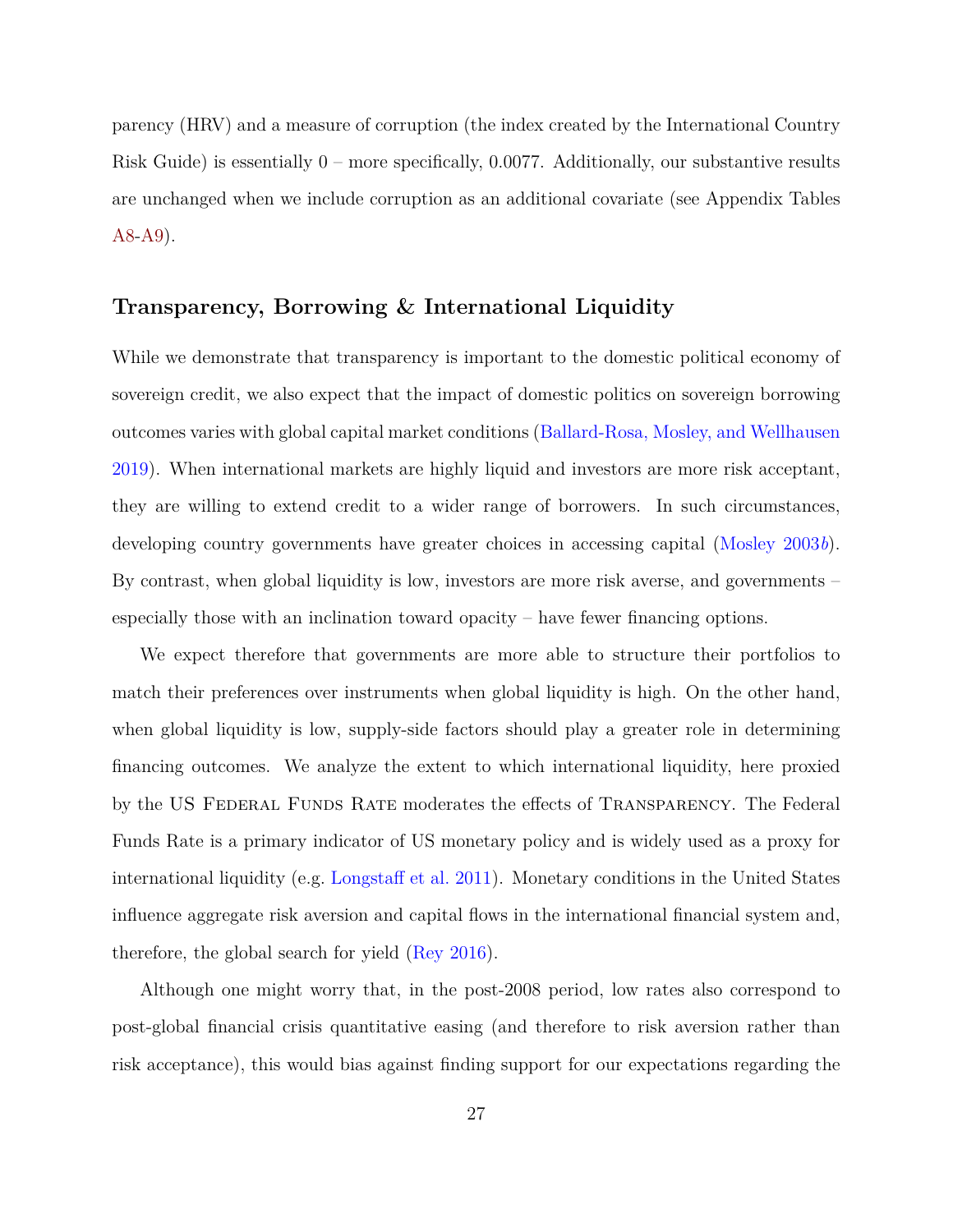mediating role of global market conditions. We also address this concern via the inclusion of year fixed-effects, which absorb these common-shocks.

We implement two empirical strategies. First, we estimate a simple interaction model:

<span id="page-28-1"></span><span id="page-28-0"></span>Type of BORROWING<sub>it+1</sub> = 
$$
\beta_2
$$
Transpaper<sub>it</sub>  
+  $\gamma_1$ (Transpaper<sub>it</sub> × US Feb FunDS<sub>t</sub>)  
+  $\mathbf{X}'_{it}\phi + \alpha_i + \delta_t + \epsilon_{it}$  (2)

Second, we construct a time-invariant indicator of whether a country is TRANSPARENT, if its mean Transparency Index over the sample is greater than the sample average:

Type of BORROWING<sub>it+1</sub> = 
$$
\gamma_2(\text{Transparent}_i \times \text{US} \text{ FED} \text{ FUNDS}_t) + \phi \mathbf{X}_{it} + \alpha_i + \delta_t + \epsilon_{it}
$$

\n(3)

The expectation is that the coefficients  $\gamma_2$  $\gamma_2$  in Equation [3](#page-28-1) and  $\gamma_1$  in Equation 2 have the opposite sign of *β*[2](#page-28-0) in Equation [2.](#page-28-0) Conceptually, analyzing this effect is akin to a *differencein-differences* design, in which we compare the effects of international liquidity in transparent countries to countries that are relatively less transparent, in years with greater international liquidity relative to years with lower liquidity.

Table [3](#page-29-0) shows these results. Panel A supports our expectation that more transparent countries utilize bonds relatively more than commercial banks for private borrowing, and that they do so at a higher rate when global interest rates are low. Similarly, Panel B reinforces the finding that transparent governments rely less on bilateral credit as a share of total official credit, and they do so even less when global liquidity is high. These results are robust to all the checks mentioned above (changes in the denominator (Table [SM4](#page--1-3)), using a binary dependent variable (Table [SM5\)](#page--1-4), the Economic HRV index (Table [SM6\)](#page--1-5), the SDDS (Table [SM7\)](#page--1-6), Information Transparency (Table [SM8\)](#page--1-7) and FOI (Table [SM9\)](#page--1-7) measure; these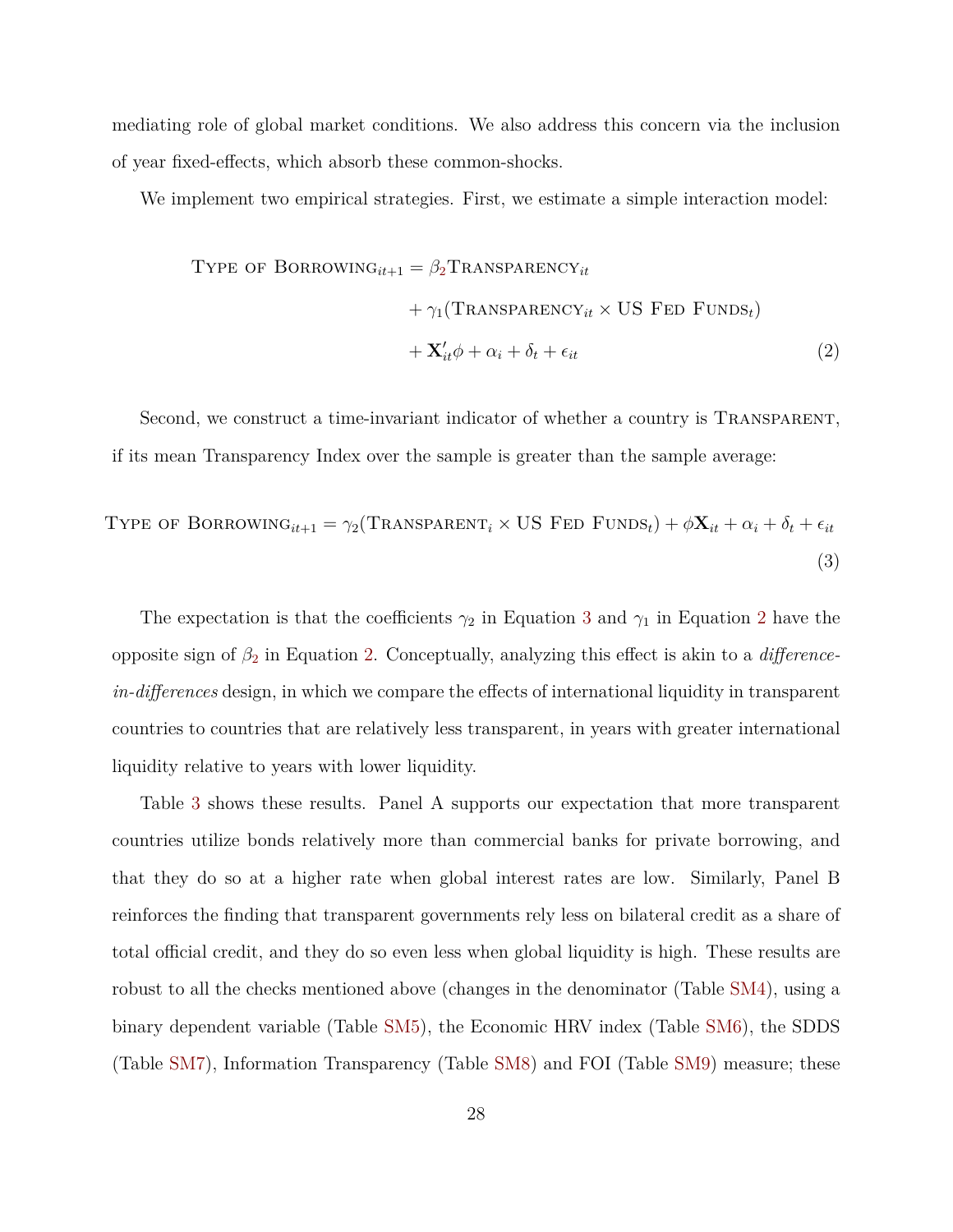|                                                                 |              |             | Types of Borrowing |             |
|-----------------------------------------------------------------|--------------|-------------|--------------------|-------------|
|                                                                 | (1)          | (2)         | (3)                | (4)         |
| Panel A: Bonds Credit (as a share of total private credit)      |              |             |                    |             |
| Transparency (HRV)                                              | $0.080***$   | $0.116***$  |                    |             |
|                                                                 | (0.023)      | (0.015)     |                    |             |
| Transparency (HRV) $\times$ US Federal Funds Rate               | $-0.009***$  | $-0.010***$ |                    |             |
|                                                                 | (0.002)      | (0.003)     |                    |             |
| Transparent $\times$ US Federal Funds Rate                      |              |             | $-0.025***$        | $-0.021***$ |
|                                                                 |              |             | (0.005)            | (0.005)     |
| Observations                                                    | 1,763        | 1,472       | 2,598              | 2,039       |
| $R^2$                                                           | 0.27         | 0.35        | 0.30               | 0.33        |
| Countries                                                       | 86           | 79          | 86                 | 80          |
| Outcome mean                                                    | 0.16         | 0.16        | 0.15               | 0.16        |
| Outcome std. dev.                                               | 0.31         | 0.31        | 0.31               | 0.32        |
| Panel B: Bilateral Credit (as a share of total official credit) |              |             |                    |             |
| Transparency (HRV)                                              | $-0.045***$  | $-0.032***$ |                    |             |
|                                                                 | (0.009)      | (0.012)     |                    |             |
| Transparency (HRV) $\times$ US Federal Funds Rate               | $0.003***$   | $0.004***$  |                    |             |
|                                                                 | (0.001)      | (0.001)     |                    |             |
| Transparent $\times$ US Federal Funds Rate                      |              |             | $0.008***$         | $0.007**$   |
|                                                                 |              |             | (0.003)            | (0.003)     |
| Observations                                                    | 2,554        | 2,132       | 3,628              | 2,862       |
| $R^2$                                                           | 0.22         | 0.22        | 0.20               | 0.24        |
| Countries                                                       | 88           | 82          | 88                 | 84          |
| Outcome mean                                                    | 0.10         | 0.09        | 0.10               | 0.10        |
| Outcome std. dev.                                               | 0.17         | 0.16        | 0.17               | 0.16        |
| Year FE                                                         | $\checkmark$ | ✓           | $\checkmark$       | ✓           |
| Country FE                                                      |              |             |                    |             |
| Covariates                                                      |              |             |                    |             |

#### <span id="page-29-0"></span>Table 3: **Transparency, liquidity and types of borrowing, by creditor category**

*Notes*: All specifications are estimated using OLS. Covariates are population, GDP, growth, trade, FDI inflows, natural resource rents, foreign aid, debt crisis, external debt, democracy, right and left ideology. Standard errors clustered by country are in parentheses. \* denotes  $p < 0.1$ , \*\* denotes  $p < 0.05$ , \*\*\* denotes  $p < 0.01$ .

tables are in the Supplemental Materials.

# **Within-Country Analysis: Mexican Municipalities**

We complement our cross-country analyses with municipality-level evidence from Mexico. Macro-socioeconomic and political factors that affect market access are relatively constant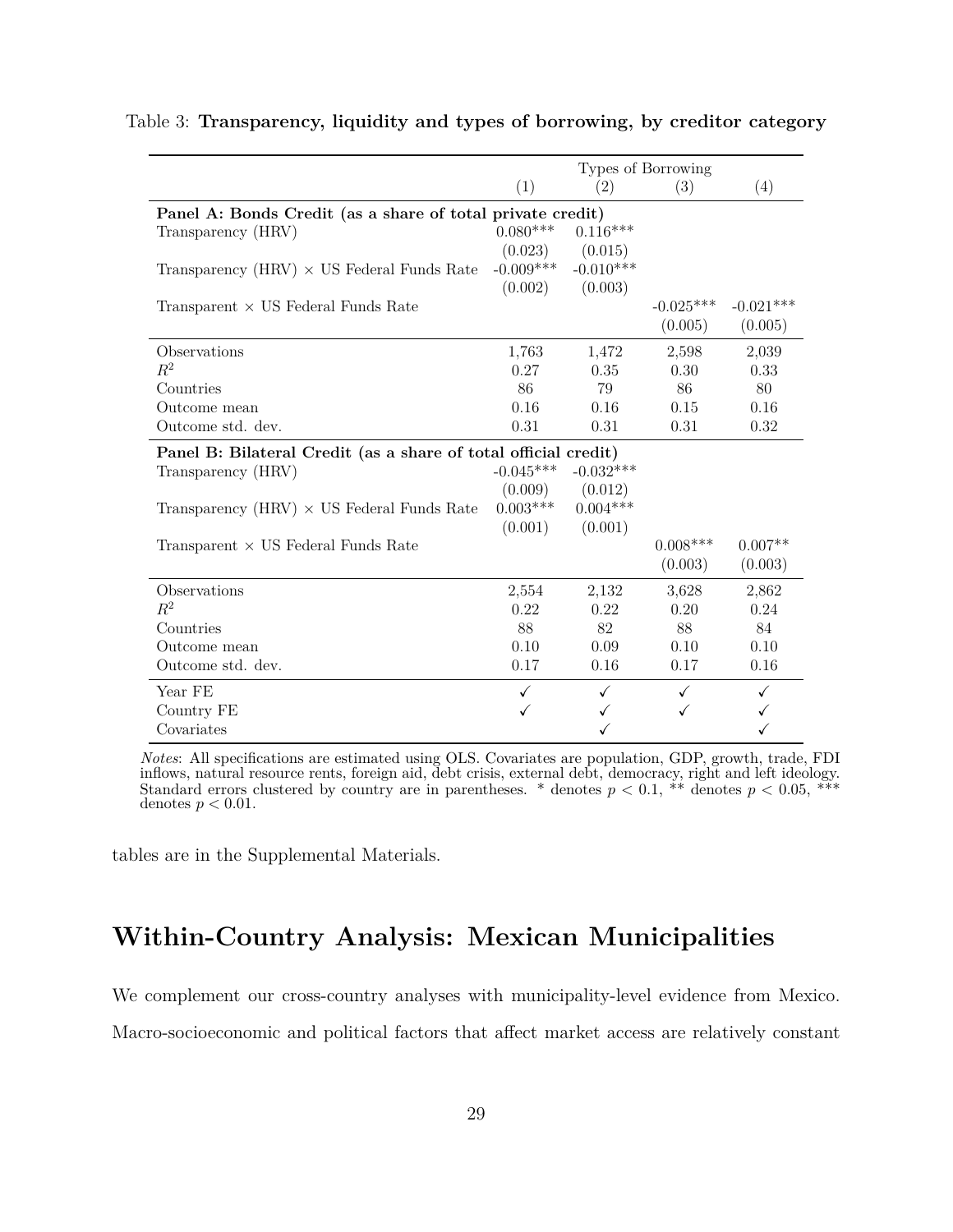within a country, providing stronger internal validity. Additionally, by testing our theoretical expectations at the subnational level, we are able to test the generalizability and scope of our argument.

Mexico presents variation in budget composition as well as transparency across its municipalities, making it an appropriate test for our claims. Additionally, the disclosure of political information surrounding municipal finances has been shown to have substantial effects on electoral accountability, even as it has generated resistance from local politicians ([Larreguy, Marshall, and Snyder](#page-38-14) [2019\)](#page-38-14).

Mexican municipalities have the independent ability to borrow. On average, 7% of their expenditure is financed through credit, which comes from the three sources: bonds, commercial banks, and development banks.[31](#page-30-0) Here, following our cross-country analysis, we compare within private borrowing – issuing bonds versus borrowing from commercial banks. Given Hypothesis [1](#page-15-1), we expect more transparent municipalities to be more likely to borrow using bonds rather than commercial banks. We restrict our sample to those municipalities which borrowed funds from the private sector during the 2004 to 2013 time period. It therefore includes a total of 408 municipalities (borrowing, on average, about 44% of their private credit from bond sources).

Also important for our purposes, Mexico's federal government has over the last two decades taken steps to improve government transparency at all levels. For instance, the first law surrounding these topics was passed in 2002 (*Ley Federal de Transparencia y Acceso a la Información Pública Gubernamental*), similar to the Freedom of Information Act in the US. At that time, the federal government also created the *Instituto Federal de Acceso a la Información y Protección de Datos* (IFAI) (currently, *Instituto Nacional de Transparencia,*

<span id="page-30-0"></span><sup>31</sup>Development banks —the *Banca de Desarrollo*— are a group of banks run by the Federal government whose aim is to develop specific sectors, such as fishing enterprises under the *Financiera Nacional de Desarrollo Agropecuario, Rural, Forestal y Pesquero* (FND), and to aid municipal and local development under *Banco Nacional de Obras y Servicios Públicos* (Banobras).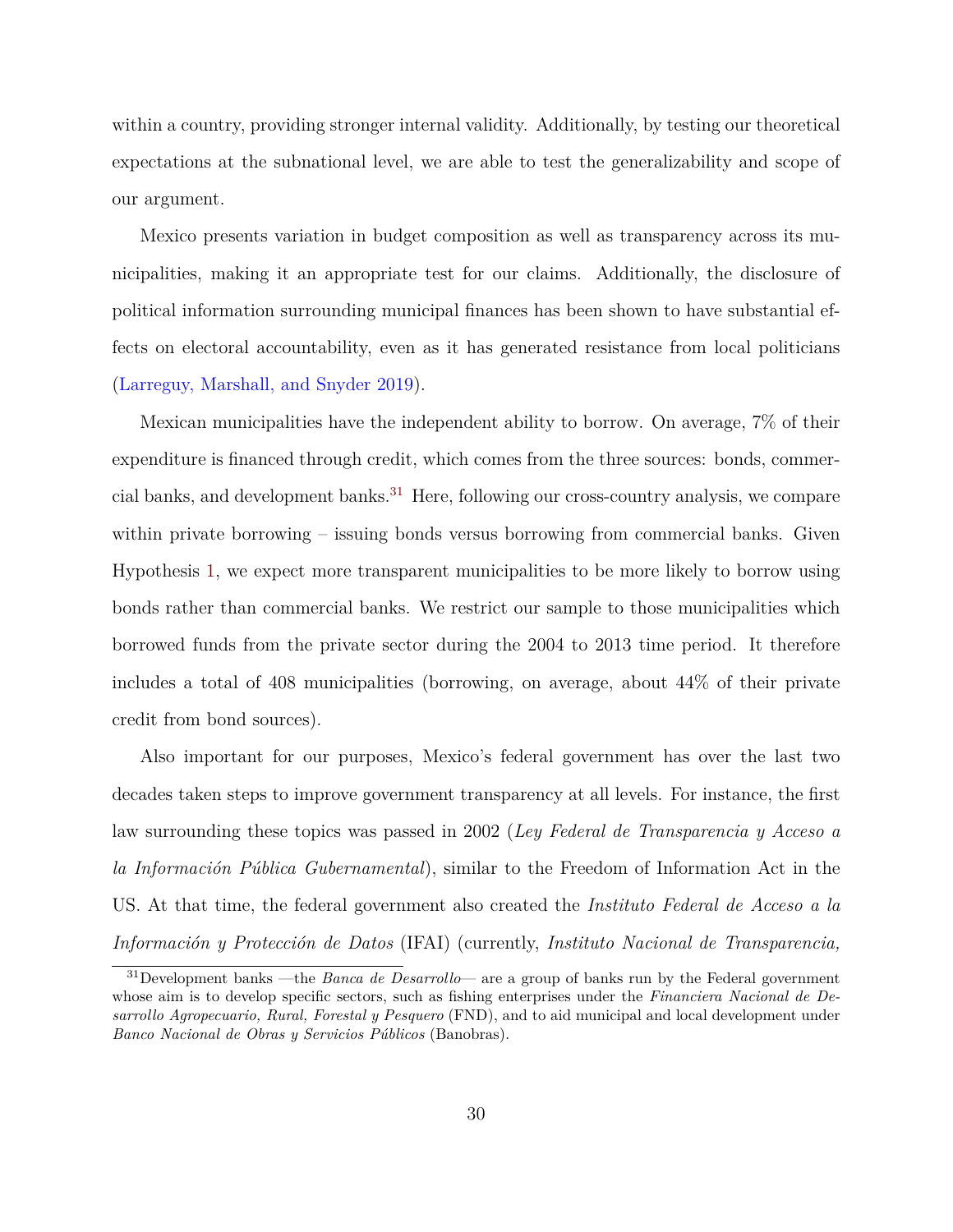*Acceso a la Información y Protección de Datos Personales* (INAI)), an autonomous constitutional body charged with guaranteeing the right to access public information as well as the protection of personal data.

Simultaneously, civil society organizations have emerged to advocate for enhanced transparency in government policymaking. For instance, in 2002, a group of non-governmental organizations (NGOs) created CIMTRA (*Colectivo Ciudadanos por Municipios Transparentes*) to both assess and encourage local-level political and financial transparency. Similarly, the *Instituto Mexicano para la Competitividad* (IMCO), an NGO founded in 2003, has worked to promote transparency in public finance. Both NGOs have created their own transparency indices, although their time and geographic coverage are limited.<sup>[32](#page-31-0)</sup> Here, we replicate the HRV method ([Hollyer, Rosendorff, and Vreeland](#page-37-11) [2014\)](#page-37-11) and create an original transparency index at the municipal level. $33$  On average, the municipalities in our sample had a TRANSPARENCY score of 0.4 (SD of 0.25), where higher values, again, represent more transparent governments.

We test our expectations using an OLS estimation as in Equation [\(4](#page-31-2)), analogous to the cross-country estimation in Equation ([1\)](#page-19-2):

<span id="page-31-2"></span>BOND CREDIT (SHARE)<sub>*it*+1</sub> = 
$$
\alpha_i + \delta_t + \beta_4
$$
Transparameter<sub>*it*</sub> +  $\mathbf{X}'_{it}\phi + \epsilon_{it}$  (4)

where we define BOND CREDIT (SHARE) for a given municipality-year as the share of bond credit over total commercial credit. The vector **X** represents a series of economic and political controls, namely total municipal debt, fiscal transfers, tax revenue, population, and

<span id="page-31-0"></span><sup>32</sup>IMCO's index covers over 400 municipalities, beginning in 2010. CIMTRA's measurement starts in 2008 but it tracks fewer than 20 municipalities over time.

<span id="page-31-1"></span><sup>&</sup>lt;sup>33</sup>We rely on patterns of missingness of data reported by Mexican municipalities to the INEGI. We take advantage of the standard *Banco de Información INEGI* (Information Bank) and their bulk data download — *descarga masiva* – on INEGI's website. Our measure analyzes 221 indicators since 1994, which represent less than a third of the total indicators provided. To conserve computing power, we use those indicators with the greatest variance.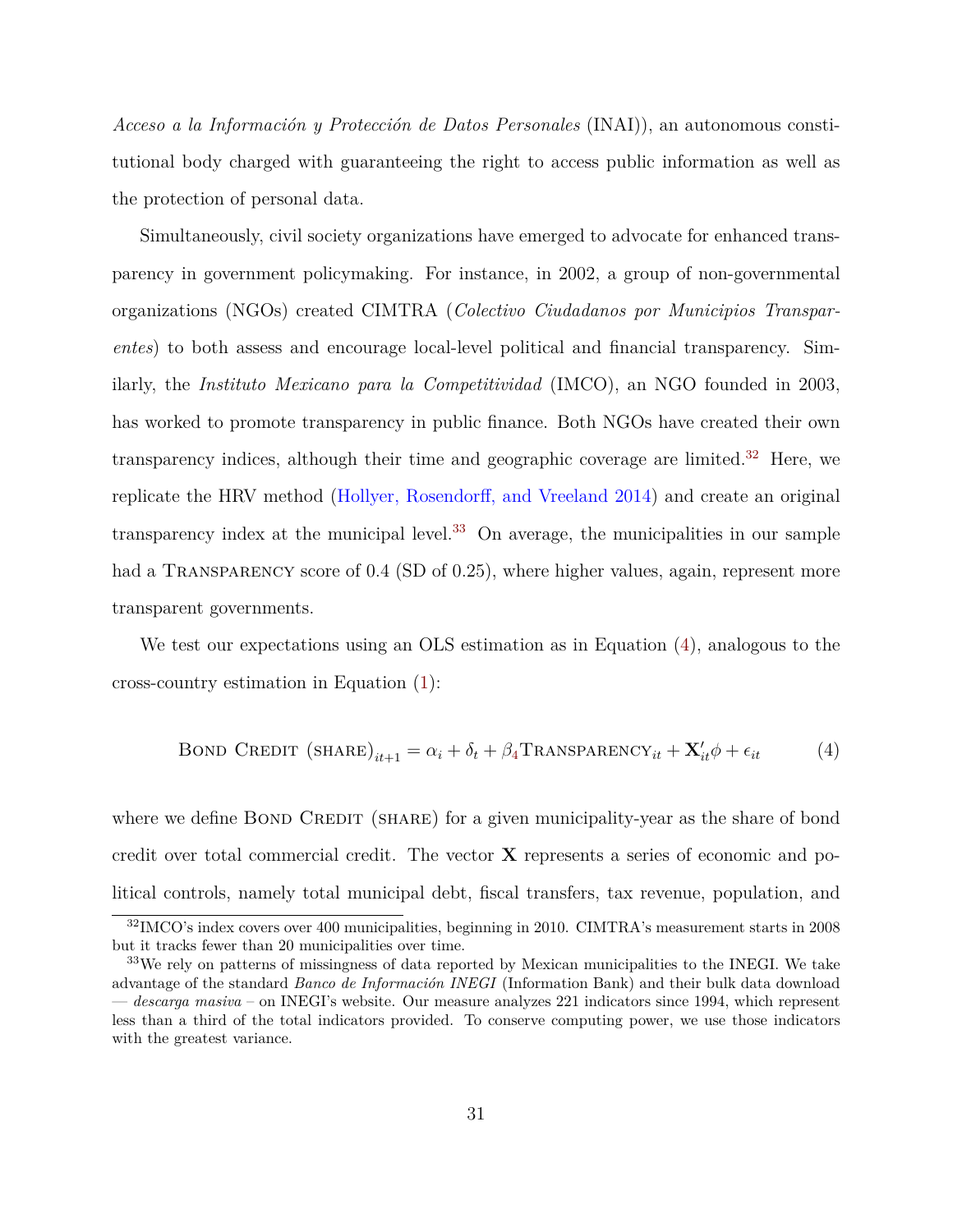agricultural production. To ensure our findings are not driven by partisan differences or electoral cycles, we control for the identity of the incumbent party as well as gubernatorial and congressional election years.<sup>[34](#page-32-0)</sup> We include both municipality and year fixed effects in all models (Table [A10](#page-51-0) presents descriptive statistics).

Table [4](#page-32-1) displays the results. In all model specifications, the results align with our expectations. More transparent municipalities are more likely to borrow via bonds, measured as a share of total commercial credit. Based on the estimates from Column 3, a one standard deviation increase in the Municipal Transparency Index implies an approximately 5 percentage point increase in bond credit as a share of total commercial credit (more than a 10% increase with respect to the mean). Our analysis of subnational borrowing in Mexico therefore provides additional evidence to support our claims regarding transparency and the structure of public sector finance.

| Bond Credit (as a share of total commercial credit) |           |           |           |
|-----------------------------------------------------|-----------|-----------|-----------|
|                                                     | (1)       | (2)       | (3)       |
| Transparency                                        | $0.108**$ | $0.136**$ | $0.197**$ |
|                                                     | (0.050)   | (0.065)   | (0.083)   |
|                                                     |           |           |           |
| Observations                                        | 1,733     | 762       | 762       |
| Outcome mean                                        | 0.44      | 0.43      | 0.43      |
| Outcome std. dev.                                   | 0.49      | 0.49      | 0.49      |
| Year FE                                             |           |           |           |
| Municipality FE                                     |           |           |           |
| Economic fundamentals                               |           |           |           |
| Party/Electoral controls                            |           |           |           |

<span id="page-32-1"></span>Table 4: **Transparency and Commercial Borrowing in Mexican Municipalities**

*Notes*: All specifications are estimated using OLS. Economic fundamentals are municipal debt, fiscal transfers, tax revenue, population and agricultural production. Standard errors clustered by municipality are in parentheses. \* denotes  $p < 0.1$ , \*\* denotes  $p < 0.05$ , \*\*\* denotes  $p < 0.01$ .

<span id="page-32-0"></span><sup>34</sup>Data drawn from the Municipal Elections Database compiled by the Centro de Investigación Para el Desarrollo, A.C. (CIDAC). For further discussion of municipal debt policy with respect to parties and elections, see [Benton and Smith](#page-35-13) [\(2017](#page-35-13)).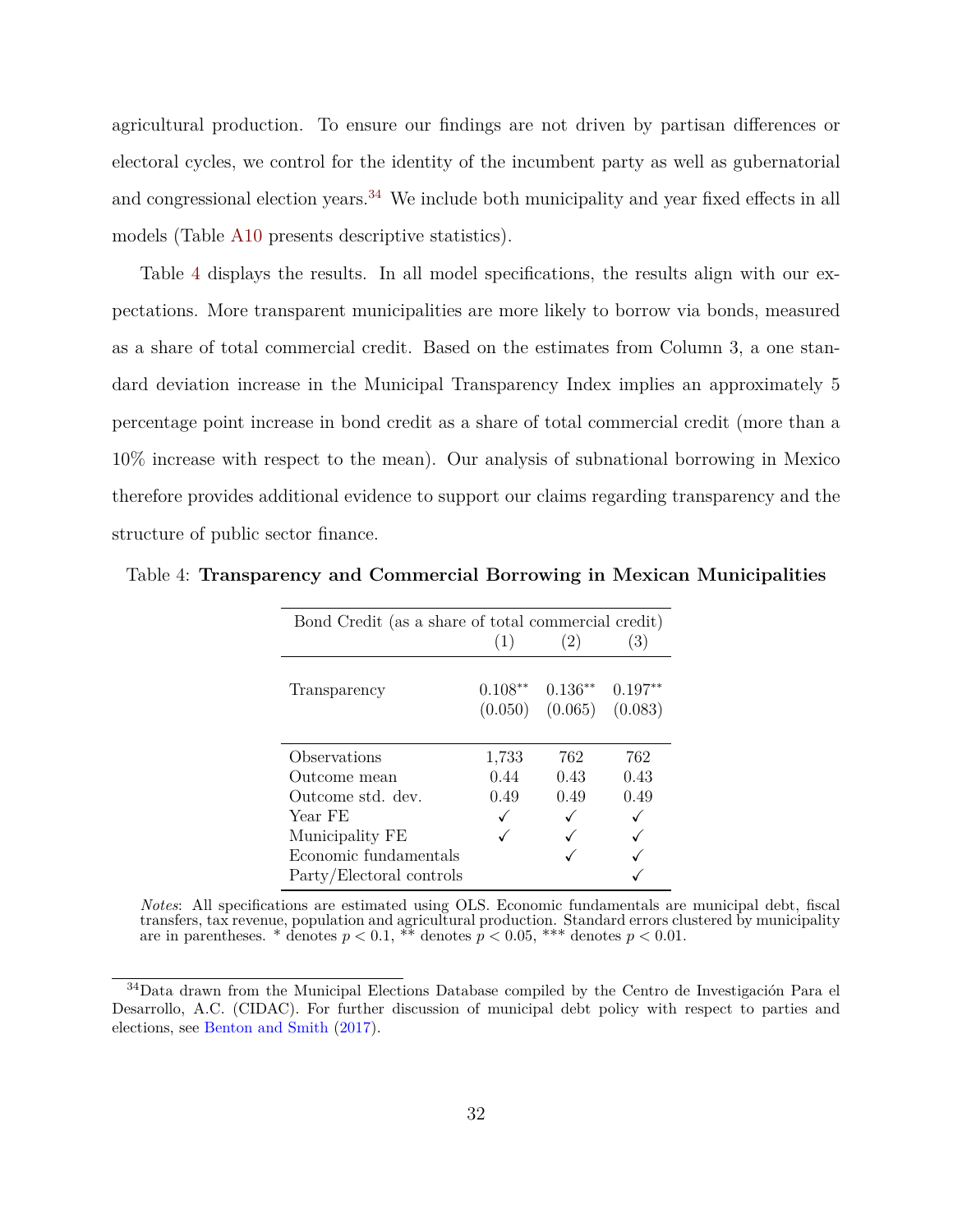# **Conclusion**

Sovereign finance is central to governments' activities. While much has been written about government choices among taxation regimes (e.g., direct vs. indirect taxes), or the effects of non-tax revenue (natural resource rents, or bilateral and multilateral foreign aid) on governance, we know much less about the political economy of governments' choices regarding sovereign borrowing.

We present a theory, founded in domestic political economy, of how governments prefer to borrow. We ground our explanation in the desire of some governments to obfuscate their fiscal behavior generally and their borrowing behavior specifically. We show that opaque governments tend to borrow via debt instruments that require less disclosure, especially in more liquid or less credit-constrained environments. We find robust support for our argument, for private as well as official credit, across a variety of tests and measures of transparency. Furthermore, we find support for argument at the subnational level, using data on municipal-level borrowing in Mexico.

Further research might pursue some related questions. First, what is the price of opacity? Presumably more opaque governments, associated with greater political instability, and perhaps with higher political and default risk, find the terms of their loans more severe than their transparent counterparts. What does a preference for fiscal opacity cost when it comes to sovereign borrowing? Answering this question requires the collection of commercial bank loan contracts – which both banks and sovereign borrowers have been very reluctant to make public, or even to share with international financial institutions.

Second, government preferences over transparency also may effect sovereigns' use of domestic (versus international) credit, especially in the context of financial repression.[35](#page-33-0) While much recent research on sovereign borrowing in Global South countries tends to assume

<span id="page-33-0"></span><sup>35</sup>On government policies towards domestic debt, see [Betz and Pond](#page-36-10) ([2019\)](#page-36-10).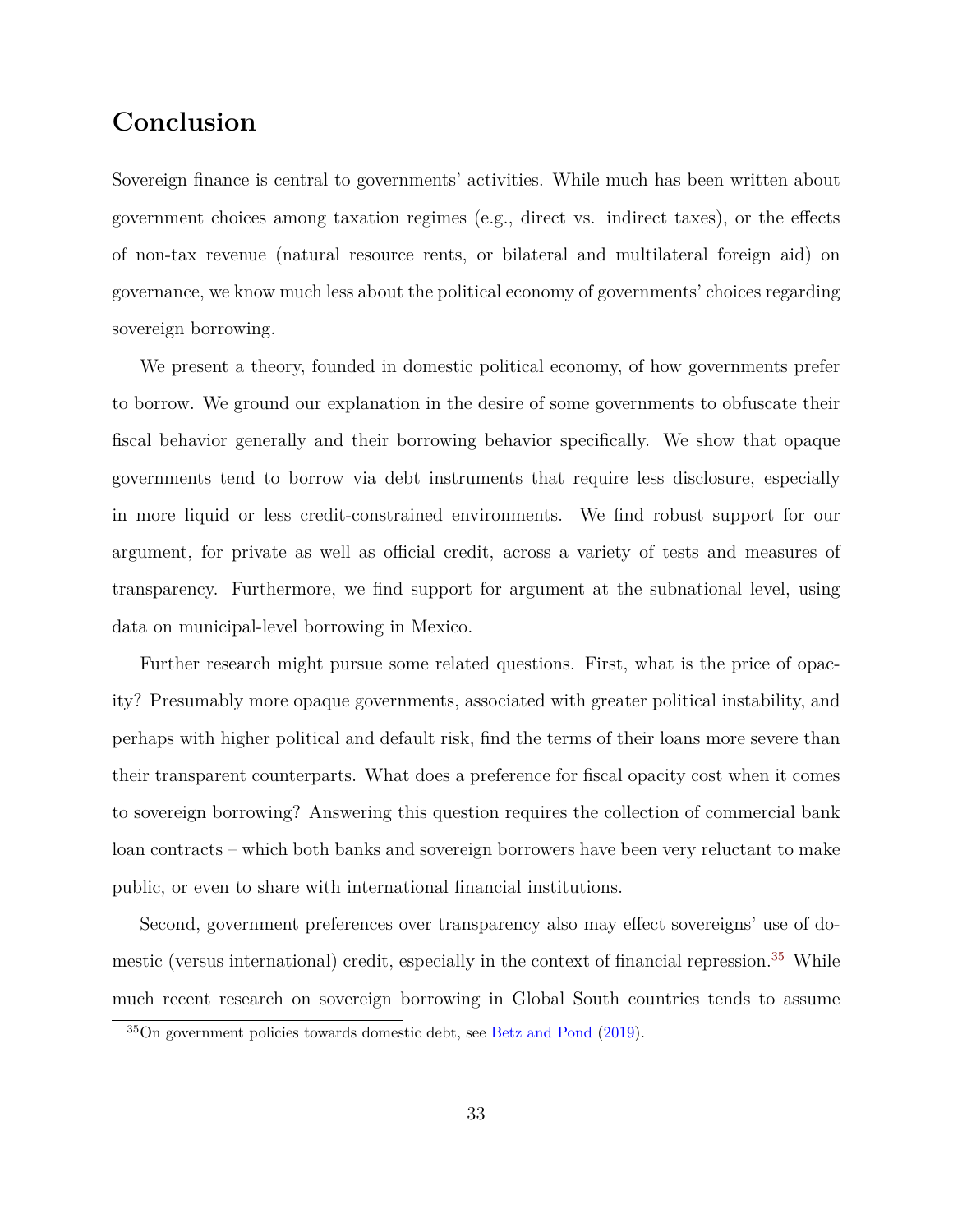that private sector creditors are foreign, some creditors (banks as well as bondholders) are domestic. Lending dynamics, as well as the effects of credit on state-building ([Levi](#page-38-2) [1989,](#page-38-2) [Queralt](#page-39-3) [forthcoming,](#page-39-3) [Stasavage](#page-40-1) [2011](#page-40-1)), are likely different when creditors also are part of the selectorate. Further research therefore could explore the domestic political dynamics by which governments choose between domestic and foreign sources of credit.

Third, future research could delve further into creditor composition by considering variation *within* the categories of financing we examine. This may be most obvious in the realm of bilateral official credit, where opacity-inclined governments are even more drawn to credit from non-Paris Club lenders (especially China) than from Paris Club creditors ([Bunte](#page-36-1) [2019](#page-36-1)). While the scope of our empirical analyses largely predates the rise of China as a source of official credit, future analyses could test this expectation. We also might imagine that governments vary in their preferences between accessing credit via regional development banks versus Bretton Woods financial institutions.

Finally, the ability of governments to make choices among sources of credit, especially in times of high global capital market liquidity, suggests a pessimistic view for the role of official multilateral lenders, or bondholders, to exert pressure on governments to improve their domestic institutions and practices. To the extent that opaque governments have attract options in the form of similarly opaque lenders ([Gelpern et al.](#page-37-10) [2021\)](#page-37-10), credit is unlikely to be a motive for reform.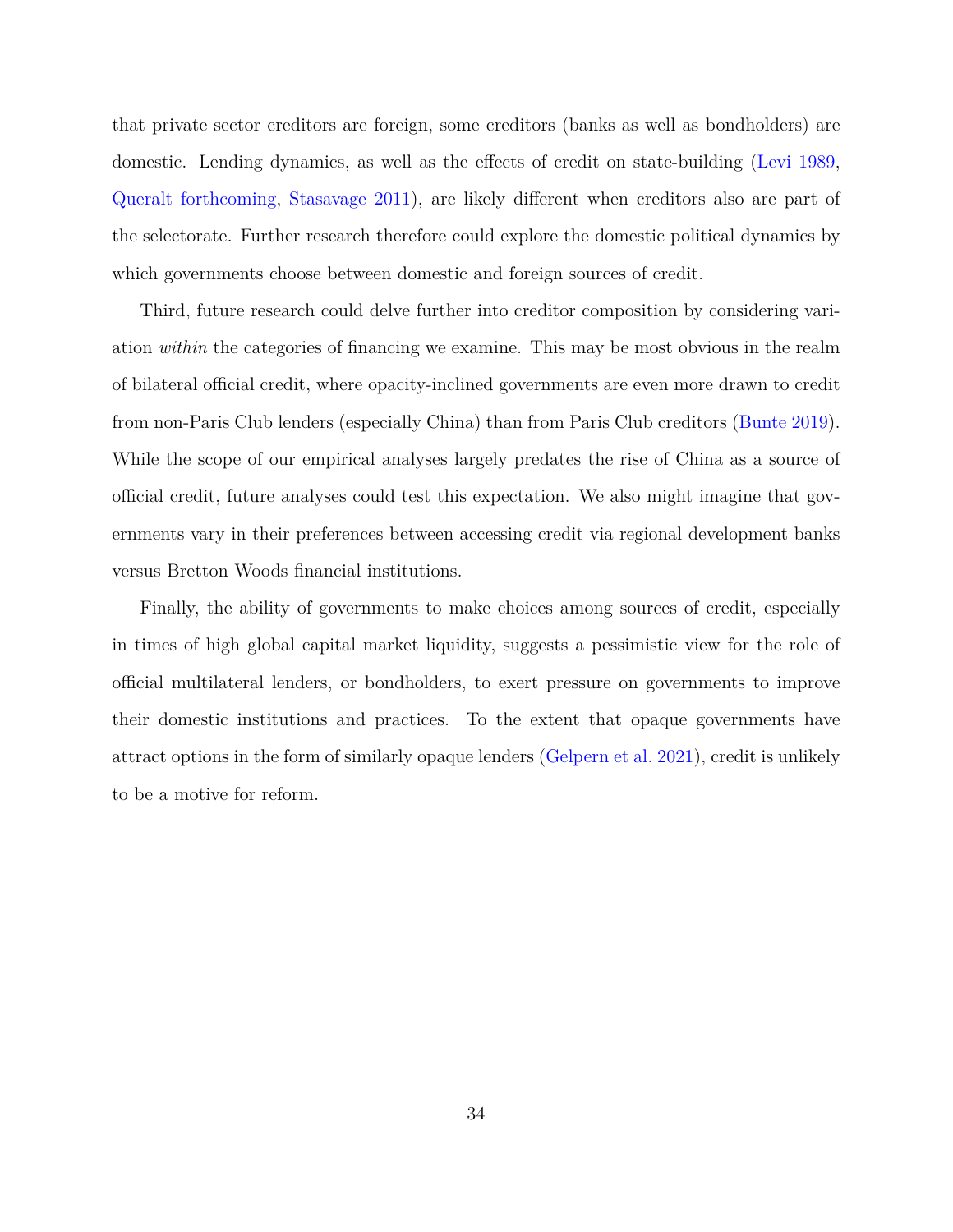# **References**

- <span id="page-35-3"></span>Acemoglu, Daron, and James Robinson. 2006. *Economic Origins of Dictatorship and Democracy*. Cambridge University Press.
- <span id="page-35-12"></span>Aklin, Michaël, and Andreas Kern. 2019. "Hazard and Financial Crises: Evidence from American Troop Deployments." *International Studies Quarterly* 63 (1): 15–29.
- <span id="page-35-4"></span>Alesina, Alberto, and Andrea Passalacqua. 2015. "The Political Economy of Government Debt." NBER Working Paper No. 21821.
- <span id="page-35-6"></span>Arias, Eric. 2019. "Patronage by Credit: International Sources of Patronage Politics." Working Paper.
- <span id="page-35-11"></span>Bailey, Michael, Anton Strezhnev, and Erik Voeten. 2017. "Estimating dynamic state preferences from united nations voting data." *Journal of Conflict Resolution* 61 (2): 430–456.
- <span id="page-35-0"></span>Ballard-Rosa, Cameron. 2020. *Democracy, Dictatorship, and Default: Urban-Rural Bias and Economic Crises Across Regimes*. Cambridge University Press.
- <span id="page-35-1"></span>Ballard-Rosa, Cameron, Layna Mosley, and Rachel Wellhausen. 2019. "Contingent Advantage: Sovereign Borrowing, Democratic Institutions and Global Capital Cycles." *British Journal of Political Science* pp. 1–21.
- <span id="page-35-10"></span>Ballard-Rosa, Cameron, Layna Mosley, and Rachel Wellhausen. forthcoming. "Coming the Terms: The Politics of Sovereign Bond Denomination." *International Organization* .
- <span id="page-35-8"></span>Bardozzetti, Alfredo, and Davide Dottori. 2014. "Collective action clauses: How do they affect sovereign bond yields?" *Journal of International Economics* 92 (2): 286–303.
- <span id="page-35-5"></span>Barseghyan, Levon, Marco Battaglini, and Stephen Coate. 2013. "Fiscal policy over the real business cycle: A positive theory." *Journal of Economic Theory* 148 (6): 2223–2265.
- <span id="page-35-7"></span>Bastiaens, Ida, and Nita Rudra. 2016. "Trade liberalization and the challenges of revenue mobilization: can international financial institutions make a difference?" *Review of International Political Economy* 23 (2): 261–289.
- <span id="page-35-2"></span>Beaulieu, Emily, Gary W. Cox, and Sebastian Saiegh. 2012. "Sovereign Debt and Regime Type: Reconsidering the Democratic Advantage." *International Organization* 66 (4): 709– 738.
- <span id="page-35-13"></span>Benton, Allyson, and Heidi Smith. 2017. "The Impact of Parties and Elections on Municipal Debt Policy in Mexico." *Governance* 30: 621–639.
- <span id="page-35-9"></span>Bernhard, William, and David Leblang. 2006. *Democratic Processes and Financial Markets: Pricing Politics*. Cambridge University Press.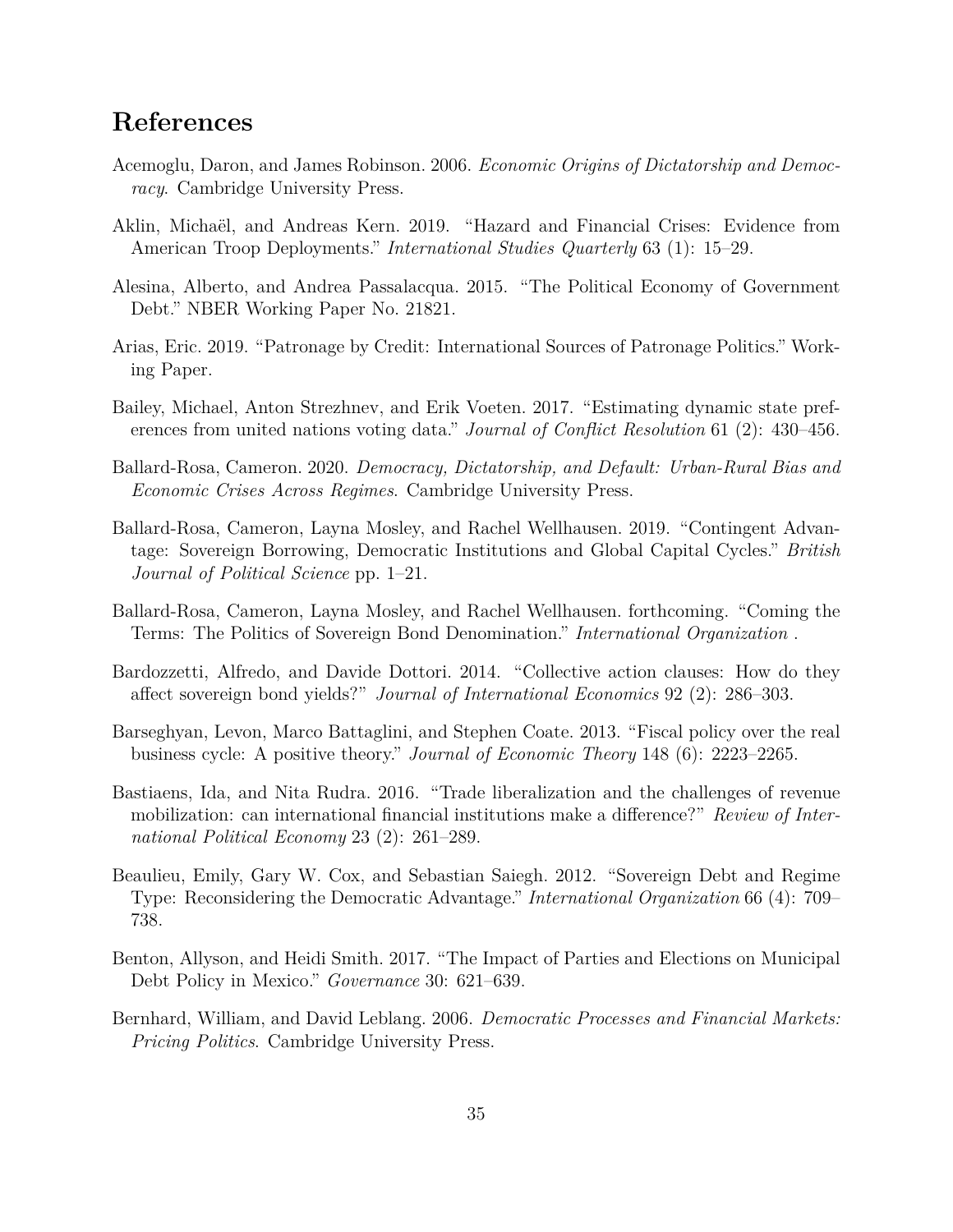- <span id="page-36-10"></span>Betz, Timm, and Amy Pond. 2019. "How Governments Privilege their Own Debt." Working Paper.
- <span id="page-36-4"></span>Bodea, Christina, and Raymond Hicks. 2015. "International Finance and Central Bank Independence: Institutional Diffusion and the Flow and Cost of Capital." *Journal of Politics* 77 (1): 268–284.
- <span id="page-36-2"></span>Boix, Carles. 2003. *Democracy and Redistribution*. New York, NY: Cambridge University Press.
- <span id="page-36-3"></span>Brooks, Sarah, Raphael Cunha, and Layna Mosley. 2015. "Categories, Creditworthiness, and Contagion: How Investors' Shortcuts Affect Sovereign Debt Markets." *International Studies Quarterly* 59 (3): 589–601.
- <span id="page-36-7"></span>Broz, J. Lawrence, Zhiwen Zhang, and Gaoyang Wang. 2019. "Explaining Foreign Support for China's Global Economic Leadership." *International Organization* .
- <span id="page-36-12"></span>Bueno de Mesquita, Bruce, Alastair Smith, Randolph Siverson, and James D. Morrow. 2003. *The Logic of Political Survival*. Cambridge, MA: MIT Press.
- <span id="page-36-11"></span>Bunte, Jonas. 2018. "Sovereign lending after debt relief." *Review of International Political Economy* 25 (3): 317–339.
- <span id="page-36-1"></span>Bunte, Jonas. 2019. *Raise the Debt: How Developing Countries Choose their Creditors*. Oxford University Press.
- <span id="page-36-13"></span>Cady, John, and Anthony Pellechio. 2008. "Sovereign Borrowing Cost and the IMF's Data Standards Initiatives." In *The IMF's Data Dissemination Initiative After 10 Years*. IMF.
- <span id="page-36-0"></span>Campello, Daniela. 2015. *The Politics of Market Discipline in Latin America. Globalization and Democracy*. Cambridge University Press.
- <span id="page-36-14"></span>Chaitanya Vadlamannati, Krishna, and Indra de Soysa. 2018. "Do Resource-Wealthy Rulers Adopt Transparency-Promoting Laws? An Empirical Analysis." *International Studies Quarterly* 60: 457–474.
- <span id="page-36-5"></span>Clark, Richard, and Lindsay R. Dolan. 2021. "Pleasing the Principal: U.S. Influence in World Bank Policymaking." *American Journal of Political Science* 65 (1): 36–51.
- <span id="page-36-6"></span>Copelovitch, Mark. 2010. *The International Monetary Fund in the Global Economy Banks, Bonds, and Bailouts*. Cambridge University Press.
- <span id="page-36-8"></span>Cordella, Tito, and Andrew Powell. 2019. "Preferred and Non-Preferred Creditors." *The World Bank Policy Research Paper* (8941).
- <span id="page-36-9"></span>Cruz, Cesi, and Christina J. Schneider. 2017. "Foreign Aid and Undeserved Credit Claiming." *American Journal of Political Science* 61 (2): 396–408.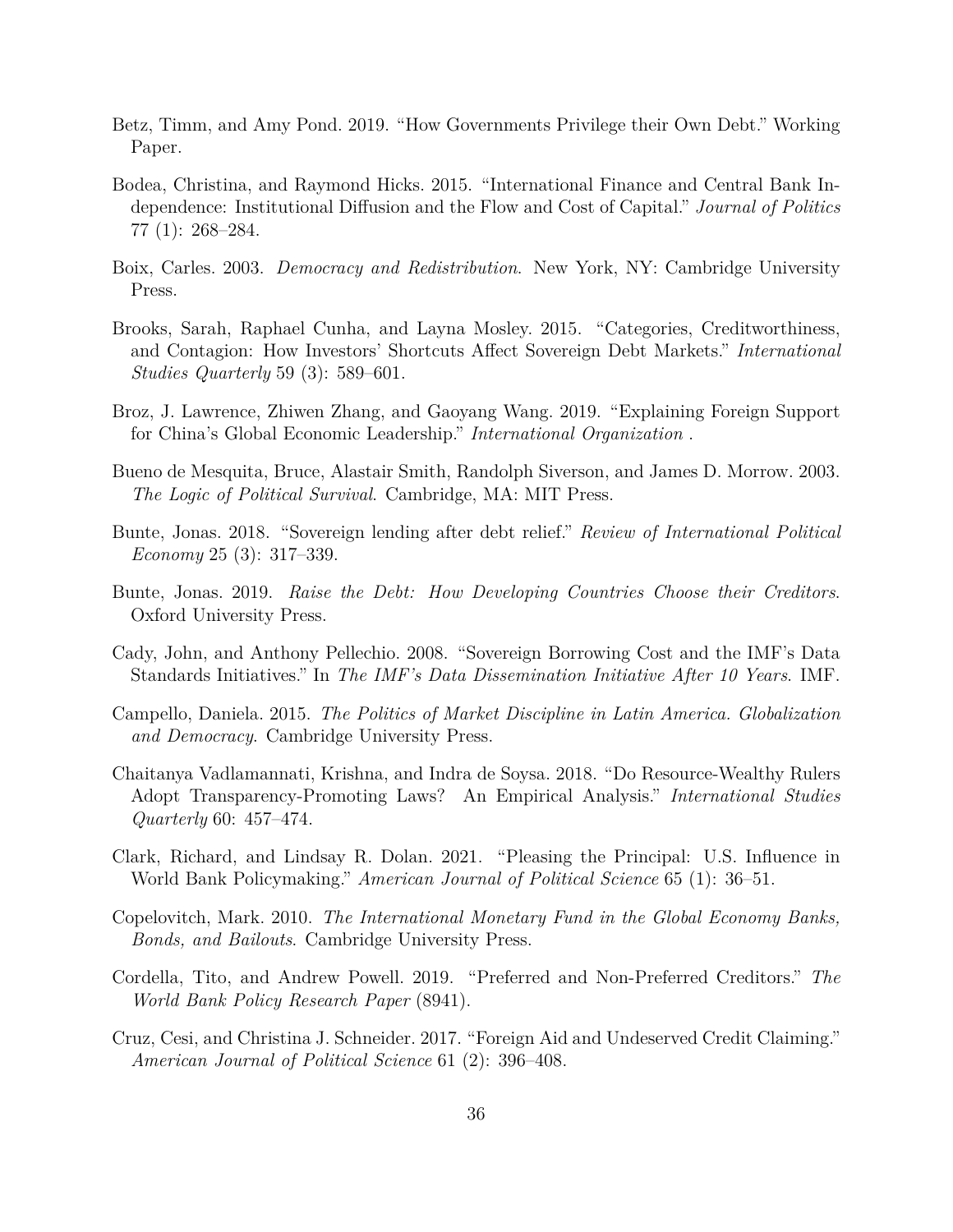- <span id="page-37-3"></span>Cunha, Raphael. 2017. "Financial Globalization and Democracy: Foreign Capital, Domestic Capital, and Political Uncertainty in the Emerging World." Ph.D. Dissertation, The Ohio State University.
- <span id="page-37-7"></span>Davis, Christina. 2012. *Why Adjudicate? Enforcing Trade Rules in the WTO*. Princeton University Press.
- <span id="page-37-1"></span>DiGiuseppe, Matthew, and Patrick Shea. 2016. "Borrowed Time: Sovereign Finance, Regime Type and Leader Survival." *Economics & Politics* .
- Dreher, Axel, Jan-Egbert Sturm, and James Vreeland. 2009. "Development Aid and International Politics: Does membership on the UN Security Council influence World Bank decisions?" *Journal of Development Economics* 88: 1–18.
- <span id="page-37-9"></span>Edwards, Sebastian. 1986. "The pricing of bonds and bank loans in international markets: An empirical analysis of developing countries' foreign borrowing." *European Economic Review* 30 (3): 565–589.
- <span id="page-37-4"></span>Eichengreen, Barry, and David Leblang. 2008. "Democracy and Globalization." *Economics & Politics* 20 (3): 289–334.
- <span id="page-37-8"></span>Esberg, Jane, and Rebecca Perlman. 2020. "Covert Confiscation: How Governments Differ in Their Strategies of Expropriation." Princeton University.
- <span id="page-37-6"></span>Findlay, Rinald, and Stanislaw Wellisz. 1986. "Tariffs, Quotas and Domestic-Content Protection: Some Political Economy Considerations." *Public Choice* 50: 221–242.
- <span id="page-37-0"></span>Flores-Macías, Gustavo A., and Sarah E. Kreps. 2017. "Borrowing Support for War: The Effect of War Finance on Public Attitudes toward Conflict." *Journal of Conflict Resolution* 61 (5): 997–1020.
- <span id="page-37-5"></span>Freeman, John, and Dennis Quinn. 2012. "The Economic Origins of Democracy Reconsidered." *American Political Science Review* 106 (1): 58–80.
- <span id="page-37-10"></span>Gelpern, Anna, Sebastian Horn, Scott Morris, Brad Parks, and Christoph Trebesch. 2021. "How China Lends: A Rare Look into 100 Debt Contracts with Foreign Governments." Peterson Institute for International Economics, Kiel Institute for the World Economy, Center for Global Development, and AidData at William Mary.
- <span id="page-37-2"></span>Gray, Julia. 2013. *The company states keep: International economic organizations and investor perceptions*. Cambridge University Press.
- <span id="page-37-11"></span>Hollyer, James, B. Peter Rosendorff, and James Vreeland. 2014. "Measuring Transparency." *Political Analysis* 22 (1): 413–434.
- <span id="page-37-12"></span>Hollyer, James, B. Peter Rosendorff, and James Vreeland. 2018. *Information, Democracy and Autocracy: Economic Transparency and Political (In)Stability*. Cambridge University Press.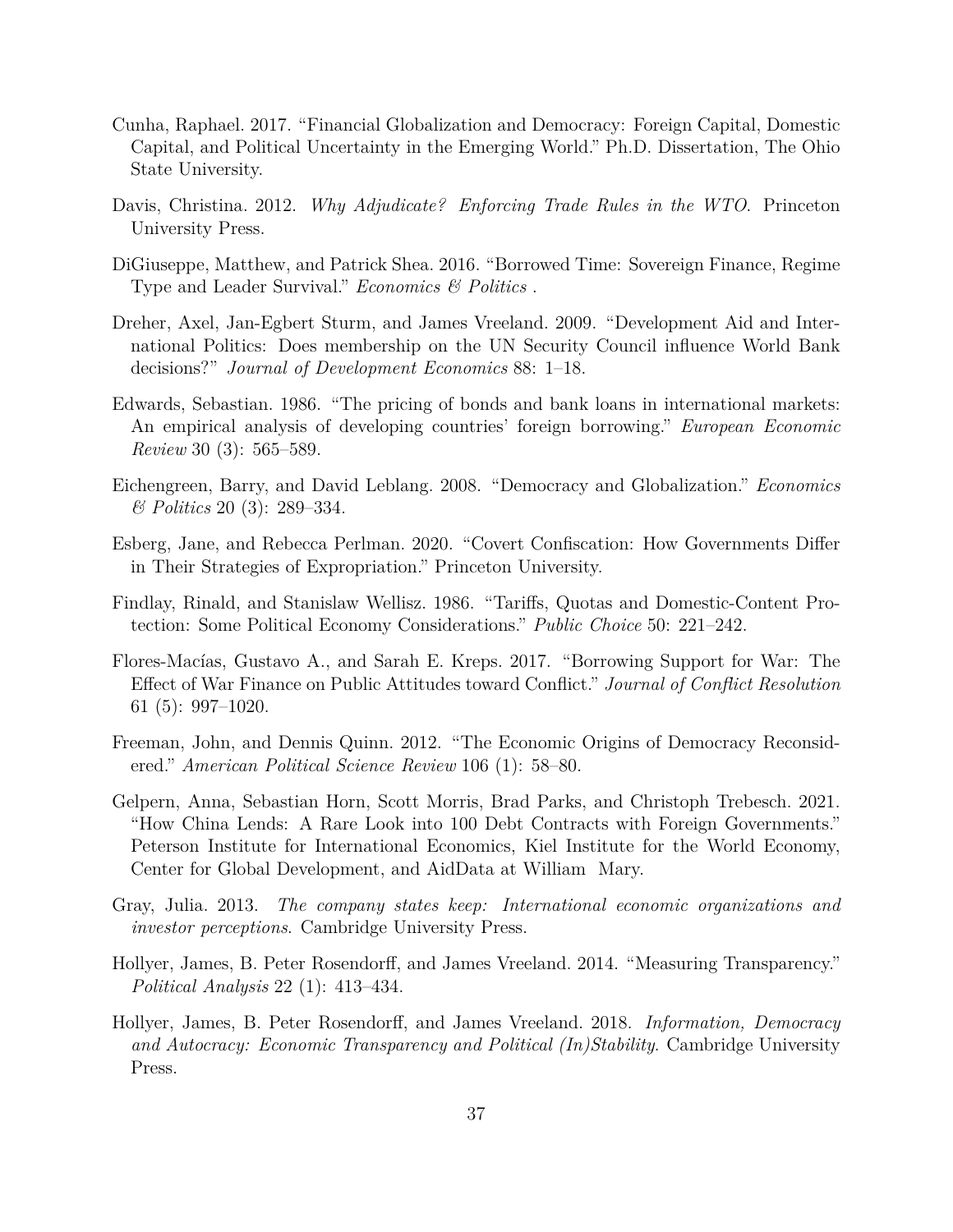- <span id="page-38-6"></span>Humphrey, Chris, and Katharina Michaelowa. 2013. "Shopping for Development: Multilateral Lending, Shareholder Composition and Borrower Preferences." *World Development* 44: 142–155.
- <span id="page-38-3"></span>International Monetary Fund. 2018. "Macroeconomic Developments and Prospects in Low-Income Developing Countries." Policy Paper.
- <span id="page-38-12"></span>Islam, Roumeen. 2006. "Does More Transparency Go Along with Better Governance?" *Economics and Politics* 18 (2): 121–167.
- <span id="page-38-1"></span>Kaplan, Stephen B. 2021. *Globalizing Patient Capital: The Political Economy of Chinese Finance in the Americas*. Cambridge University Press.
- <span id="page-38-0"></span>Kaplan, Stephen, and Kaj Thomsson. 2017. "The Political Economy of Sovereign Debt: Global Finance and Electoral Cycles." *Journal of Politics* 79.
- <span id="page-38-9"></span>Kono, Daniel Y. 2006. "Optimal Obfuscation: Democracy and Trade Policy Transparency." *American Political Science Review* 100 (3): 369–384.
- <span id="page-38-7"></span>Krugman, Paul. 1979. "A Model of Balance-of-Payments Crises." *Journal of Money, Credit and Banking* 11: 311–325.
- <span id="page-38-11"></span>Laeven, Luc, and Fabian Valencia. 2018. "Systemic Banking Crises Revisited." IMF Working Paper.
- <span id="page-38-14"></span>Larreguy, Horacio, John Marshall, and James Snyder. 2019. "Publicizing Malfeasance: How Local Media Facilitates Electoral Sanctioning of Mayors in Mexico." *Economic Journal* .
- <span id="page-38-8"></span>Lee, Melissa M., and Nan Zhang. 2017. "Legibility and the Informational Foundations of State Capacity." *The Journal of Politics* 79 (1): 118–132.
- <span id="page-38-2"></span>Levi, Margaret. 1989. *Of Rule and Revenue*. University of California Press.
- <span id="page-38-13"></span>Longstaff, Francis, Jun Pan, Lasse Pedersen, and Kenneth Singleton. 2011. "How Sovereign Is Sovereign Credit Risk?" *American Economic Journal: Macroeconomics* 3 (2): 75–102.
- <span id="page-38-10"></span>Martinez, Luis. 2019. "How Much Should We Trust the Dictator's GDP Growth Estimates?" Working Paper.
- <span id="page-38-4"></span>Mecagni, Maura, Jorge I. Canales Kriljenko, Cheikh A. Gueye, Yibin Mu, Masufumi Yabara, and Sebastian Weber. 2014. "Issuing International Sovereign Bonds: Opportunities and Challenges for Sub-Saharan Africa." International Monetary Fund Africa Department, Departmental Paper No. 14/02.
- <span id="page-38-5"></span>Milner, Helen, and Dustin Tingley. 2013. "The Choice for Multilateralism: Foreign Aid and American Foreign Policy." *Review of International Organizations* 8 (3): 313–341.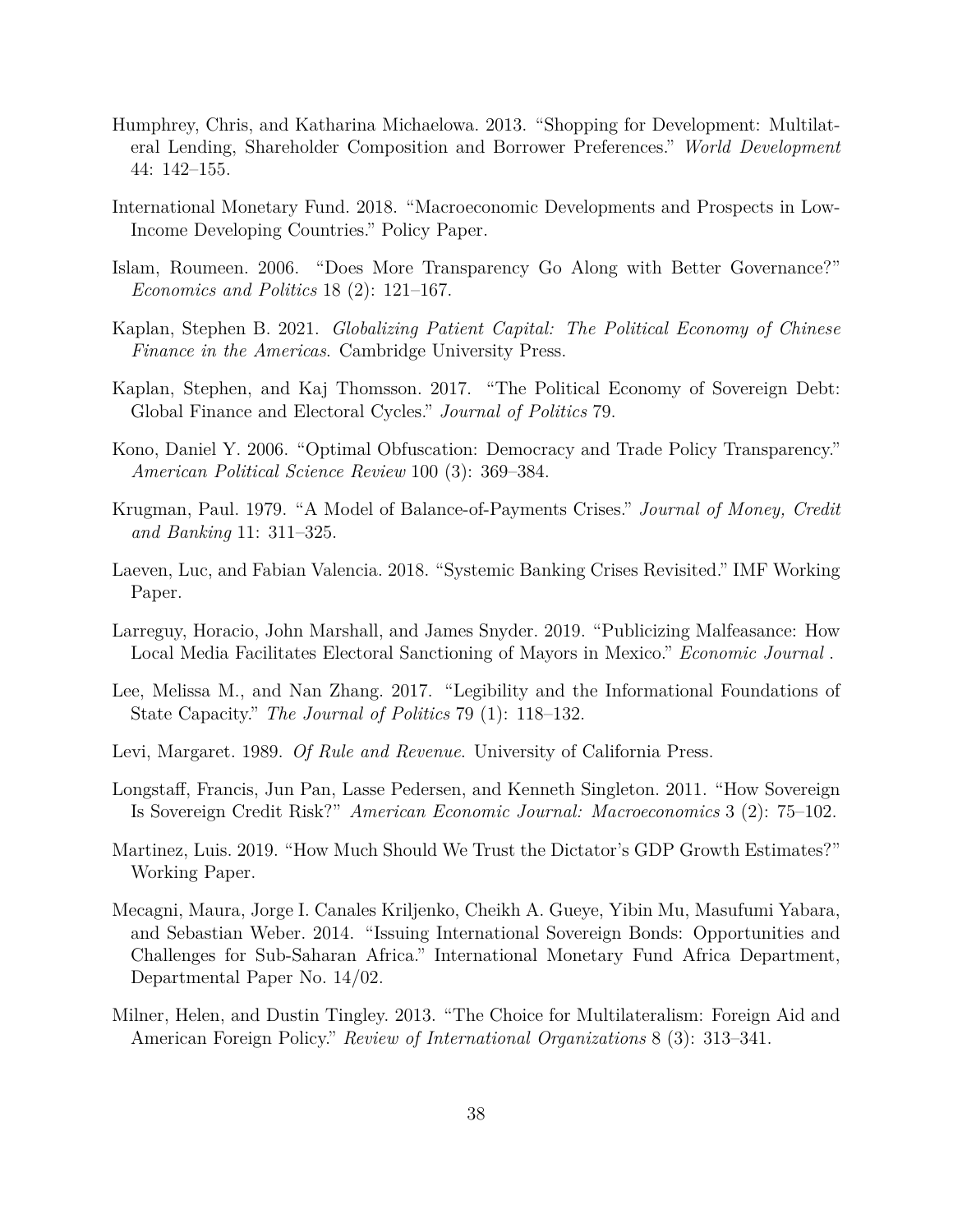- <span id="page-39-11"></span>Morrison, Kevin. 2009. "Oil, Nontax Revenue, and the Redistributional Foundations of Regime Stability." *International Organization* 63 (Winter): 107–38.
- <span id="page-39-2"></span>Morrison, Kevin. 2014. *Nontaxation and Representation: The Fiscal Foundations of Political Stability*. Cambridge University Press.
- <span id="page-39-13"></span>Mosley, Layna. 2003*a*. "Attempting Global Standards: National Governments, International Finance, and the IMF's Data Regime." *Review of International Political Economy* 10: 331– 362.
- <span id="page-39-0"></span>Mosley, Layna. 2003*b*. *Global Capital and National Governments*. Cambridge University Press.
- <span id="page-39-9"></span>Naoi, Megumi. 2009. "Shopping for Protection: The Politics of Choosing Trade Instruments in a Partially Legalized World." *International Studies Quarterly* 53 (2): 421–444.
- <span id="page-39-12"></span>Panizza, Ugo, Federico Sturzenegger, and Jeromin Zettelmeyer. N.d. "The Economics and Law of Sovereign Debt and Default." *Journal of Economic Literature*. Forthcoming.
- <span id="page-39-7"></span>Pinto, Pablo, and Boliang Zhu. 2016. "Fortune or Evil? The Effect of Inward Foreign Direct Investment on Corruption." *International Studies Quarterly* 60 (4): 693–705.
- <span id="page-39-10"></span>Pinto, Pablo M., and Santiago M. Pinto. 2008. "The Politics Of Investment Partisanship: And The Sectoral Allocation of Foreign Direct Investment." *Economics & Politics* 20 (2): 216–254.
- <span id="page-39-4"></span>Przeworski, Adam, and Michael Wallerstein. 1988. "Structural Dependence of the State on Capital." *The American Political Science Review* 82 (1): 11–29.
- <span id="page-39-1"></span>Queralt, Didac. 2019. "War, International Finance, and Fiscal Capacity in the Long Run." *International Organization* 73 (4): 713–753.
- <span id="page-39-3"></span>Queralt, Didac. forthcoming. *State Building in the Era of International Finance*. Princeton University Press.
- <span id="page-39-6"></span>Reinhart, Carmen, and Kenneth Rogoff. 2004. "The Modern History of Exchange Rate Arrangements: A Reinterpretation." *Quarterly Journal of Economics* 69: 1–48.
- <span id="page-39-14"></span>Rey, Hélène. 2016. "International Channels of Transmission of Monetary Policy and the Mundellian Trilemma." *IMF Economic Review* 64: 16–35.
- <span id="page-39-8"></span>Robinson, James A. 1998. "Theories of "Bad Policy"." *Policy Reform* 1: 1–46.
- <span id="page-39-5"></span>Rodrik, Dani. 1986. "Tariffs, Subsidies, and Welfare with Endogenous Policy." *Journal of International Economics* 21: 285–299.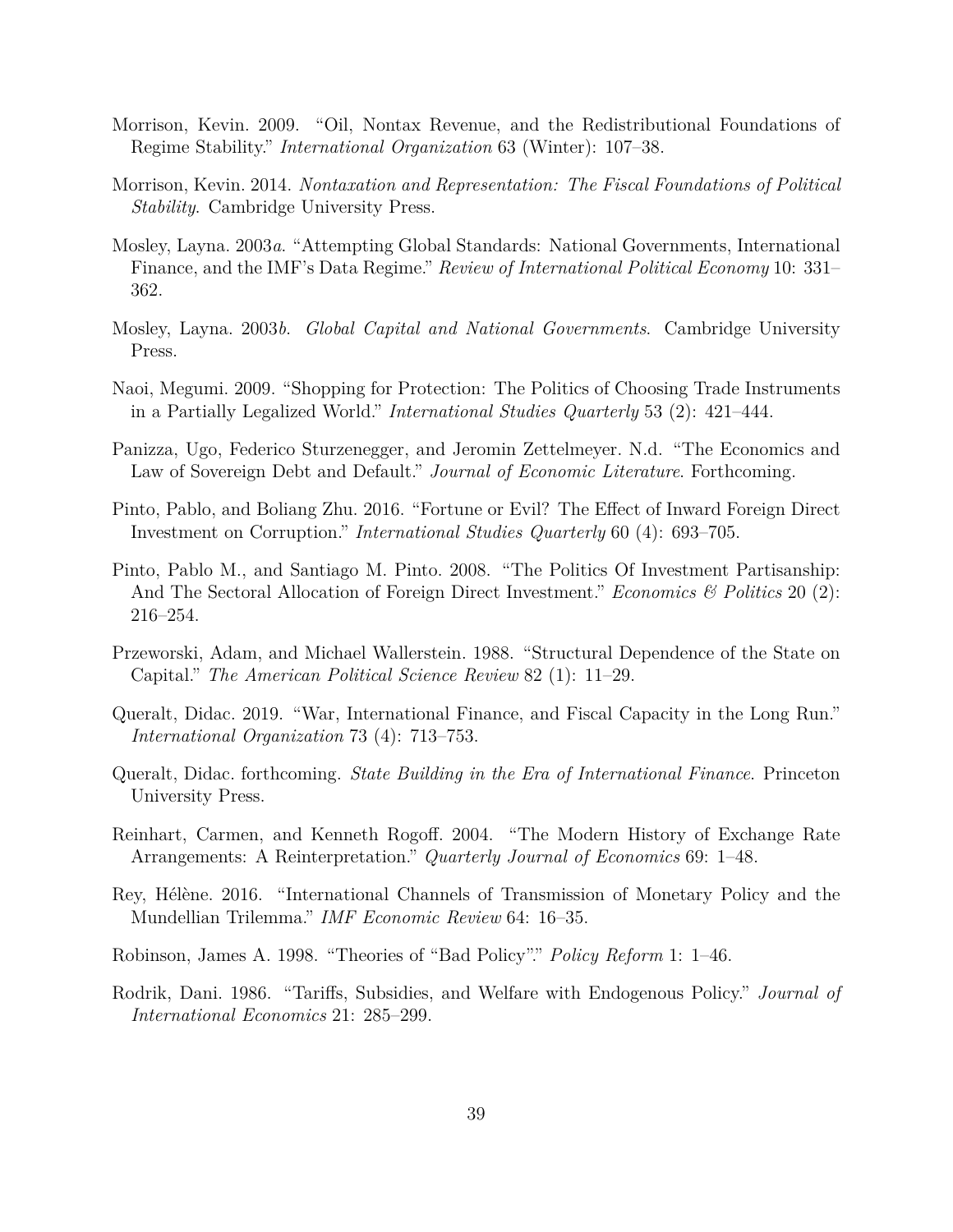- <span id="page-40-10"></span>Rosendorff, B. Peter. 1996*a*. "Endogenous Trade Restrictions and Domestic Political Pressure." In *The Political Economy of Trade Policy: Papers in Honor of Jagdish Bhagwati*, ed. Robert C. Feenstra, Gene M. Grossman, and Douglas A. Irwin. Cambridge, MA: MIT Press.
- <span id="page-40-11"></span>Rosendorff, B. Peter. 1996*b*. "Voluntary Export Restraints, Antidumping Procedure and Domestic Politics." *American Economic Review* 86 (3): 544–561.
- <span id="page-40-4"></span>Scheve, Ken, and David Stasavage. 2016. *Taxing the Rich: A History of Fiscal Fairness in the United States and Europe*. Princeton University Press.
- <span id="page-40-8"></span>Schlegl, Matthias, Christoph Trebesch, and Mark L. J. Wright. 2019. "The Seniority Structure of Sovereign Debt." NBER Working Paper 25793.
- <span id="page-40-6"></span>Schneider, Christina, and Jennifer Tobin. 2020. "The Political Economy of Bilateral Bailouts." Forthcoming, International Organization.
- <span id="page-40-3"></span>Slantchev, Branislav. 2012. "Borrowed Power: Debt Finance and the Resort to Arms." *American Political Science Review* 106 (4): 787–809.
- <span id="page-40-1"></span>Stasavage, David. 2011. *States of Credit: Size, Power, and the Development of European Polities*. Princeton University Press.
- <span id="page-40-7"></span>Stone, Randall. 2011. *Controlling Institutions: International Organizations and the Global Economy*. Cambridge University Press.
- <span id="page-40-0"></span>Stone, Randall W. 2008. "The Scope of IMF Conditionality." *International Organization* 62  $(4): 589 - 620.$
- <span id="page-40-13"></span>Tanaka, Misa. 2006. "Bank Loans verus Bond Finance: Implications for Sovereign Debtors." *The Economic Journal* pp. 149–171.
- <span id="page-40-2"></span>Tilly, Charles. 1985. *War Making and State Making as Organized Crime*. Cambridge University Press.
- <span id="page-40-5"></span>Timmons, Jeffrey. 2005. "The Fiscal Contract: States, Taxes and Public Services." *World Politics* 57 (4): 530–567.
- <span id="page-40-12"></span>Tomz, Michael. 2007. *Reputation and International Cooperation: Sovereign Debt Across Three Centuries*. Princeton University Press.
- <span id="page-40-14"></span>Vreeland, James, and Axel Dreher. 2014. *The Political Economy of the United Nations Security Council. Money and Influence*. Cambridge University Press.
- <span id="page-40-9"></span>Vreeland, James Raymond. 2003. *The IMF and Economic Development*. Cambridge University Press.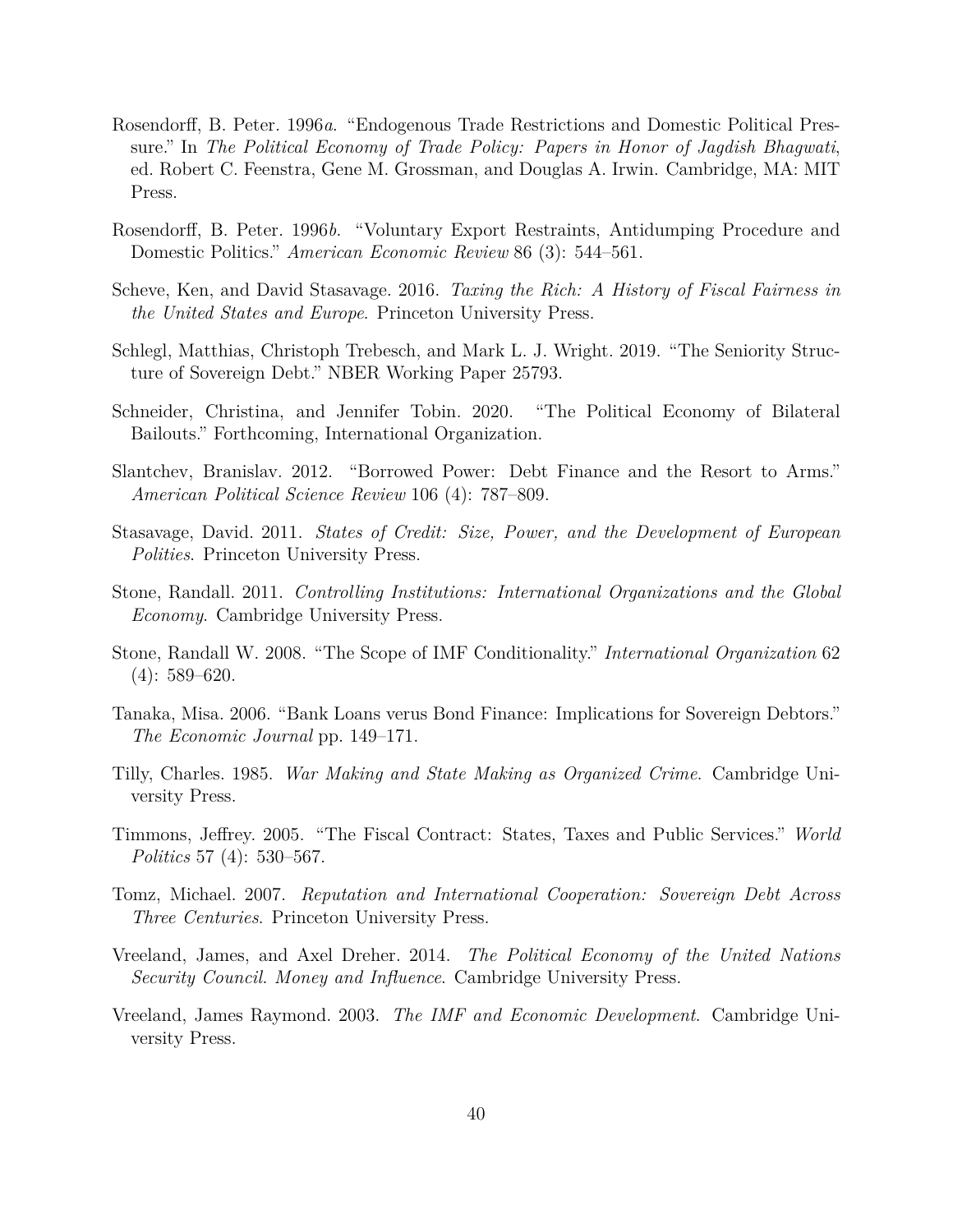- <span id="page-41-4"></span>Wagner, Rodrigo, Mauricio Jara, and Aldo Musacchio. 2018. "Implicit Bailouts and the Debt of Wholly-State-Owned Enterprises." Working Paper.
- <span id="page-41-1"></span>Wellhausen, Rachel. 2015. "Bondholders vs. direct investors? Competing responses to expropriation." *International Studies Quarterly* 59 (4): 750–764.
- <span id="page-41-5"></span>Williams, Andrew. 2015. "A global index of information transparency and accountability." *Journal of Comparative Economics* 43 (3): 804–824.
- <span id="page-41-3"></span>World Bank. 2006. "The Development Potential of Surging Capital Flows." Global Development Financial Report.
- <span id="page-41-0"></span>Zeitz, Alexandra. 2019. "Emulation or Differentiation? China's development finance and traditional donor aid in developing countries." Working Paper.
- <span id="page-41-2"></span>Zhu, Boliang. 2017. "MNCs, Rents, and Corruption: Evidence from China." *American Journal of Political Science* 61 (1): 84–99.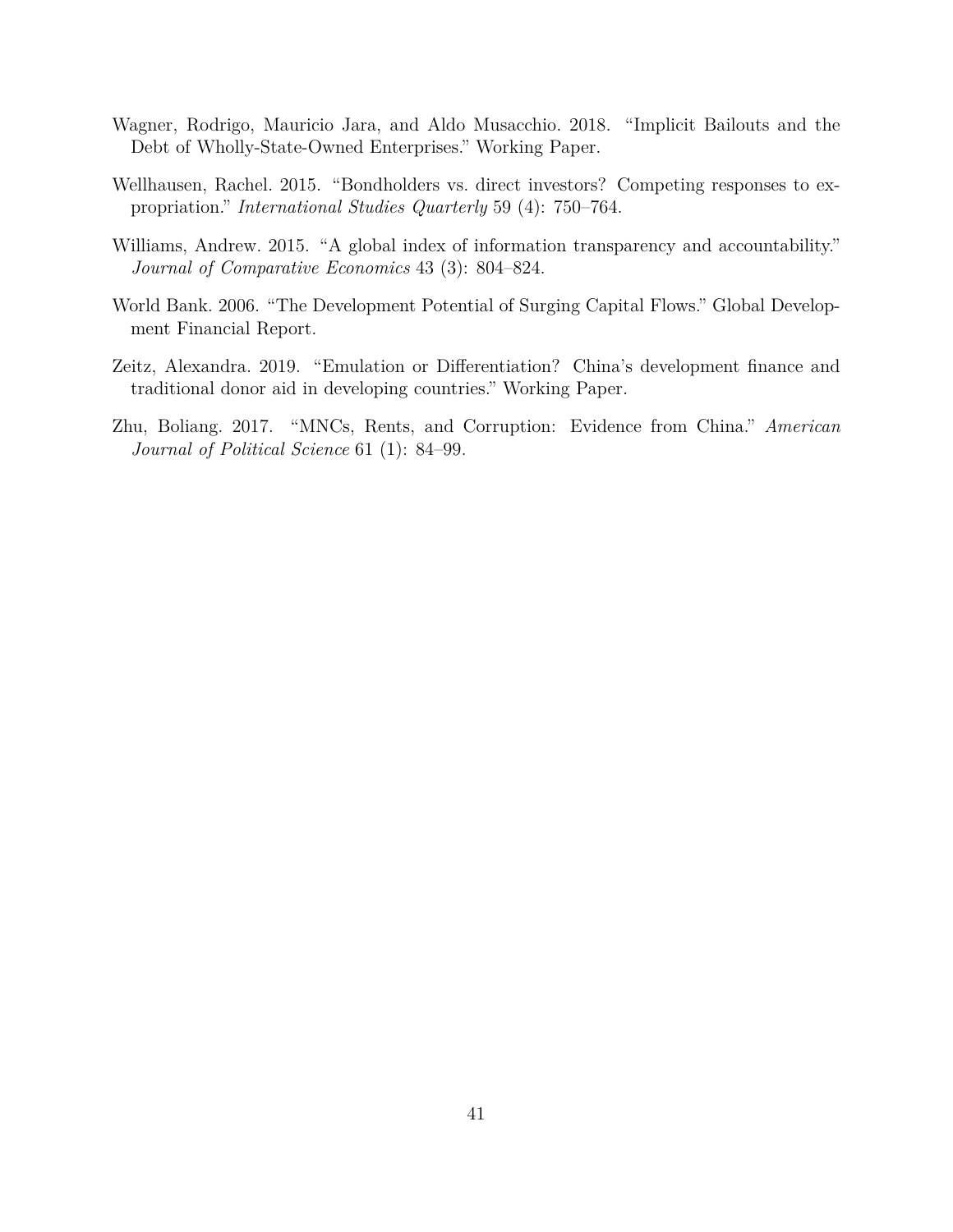# **Appendix: Summary Statistics and Additional Results**

| Variable                                | Mean     | Std. Dev. | Min.           | Max.         | N    |
|-----------------------------------------|----------|-----------|----------------|--------------|------|
| Private Credit (share of total)         | 0.239    | 0.295     | $\theta$       | 1            | 4743 |
| Bonds Credit (share of private)         | 0.148    | 0.315     | $\theta$       | 1            | 3123 |
| Bonds Credit (share of bonds and banks) | 0.208    | 0.362     | $\theta$       | 1            | 2410 |
| Bilateral Credit (share of official)    | 0.098    | 0.177     | $\theta$       | 1            | 4723 |
| Transparency Index (HRV)                | 0.6      | 1.932     | $-10.87$       | 8.345        | 3162 |
| SDDS subscription                       | 0.08     | 0.27      | $\theta$       | $\mathbf{1}$ | 7775 |
| Freedom of Information Law              | 0.159    | 0.366     | $\overline{0}$ | 1            | 3630 |
| US Federal Funds Rate                   | 5.489    | 3.792     | 0.09           | 16.39        | 7452 |
| Population                              | 15.042   | 2.29      | 8.778          | 21.039       | 7155 |
| GDP                                     | 23.024   | 2.148     | 16.881         | 29.818       | 6374 |
| GDP Growth                              | 3.86     | 7.053     | $-64.047$      | 149.973      | 6451 |
| Trade $(\%$ of GDP)                     | 80.374   | 49.274    | 0.021          | 531.737      | 5501 |
| FDI Inflows                             | 3.718    | 12.683    | $-82.892$      | 451.716      | 5304 |
| Natural Resource Rents                  | 8.525    | 11.842    | $\theta$       | 89.166       | 5989 |
| Foreign Aid                             | 18.082   | 2.907     | $\Omega$       | 23.817       | 6023 |
| Debt crisis                             | 0.015    | 0.121     | $\overline{0}$ | 1            | 7775 |
| External debt $(\%$ of GNI)             | 63.372   | 80.022    | 0.239          | 1380.766     | 4374 |
| Democracy                               | $-0.594$ | 6.886     | $-10$          | 10           | 5639 |
| Right Government Ideology               | 0.119    | 0.323     | $\overline{0}$ | $\mathbf{1}$ | 7775 |
| Left Government Ideology                | 0.214    | 0.41      | $\theta$       | 1            | 7775 |

Table A1: **Cross-country - Summary statistics**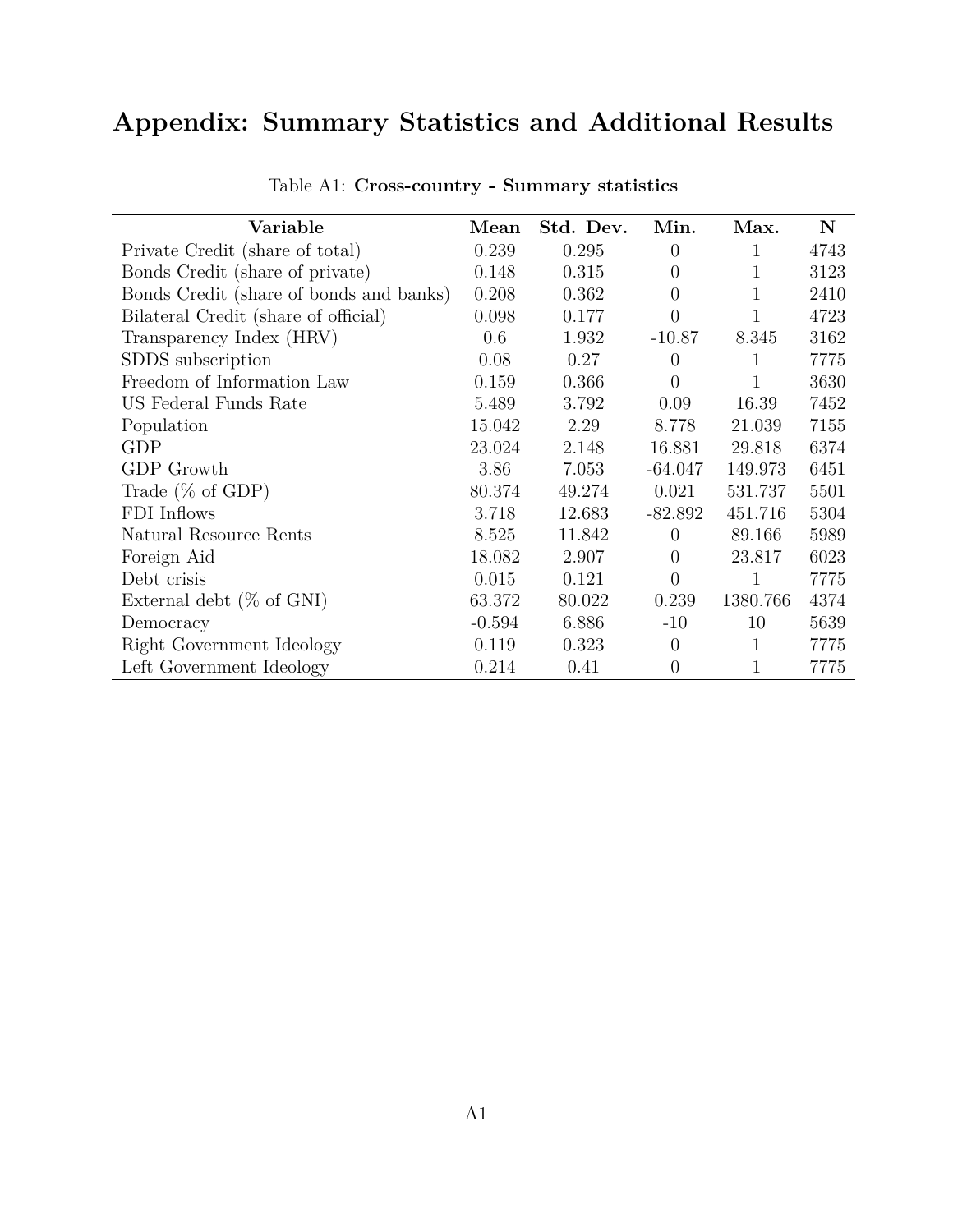|                               | Types of Borrowing |                     |               |  |  |
|-------------------------------|--------------------|---------------------|---------------|--|--|
|                               | (1)                | (2)                 | (3)           |  |  |
| Panel A: Any Bond Credit      |                    |                     |               |  |  |
|                               |                    |                     |               |  |  |
| Transparency Index [HRV]      | $0.062***$         | $0.053*$            | $0.092***$    |  |  |
|                               | (0.022)            | (0.027)             | (0.016)       |  |  |
| Observations                  |                    |                     |               |  |  |
| $R^2$                         | 1,685<br>0.28      | 1,524<br>0.30       | 1,425<br>0.36 |  |  |
| Countries                     | 82                 | 79                  | 76            |  |  |
| Outcome mean                  | 0.15               | 0.16                | 0.16          |  |  |
| Outcome std. dev.             | 0.31               | 0.32                | 0.32          |  |  |
|                               |                    |                     |               |  |  |
| Panel B: Any Bilateral Credit |                    |                     |               |  |  |
|                               |                    |                     |               |  |  |
| Transparency Index [HRV]      | $-0.025***$        | $-0.020*$           | $-0.024*$     |  |  |
|                               |                    | $(0.008)$ $(0.011)$ | (0.012)       |  |  |
| Observations                  | 2,405              | 2,160               | 2,026         |  |  |
| $R^2$                         | 0.24               | 0.24                | 0.22          |  |  |
| Countries                     | 84                 | 82                  | 79            |  |  |
| Outcome mean                  | 0.10               | 0.10                | 0.10          |  |  |
| Outcome std. dev.             | 0.17               | 0.16                | 0.16          |  |  |
|                               |                    |                     |               |  |  |
| Country FE                    | ✓                  |                     | ✓             |  |  |
| Year FE                       |                    |                     | $\checkmark$  |  |  |
| Geopolitical controls         |                    |                     | $\checkmark$  |  |  |
| Econ. fundamentals            |                    |                     |               |  |  |
| Additional covariates         |                    |                     |               |  |  |

<span id="page-43-0"></span>Table A2: **Transparency and types of borrowing, by creditor category: Robustness to Geopolitical Controls**

*Notes*: All specifications are estimated using OLS. Geopolitical controls are: UNSC membership, US Troops, and UN Ideal Point Difference with the US. Economic fundamentals controls are population, GDP, growth, and trade. Additional covariates are FDI inflows, natural resource rents, foreign aid, debt crisis, external debt, democracy, right and left ideology. Standard errors clustered by country are in parentheses. \* denotes  $p < 0.1$ , \*\* denotes  $p < 0.05$ , \*\*\* denotes  $p < 0.01$ .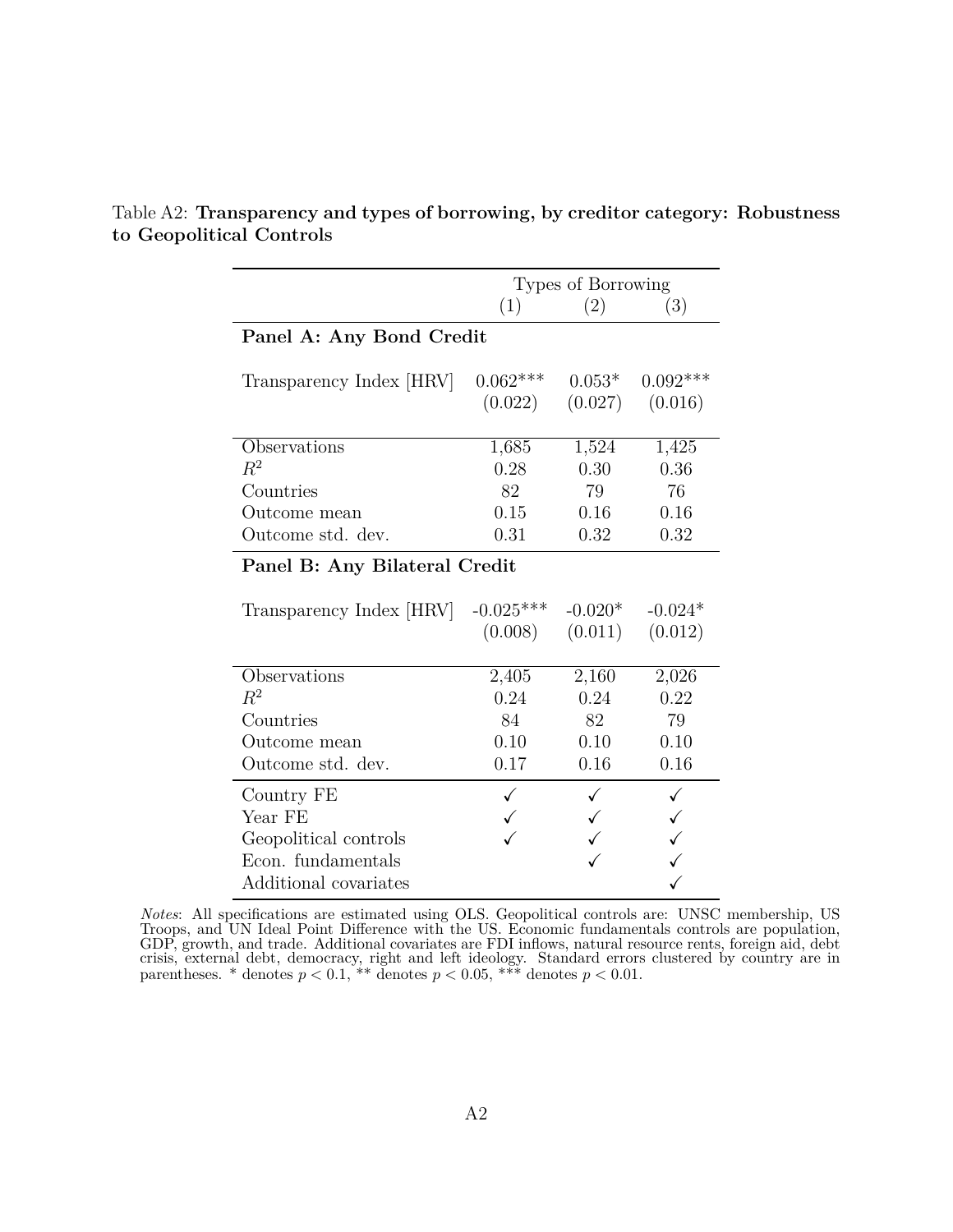|                               |             | Types of Borrowing |            |
|-------------------------------|-------------|--------------------|------------|
|                               | (1)         | (2)                | (3)        |
| Panel A: Any Bond Credit      |             |                    |            |
|                               |             |                    |            |
| Transparency (HRV)            | $0.062**$   | $0.057*$           | $0.088***$ |
|                               | (0.025)     | (0.031)            | (0.020)    |
|                               |             |                    |            |
| Observations                  | 1,763       | 1,599              | 1,472      |
| $R^2$                         | 0.13        | 0.13               | 0.15       |
| Countries                     | 86          | 83                 | 79         |
| Outcome mean                  | 0.27        | 0.29               | 0.29       |
| Panel B: Any Bilateral Credit |             |                    |            |
|                               |             |                    |            |
| Transparency (HRV)            | $-0.034***$ | $-0.023**$         | $-0.024*$  |
|                               | (0.009)     | (0.010)            | (0.013)    |
|                               |             |                    |            |
| Observations                  | 2554        | 2298               | 2132       |
| $R^2$                         | 0.21        | 0.22               | 0.21       |
| Countries                     | 88          | 86                 | 82         |
| Outcome mean                  | 0.10        | 0.10               | 0.09       |
| Country FE                    |             |                    |            |
| Year FE                       |             |                    |            |
| Econ. fundamentals            |             |                    |            |
| Additional covariates         |             |                    |            |

<span id="page-44-0"></span>Table A3: **Transparency and types of borrowing, by creditor category: Binary measure**

*Notes*: All specifications are estimated using OLS. Economic fundamentals controls are population, GDP, growth, and trade. Additional covariates are FDI inflows, natural resource rents, foreign aid, debt crisis, external debt, democracy, right and left ideology. Standard errors clustered by country are in parentheses. \* denotes  $p < 0.1$ , \*\* denotes  $p < 0.05$ , \*\*\* denotes  $p < 0.01$ .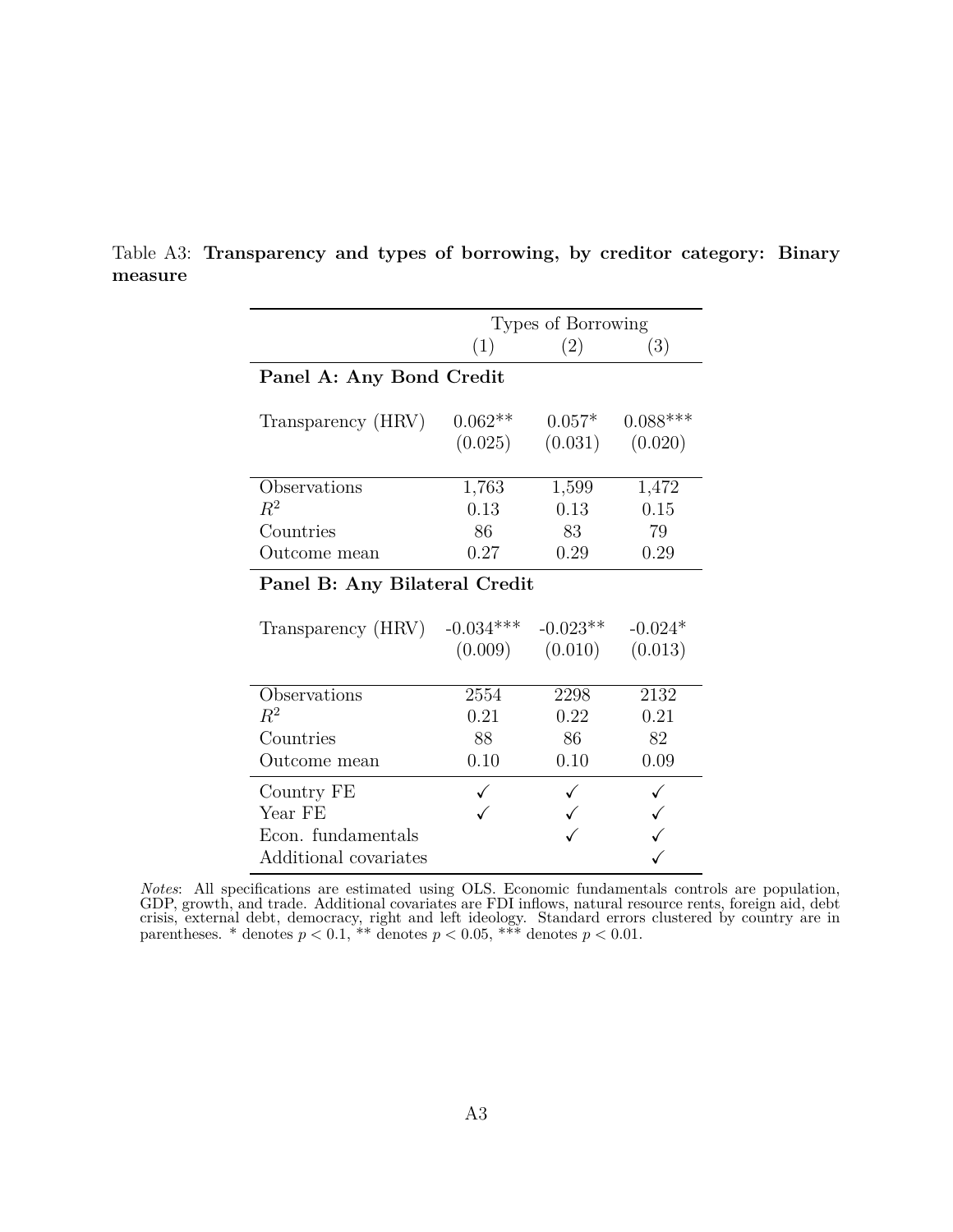|                                                  | Types of Borrowing |            |            |  |  |
|--------------------------------------------------|--------------------|------------|------------|--|--|
|                                                  | (1)                | (2)        | (3)        |  |  |
| Panel A: Bonds Credit (as share of private)      |                    |            |            |  |  |
|                                                  |                    |            |            |  |  |
| Econ. Transparency                               | $0.058***$         | $0.052**$  | $0.086***$ |  |  |
|                                                  | (0.020)            | (0.021)    | (0.016)    |  |  |
|                                                  |                    |            |            |  |  |
| Observations                                     | 1,763              | 1,599      | 1,472      |  |  |
| $R^2$                                            | 0.25               | 0.27       | 0.33       |  |  |
| Countries                                        | 86                 | 83         | 79         |  |  |
| Outcome mean                                     | 0.16               | 0.16       | 0.16       |  |  |
| Outcome std. dev.                                | 0.31               | 0.32       | 0.31       |  |  |
| Panel B: Bilateral Credit (as share of official) |                    |            |            |  |  |
|                                                  |                    |            |            |  |  |
| Econ. Transparency                               | $-0.027**$         | $-0.022**$ | $-0.022$   |  |  |
|                                                  | (0.011)            | (0.011)    | (0.013)    |  |  |
|                                                  |                    |            |            |  |  |
| Observations                                     | 2,554              | 2,298      | 2,132      |  |  |
| $R^2$                                            | 0.20               | 0.22       | 0.21       |  |  |
| Countries                                        | 88                 | 86         | 82         |  |  |
| Outcome mean                                     | 0.10               | 0.10       | 0.09       |  |  |
| Outcome std. dev.                                | 0.17               | 0.17       | 0.16       |  |  |
| Country FE                                       |                    |            |            |  |  |
| Year FE                                          |                    |            |            |  |  |
| Econ. fundamentals                               |                    |            |            |  |  |
| Additional covariates                            |                    |            |            |  |  |

## <span id="page-45-0"></span>Table A4: **Economic transparency and type of borrowing, by creditor category**

*Notes*: All specifications are estimated using OLS. Economic fundamentals controls are population, GDP, growth, and trade. Additional covariates are FDI inflows, natural resource rents, foreign aid, debt crisis, external debt, democracy, right and left ideology. Standard errors clustered by country are in parentheses. \* denotes  $p < 0.1$ , \*\* denotes  $p < 0.05$ , \*\*\* denotes  $p < 0.01$ .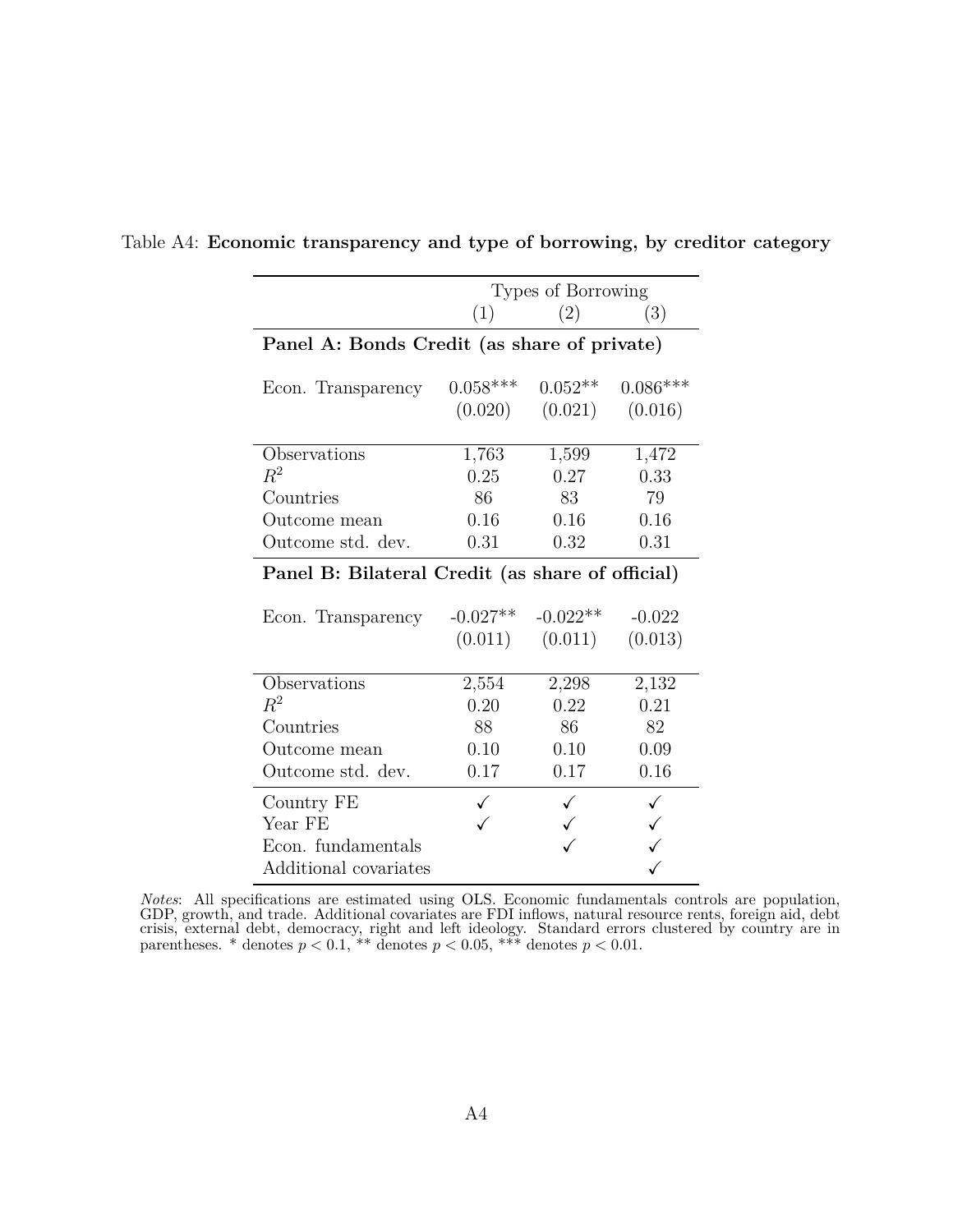|                                                  |            | Types of Borrowing |            |  |  |
|--------------------------------------------------|------------|--------------------|------------|--|--|
|                                                  | (1)        | (2)                | (3)        |  |  |
| Panel A: Bonds Credit (as share of private)      |            |                    |            |  |  |
|                                                  |            |                    |            |  |  |
| SDDS subscription                                | $0.248***$ | $0.214***$         | $0.213***$ |  |  |
|                                                  | (0.048)    | (0.051)            | (0.051)    |  |  |
|                                                  |            |                    |            |  |  |
| Observations                                     | 3,062      | 2,696              | 2,213      |  |  |
| $\,R^2$                                          | 0.28       | 0.29               | 0.32       |  |  |
| Countries                                        | 119        | 114                | 99         |  |  |
| Outcome mean                                     | 0.14       | 0.16               | 0.16       |  |  |
| Outcome std. dev.                                | 0.31       | 0.32               | 0.32       |  |  |
| Panel B: Bilateral Credit (as share of official) |            |                    |            |  |  |
|                                                  |            |                    |            |  |  |
| SDDS subscription                                | $-0.061**$ | $-0.046*$          | $-0.044$   |  |  |
|                                                  | (0.025)    | (0.026)            | (0.027)    |  |  |
|                                                  |            |                    |            |  |  |
| Observations                                     | 4,646      | 4,017              | 3,237      |  |  |
| $R^2$                                            | 0.14       | 0.18               | 0.21       |  |  |
| Countries                                        | 121        | 118                | 105        |  |  |
| Outcome mean                                     | 0.10       | 0.10               | 0.10       |  |  |
| Outcome std. dev.                                | 0.18       | 0.18               | 0.17       |  |  |
| Country FE                                       |            |                    |            |  |  |
| Year FE                                          |            |                    |            |  |  |
| Econ. fundamentals                               |            |                    |            |  |  |
| Additional covariates                            |            |                    |            |  |  |

<span id="page-46-0"></span>Table A5: **SDDS and types of borrowing, by creditor category (1970-2015)**

*Notes*: All specifications are estimated using OLS. Economic fundamentals controls are population, GDP, growth, and trade. Additional covariates are FDI inflows, natural resource rents, foreign aid, debt crisis, external debt, democracy, right and left ideology. Standard errors clustered by country are in parentheses. \* denotes  $p < 0.1$ , \*\* denotes  $p < 0.05$ , \*\*\* denotes  $p < 0.01$ .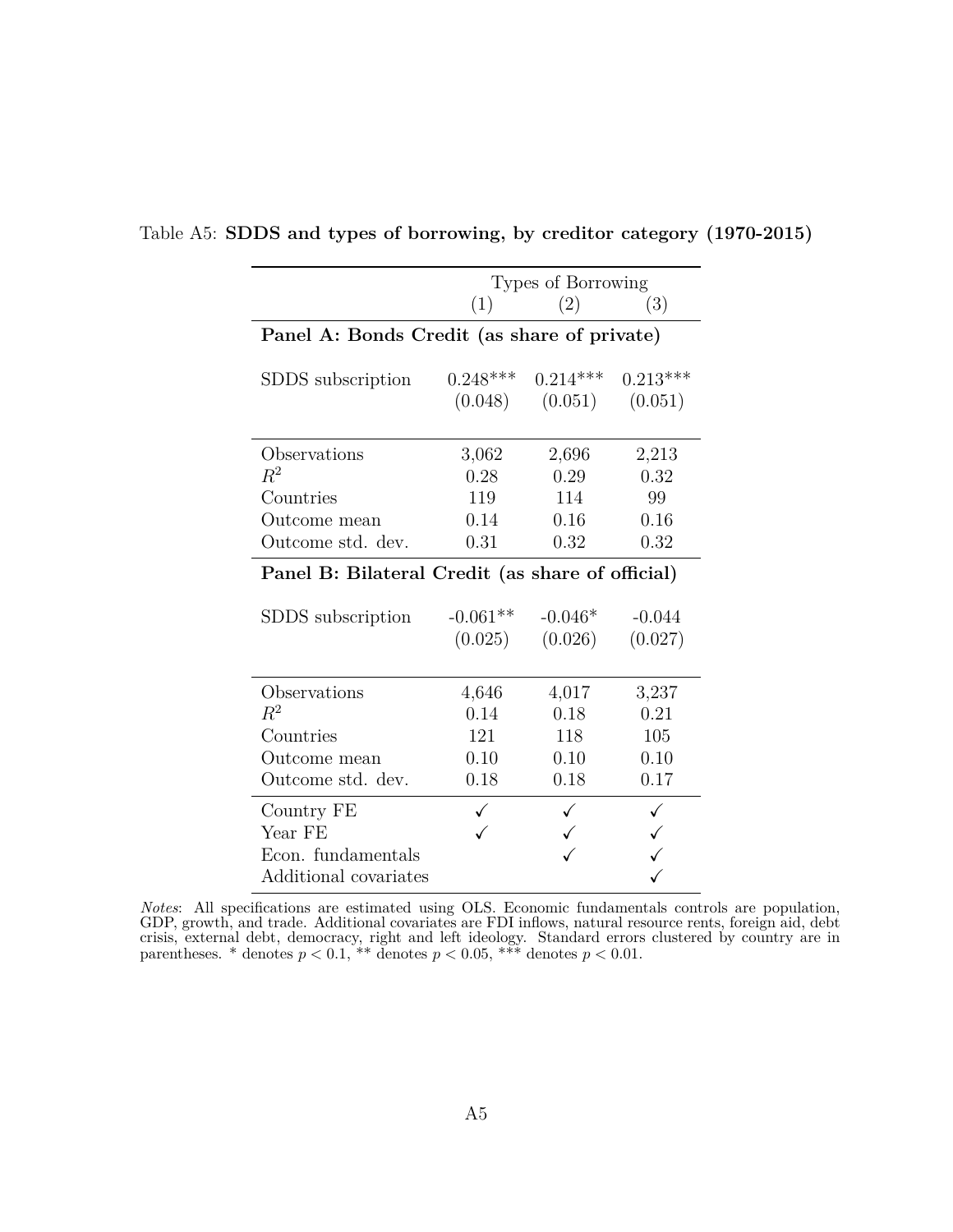|                                                                      | Types of Borrowing |          |           |  |
|----------------------------------------------------------------------|--------------------|----------|-----------|--|
|                                                                      | (1)                | (2)      | (3)       |  |
| Panel A: Bonds Credit (as a share of total private credit)           |                    |          |           |  |
| Information Transparency [AW]                                        | $0.004**$          | $0.004*$ | $0.006**$ |  |
|                                                                      | (0.002)            | (0.002)  | (0.003)   |  |
| Observations                                                         | 2,062              | 1,848    | 1,574     |  |
| $R^2$                                                                | 0.21               | 0.23     | 0.29      |  |
| Countries                                                            | 117                | 111      | 96        |  |
| Outcome mean                                                         | 0.15               | 0.16     | 0.16      |  |
| Outcome std. dev.                                                    | 0.31               | 0.31     | 0.31      |  |
| Panel B: Bilateral Credit (as a share of total official credit)      | $-0.002$           | $-0.002$ | $-0.001$  |  |
| Information Transparency [AW]                                        | (0.001)            | (0.001)  | (0.001)   |  |
| Observations                                                         | 3,260              | 2,883    | 2,388     |  |
| $\,R^2$                                                              | 0.13               | 0.16     | 0.19      |  |
| Countries                                                            | 119                | 115      | 100       |  |
| Outcome mean                                                         | 0.09               | 0.10     | 0.10      |  |
| Outcome std. dev.                                                    | 0.18               | 0.18     | 0.17      |  |
| Country FE<br>Year FE<br>Econ. fundamentals<br>Additional covariates |                    |          |           |  |

<span id="page-47-0"></span>Table A6: **[Williams](#page-41-5)'s ([2015\)](#page-41-5) Transparency and types of borrowing, by creditor category (1980-2010)**

*Notes*: All specifications are estimated using OLS. Economic fundamentals controls are population, GDP, growth, and trade. Additional covariates are FDI inflows, natural resource rents, foreign aid, debt crisis, external debt, democracy, right and left ideology. Standard errors clustered by country are in parentheses. \* denotes  $p < 0.1$ , \*\* denotes  $p < 0.05$ , \*\*\* denotes  $p < 0.01$ .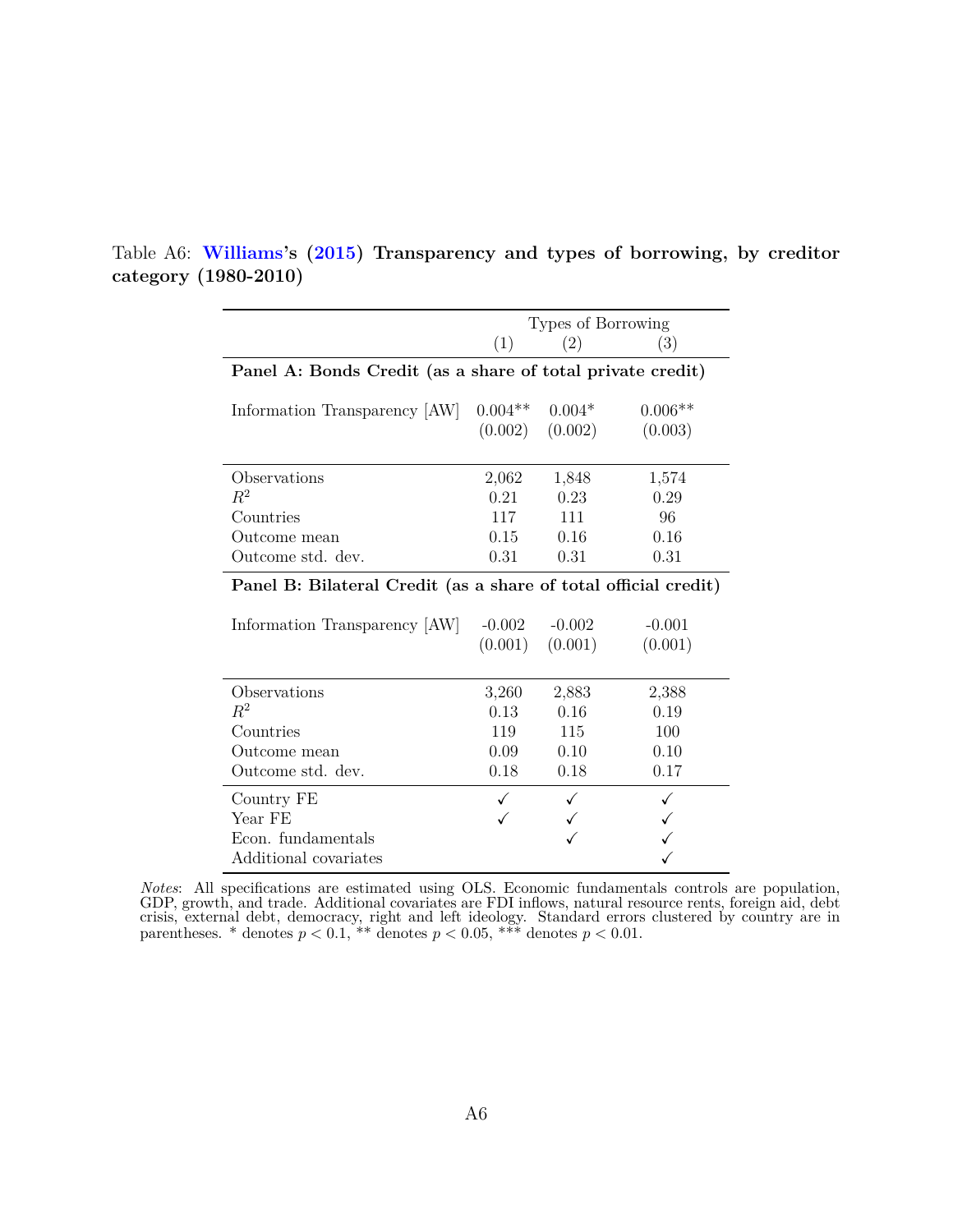|                                                                 | Types of Borrowing |          |            |  |  |
|-----------------------------------------------------------------|--------------------|----------|------------|--|--|
|                                                                 | (1)                | (2)      | (3)        |  |  |
| Panel A: Bonds Credit (as a share of total private credit)      |                    |          |            |  |  |
|                                                                 |                    |          |            |  |  |
| Freedom of Information Law                                      | $0.109***$         | $0.085*$ | $0.121***$ |  |  |
|                                                                 | (0.041)            | (0.043)  | (0.044)    |  |  |
|                                                                 |                    |          |            |  |  |
| Observations                                                    | 1,933              | 1,755    | 1,572      |  |  |
| $R^2$                                                           | 0.24               | 0.26     | 0.29       |  |  |
| Countries                                                       | 87                 | 86       | 81         |  |  |
| Outcome mean                                                    | 0.17               | 0.18     | 0.18       |  |  |
| Outcome std. dev.                                               | 0.33               | 0.33     | 0.33       |  |  |
| Panel B: Bilateral Credit (as a share of total official credit) |                    |          |            |  |  |
|                                                                 |                    |          |            |  |  |
| Freedom of Information Law                                      | $-0.047*$          | $-0.017$ | $-0.002$   |  |  |
|                                                                 | (0.026)            | (0.027)  | (0.031)    |  |  |
|                                                                 |                    |          |            |  |  |
| Observations                                                    | 2,657              | 2,409    | 2,181      |  |  |
| $R^2$                                                           | 0.18               | 0.22     | 0.22       |  |  |
| Countries                                                       | 88                 | 88       | 83         |  |  |
| Outcome mean                                                    | 0.10               | 0.10     | 0.10       |  |  |
| Outcome std. dev.                                               | 0.18               | 0.18     | 0.17       |  |  |
| Country FE                                                      | ✓                  |          |            |  |  |
| Year FE                                                         |                    |          |            |  |  |
| Econ. fundamentals                                              |                    |          |            |  |  |
| Additional covariates                                           |                    |          |            |  |  |

#### <span id="page-48-0"></span>Table A7: **FOI laws and types of borrowing, by creditor category (1980-2013)**

*Notes*: All specifications are estimated using OLS. Economic fundamentals controls are population, GDP, growth, and trade. Additional covariates are FDI inflows, natural resource rents, foreign aid, debt crisis, external debt, democracy, right and left ideology. Standard errors clustered by country are in parentheses. \* denotes  $p < 0.1$ , \*\* denotes  $p < 0.05$ , \*\*\* denotes  $p < 0.01$ .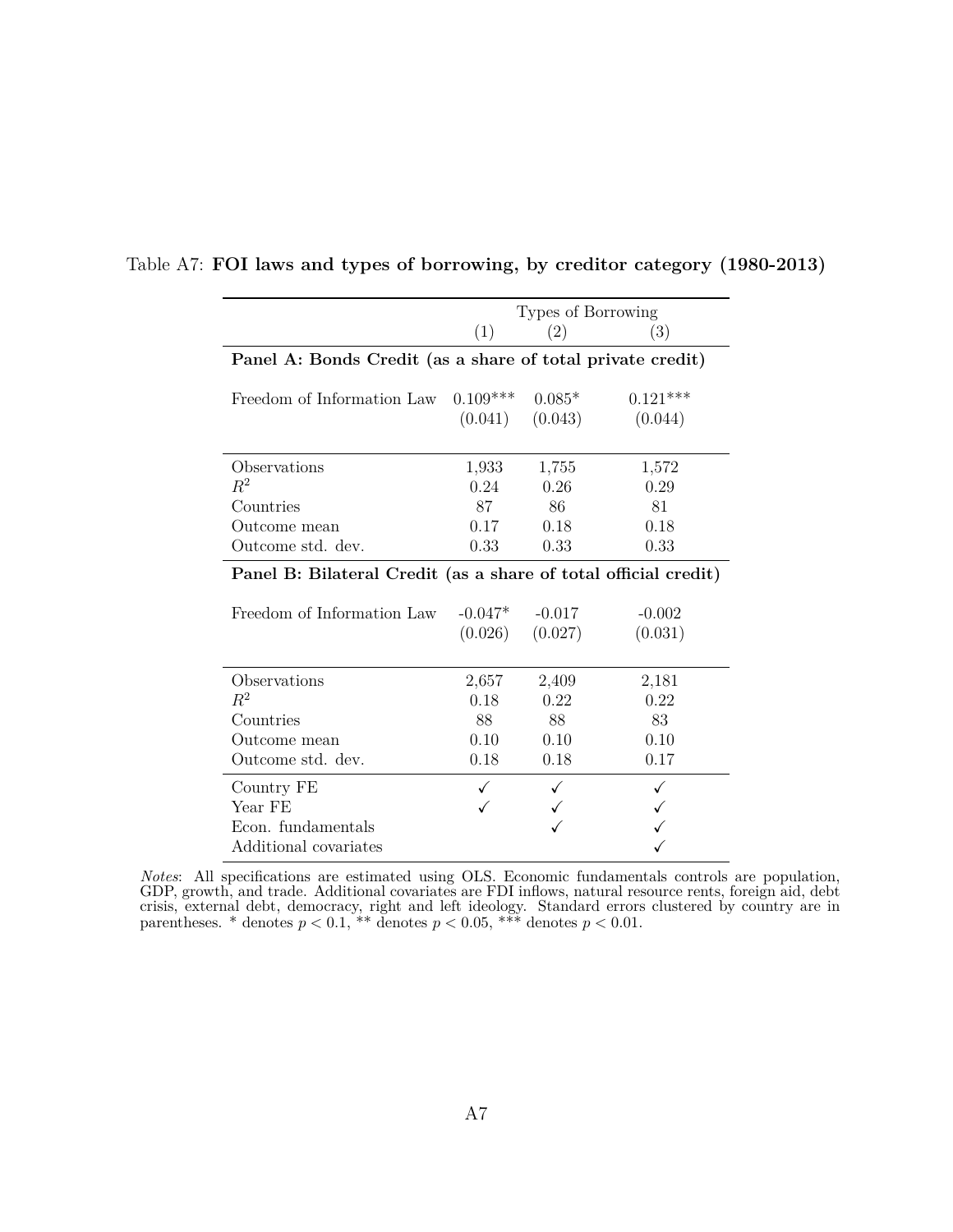|                              |           |         |           |              | Bonds Credit (as a share of total private credit) |
|------------------------------|-----------|---------|-----------|--------------|---------------------------------------------------|
|                              | (1)       | (2)     | (3)       | (4)          | (5)                                               |
| Transparency Index [HRV]     | $0.051**$ |         | $0.054**$ | $0.049*$     | $0.094***$                                        |
|                              | (0.022)   |         | (0.023)   | (0.025)      | (0.014)                                           |
| Corruption Index             |           | 0.005   | $-0.001$  | 0.006        | 0.003                                             |
|                              |           | (0.008) | (0.012)   | (0.011)      | (0.010)                                           |
| Population                   |           |         |           | $-0.297$     | $-0.551***$                                       |
|                              |           |         |           | (0.200)      | (0.161)                                           |
| <b>GDP</b>                   |           |         |           | 0.037        | $-0.074$                                          |
|                              |           |         |           | (0.064)      | (0.061)                                           |
| GDP Growth                   |           |         |           | $-0.001$     | 0.001                                             |
|                              |           |         |           | (0.001)      | (0.001)                                           |
| Trade $(\%$ of GDP)          |           |         |           | 0.000        | 0.000                                             |
|                              |           |         |           | (0.001)      | (0.001)                                           |
| FDI Inflows                  |           |         |           |              | 0.001                                             |
|                              |           |         |           |              |                                                   |
|                              |           |         |           |              | (0.003)<br>$-0.005***$                            |
| Natural Resource Rents       |           |         |           |              |                                                   |
|                              |           |         |           |              | (0.002)                                           |
| Foreign Aid                  |           |         |           |              | $-0.008$                                          |
|                              |           |         |           |              | (0.005)                                           |
| Debt crisis                  |           |         |           |              | $-0.066**$                                        |
|                              |           |         |           |              | (0.028)                                           |
| External debt ( $\%$ of GNI) |           |         |           |              | 0.000                                             |
|                              |           |         |           |              | (0.000)                                           |
| Democracy                    |           |         |           |              | 0.001                                             |
|                              |           |         |           |              | (0.004)                                           |
| Right                        |           |         |           |              | 0.003                                             |
|                              |           |         |           |              | (0.044)                                           |
| Left                         |           |         |           |              | 0.003                                             |
|                              |           |         |           |              | (0.040)                                           |
| Observations                 | 1,763     | 2,826   | 1,707     | 1,599        | 1472                                              |
| Countries                    | 86        | 115     | 85        | 83           | 79                                                |
|                              |           |         |           |              |                                                   |
| Year FE                      | ✓<br>✓    | ✓       | ✓<br>✓    | $\checkmark$ |                                                   |
| Country FE                   |           | ✓       |           |              |                                                   |
| Covariates                   |           | ✓       |           | ✓            |                                                   |

<span id="page-49-0"></span>Table A8: **Transparency and Private borrowing, controlling for corruption**

*Notes*: All specifications are estimated using OLS. Standard errors clustered by country are in parentheses. \* denotes  $p < 0.1$ , \*\* denotes  $p < 0.05$ , \*\*\* denotes  $p < 0.01$ .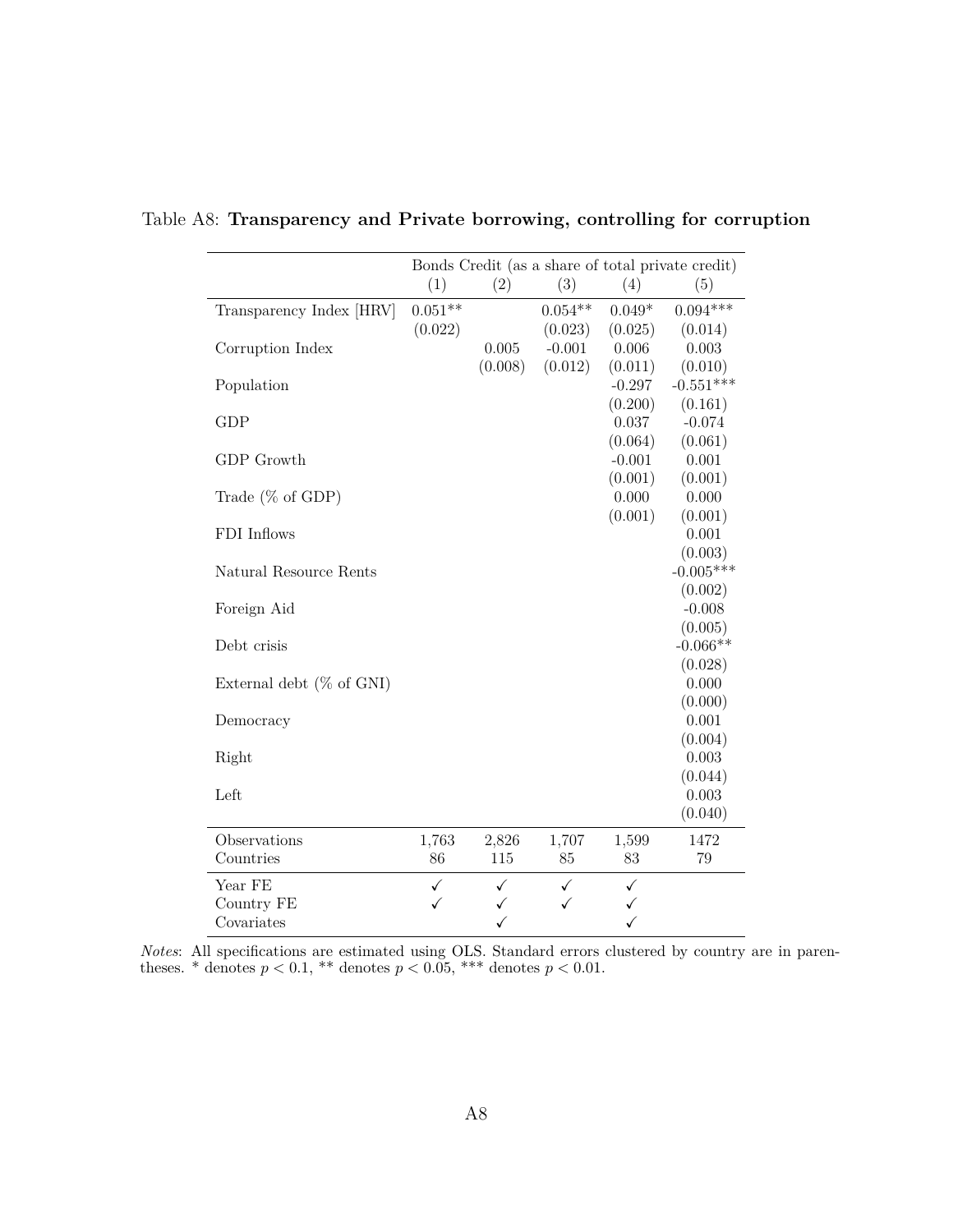|                             | Bilateral Credit (as a share of total official credit) |                  |                  |                     |                     |  |  |
|-----------------------------|--------------------------------------------------------|------------------|------------------|---------------------|---------------------|--|--|
|                             | (1)                                                    | (2)              | (3)              | (4)                 | (5)                 |  |  |
| Transparency Index [HRV]    | $-0.034***$                                            |                  | $-0.038***$      | $-0.023**$          | $-0.023*$           |  |  |
|                             | (0.009)                                                |                  | (0.010)          | (0.010)             | (0.012)             |  |  |
| Corruption Index            |                                                        | 0.003<br>(0.005) | 0.000<br>(0.007) | $-0.001$<br>(0.008) | $-0.001$<br>(0.008) |  |  |
| Population                  |                                                        |                  |                  | $0.202**$           | 0.131               |  |  |
|                             |                                                        |                  |                  | (0.091)             | (0.091)             |  |  |
| <b>GDP</b>                  |                                                        |                  |                  | 0.047               | 0.056               |  |  |
|                             |                                                        |                  |                  | (0.043)             | (0.052)             |  |  |
| GDP Growth                  |                                                        |                  |                  | $-0.001$            | $-0.002$            |  |  |
|                             |                                                        |                  |                  | (0.001)             | (0.001)             |  |  |
| Trade $(\%$ of GDP)         |                                                        |                  |                  | $0.000\,$           | 0.000               |  |  |
|                             |                                                        |                  |                  | (0.000)             | (0.000)             |  |  |
| FDI Inflows                 |                                                        |                  |                  |                     | $-0.000$            |  |  |
|                             |                                                        |                  |                  |                     | (0.001)             |  |  |
| Natural Resource Rents      |                                                        |                  |                  |                     | $-0.000$            |  |  |
|                             |                                                        |                  |                  |                     | (0.001)             |  |  |
| Foreign Aid                 |                                                        |                  |                  |                     | $0.003*$            |  |  |
|                             |                                                        |                  |                  |                     | (0.001)<br>0.008    |  |  |
| Debt crisis                 |                                                        |                  |                  |                     | (0.013)             |  |  |
| External debt $(\%$ of GNI) |                                                        |                  |                  |                     | 0.000               |  |  |
|                             |                                                        |                  |                  |                     | (0.000)             |  |  |
| Democracy                   |                                                        |                  |                  |                     | 0.000               |  |  |
|                             |                                                        |                  |                  |                     | (0.002)             |  |  |
| Right                       |                                                        |                  |                  |                     | 0.000               |  |  |
|                             |                                                        |                  |                  |                     | (0.013)             |  |  |
| Left                        |                                                        |                  |                  |                     | $0.025*$            |  |  |
|                             |                                                        |                  |                  |                     | (0.014)             |  |  |
| Observations                | 2,554                                                  | 4,214            | 2,468            | 2,298               | 2132                |  |  |
| Countries                   | 88                                                     | 119              | 88               | 86                  | 82                  |  |  |
|                             |                                                        |                  |                  |                     |                     |  |  |
| Year FE                     | ✓                                                      | ✓                | ✓                | ✓                   | ✓                   |  |  |
| Country FE                  | $\checkmark$                                           | ✓                | ✓                | ✓                   | ✓                   |  |  |

<span id="page-50-0"></span>Table A9: **Transparency and Official borrowing, controlling for corruption**

*Notes*: All specifications are estimated using OLS. Standard errors clustered by country are in parentheses. \* denotes  $p < 0.1$ , \*\* denotes  $p < 0.05$ , \*\*\* denotes  $p < 0.01$ .